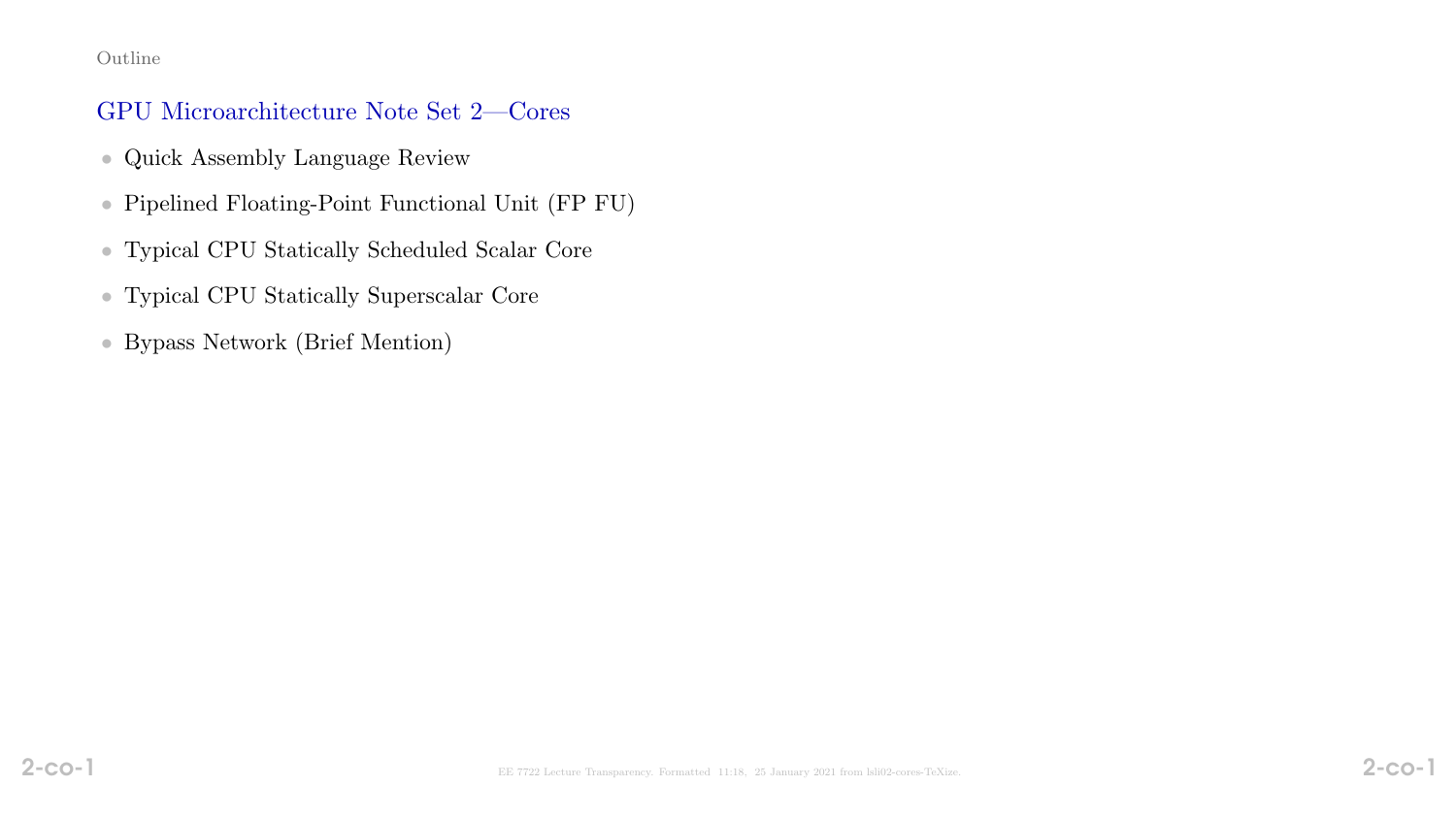# Outline Goals

# Goal: Maximize operation throughput of a chip.

# Approach:

We start with a target area (or number of gates) and power budget.

Chip will consist of multiple cores.

Find a core design that maximizes. . .

- $\dots$  FLOPS per unit area  $\dots$
- . . . or FLOPS per unit power.

Then fill chip.

Do this with a target workload in mind.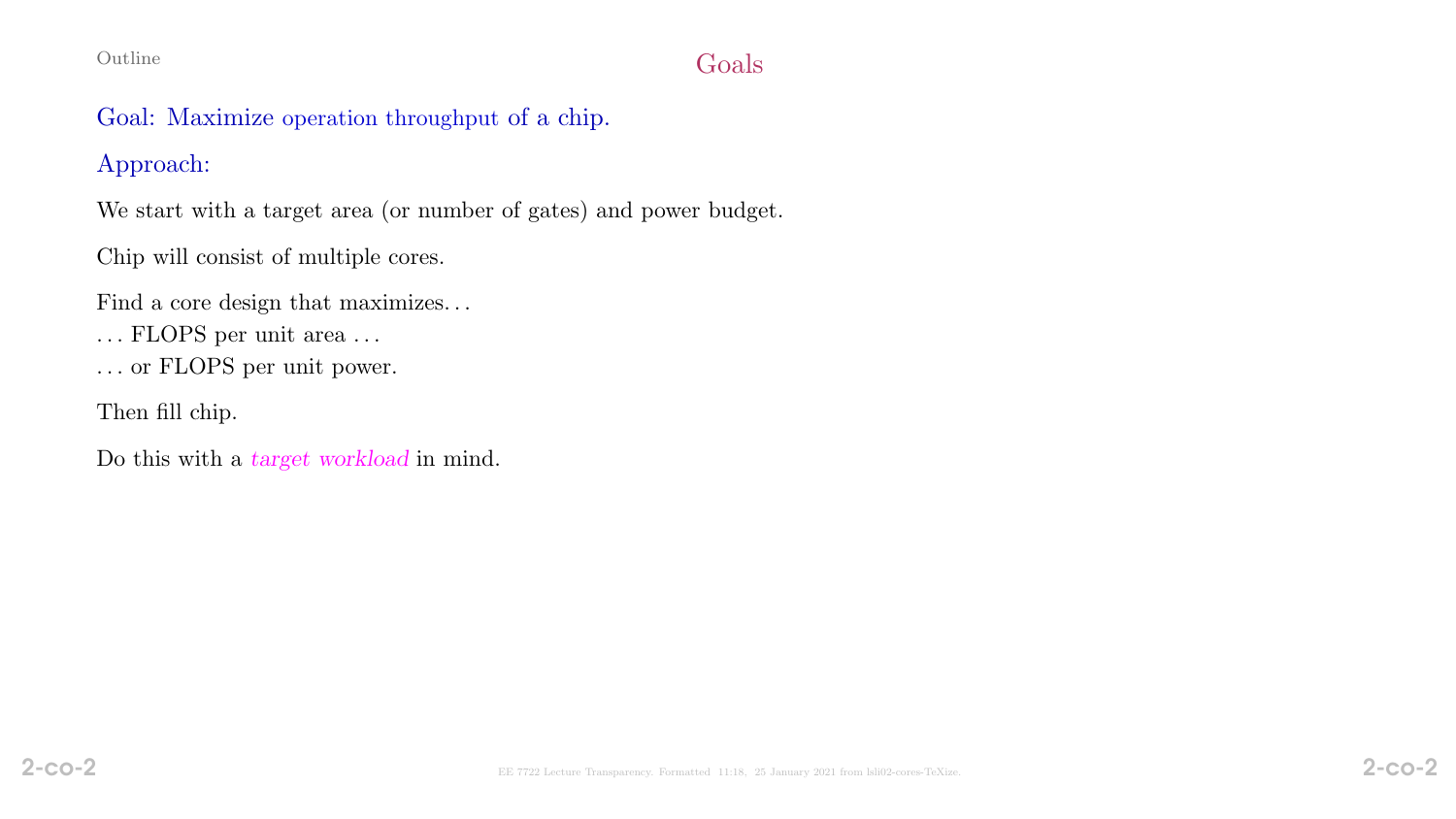Assembly Language Review  $\gg$  Arithmetic Instructions

Assembly Language Review

Assembly Language Examples.

Arithmetic Instructions:

# Integer Instructions mul r1, r2, r3 # r1 = r2 \* r3 add  $r4$ ,  $r4$ ,  $r1$  #  $r4 = r4 + r1$ 

#### # Floating-Point Instructions

mul.s f1, f2, f3 # f1 = f2 \* f3 add.s  $f4$ ,  $f4$ ,  $f1$  #  $f4 = f4 + f1$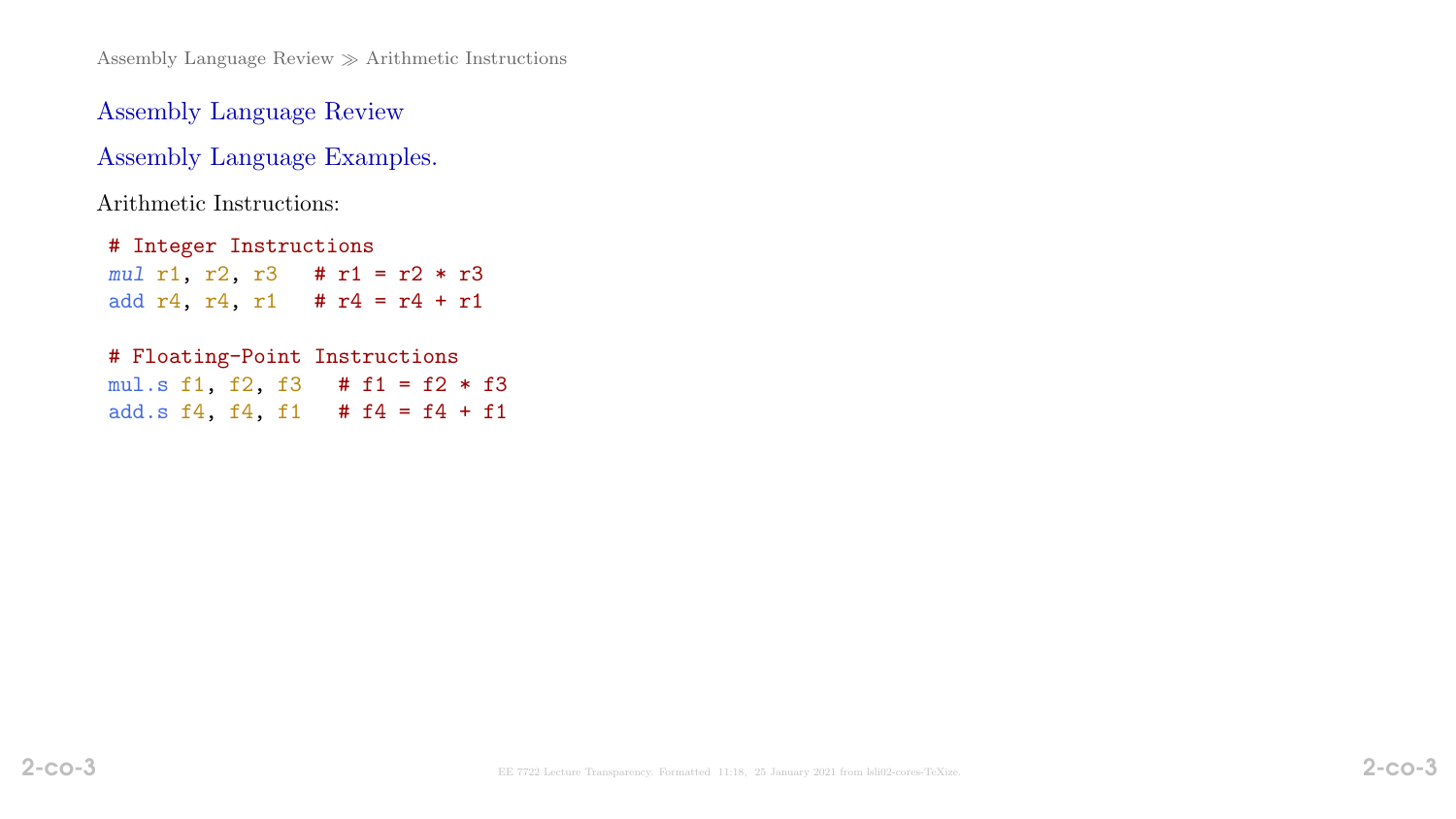## Assembly Language Examples.

Loads and Stores 1d r1,  $[r20]$  # Load: r1 = Mem $[r20]$ . Register r20 holds a memory addr. 1d  $r2$ ,  $[r20+4]$  # Load:  $r1$  = Mem $[r20+4]$ . Use of offset. add r3, r1, r2 st  $r3$ ,  $[r22]$  # Store: Mem $[r22]$  =  $r3$ .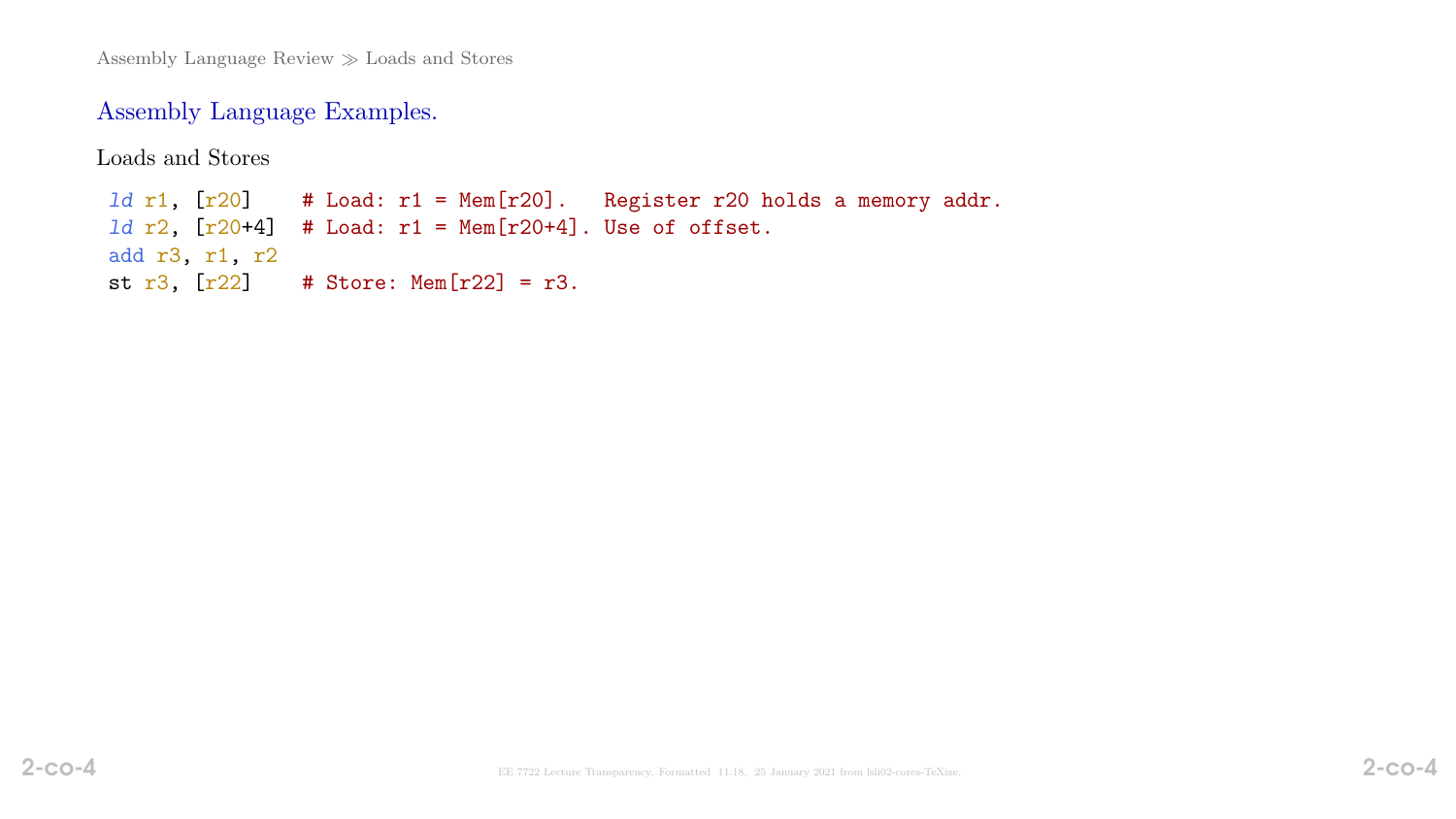#### Pipelined Floating-Point Functional Unit

Performs floating-point arithmetic operations.

It has two inputs for source operands . . .

 $\ldots$  and an output for the result.

Divided into stages.

Illustrated unit has eight stages.

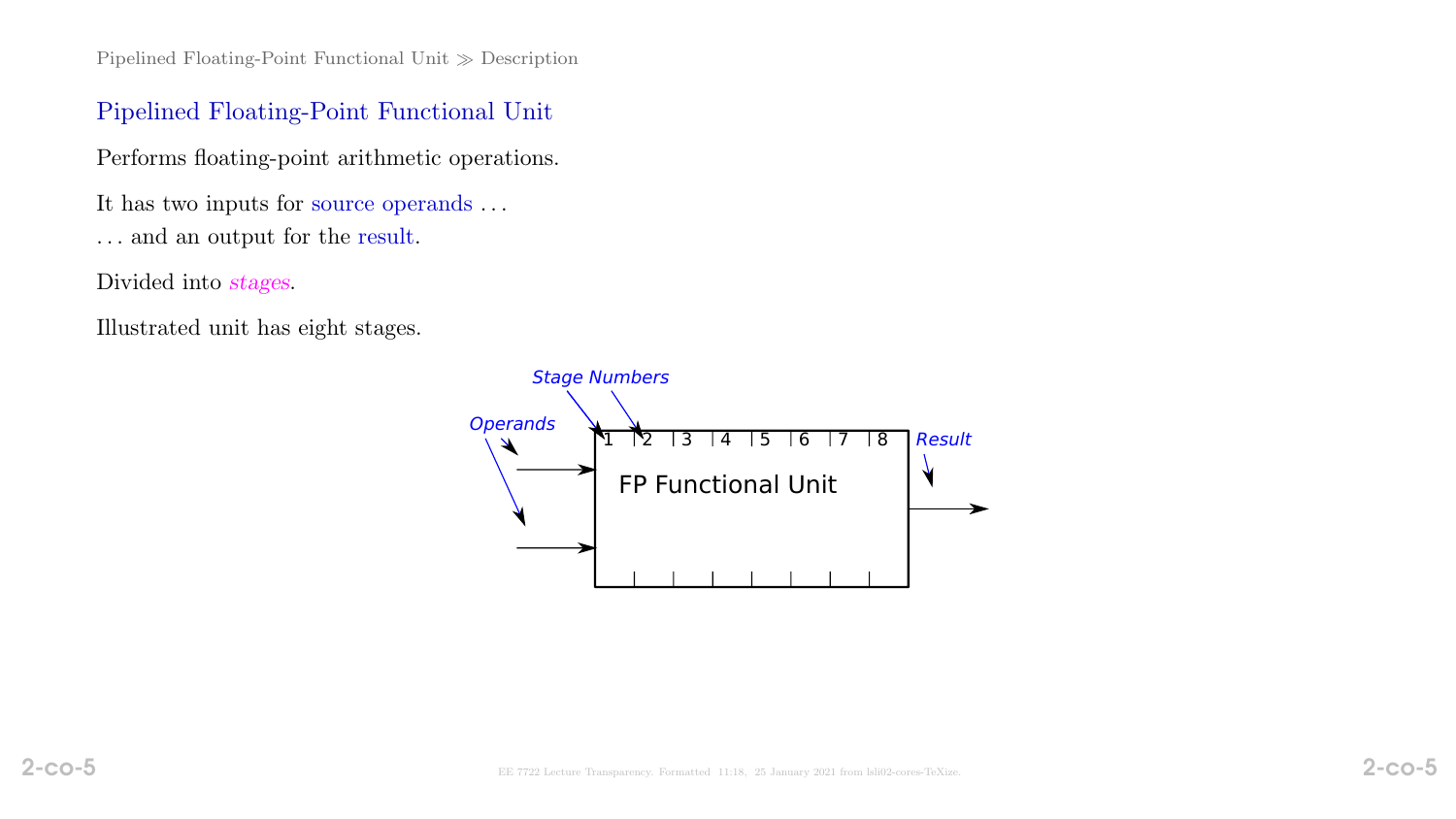#### Pipelined Operation

Operation performed in multiple steps . . . . . . each step performed by a stage.

An operations starts in stage 1...

. . . after 1 clock cycle it moves to stage 2. . .

... *et cetera*, until it leaves stage 8 with the operation result.



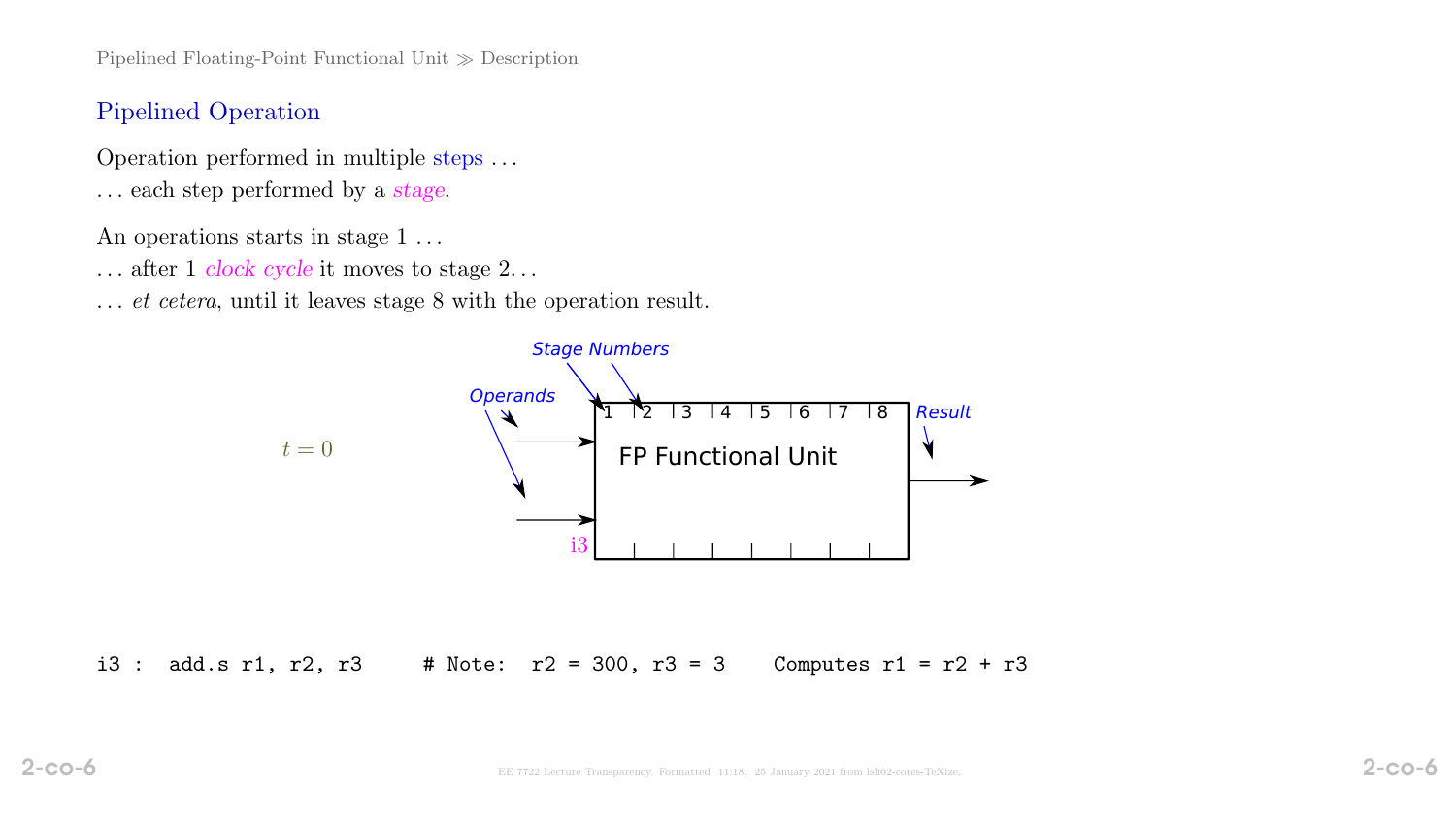#### Pipelined Operation

Operation performed in multiple steps . . . . . . each step performed by a stage.

An operations starts in stage 1...

. . . after 1 clock cycle it moves to stage 2. . .

... *et cetera*, until it leaves stage 8 with the operation result.



i3 : add.s r1, r2, r3 # Note:  $r2 = 300$ ,  $r3 = 3$  Computes r1 =  $r2 + r3$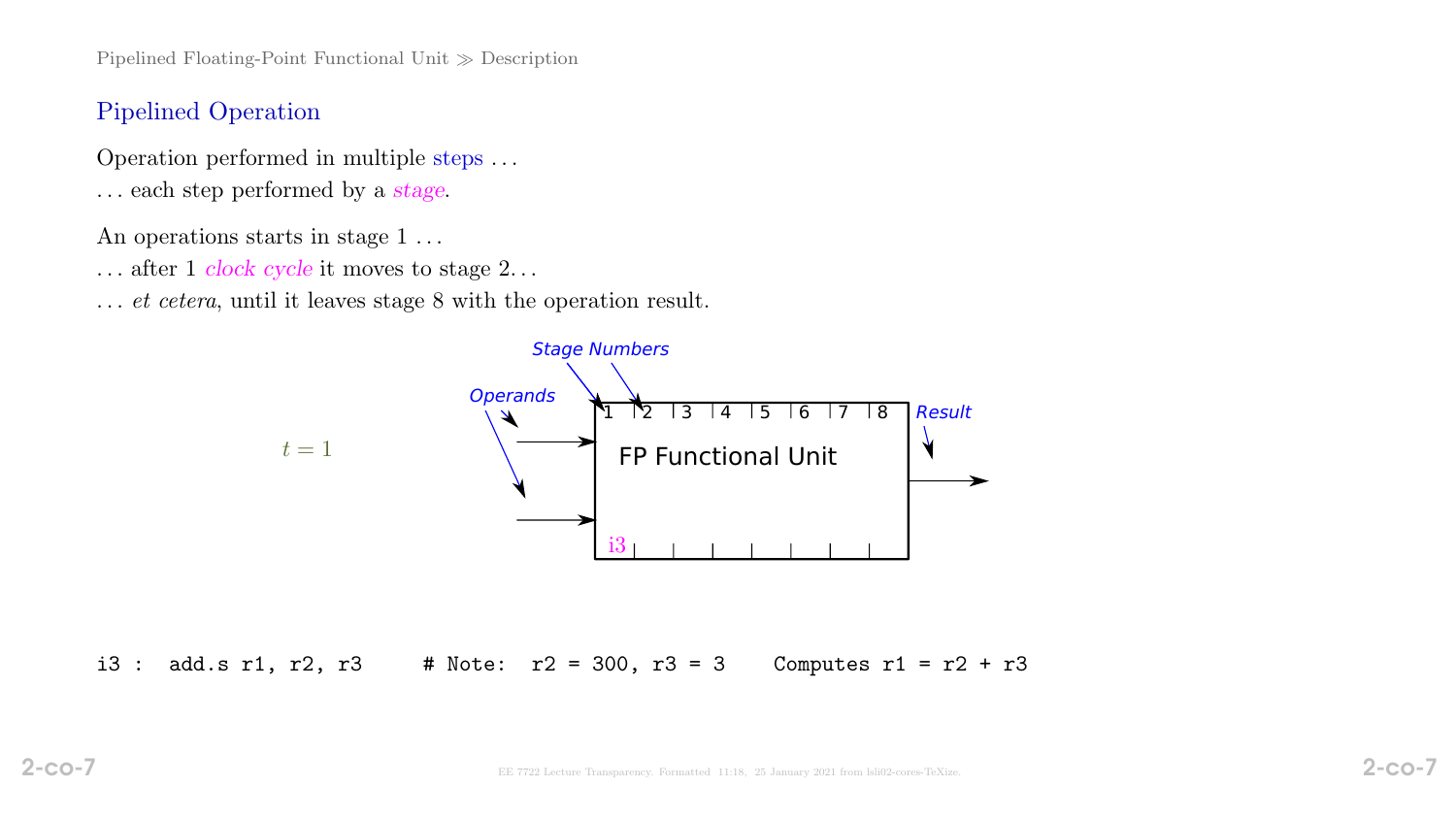#### Pipelined Operation

Operation performed in multiple steps . . . . . . each step performed by a stage.

An operations starts in stage 1...

. . . after 1 clock cycle it moves to stage 2. . .

... *et cetera*, until it leaves stage 8 with the operation result.



i3 : add.s r1, r2, r3 # Note:  $r2 = 300$ , r3 = 3 Computes r1 = r2 + r3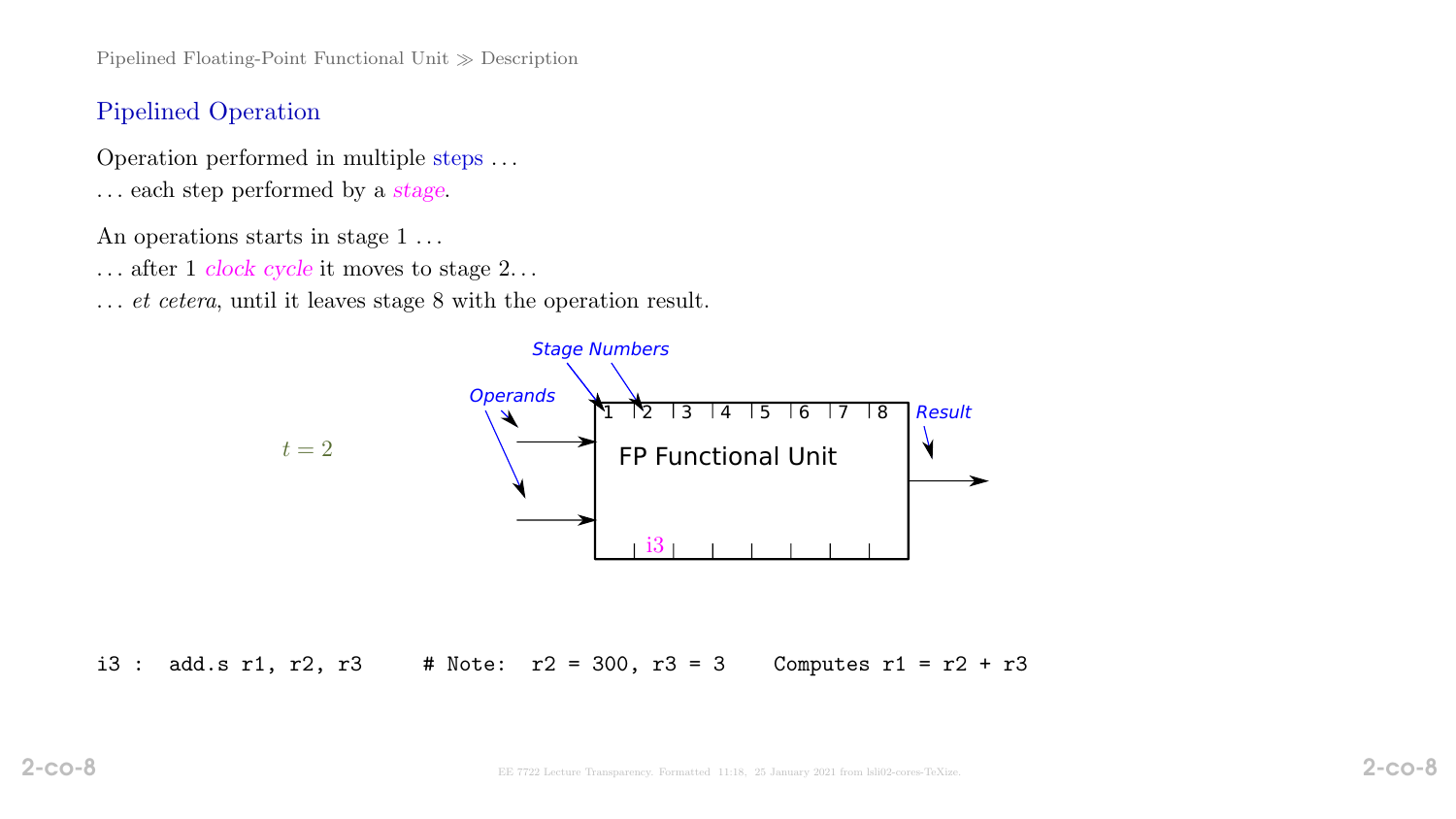#### Pipelined Operation

Operation performed in multiple steps . . . . . . each step performed by a stage.

An operations starts in stage 1...

. . . after 1 clock cycle it moves to stage 2. . .

... *et cetera*, until it leaves stage 8 with the operation result.



i3 : add.s r1, r2, r3 # Note:  $r2 = 300$ ,  $r3 = 3$  Computes r1 =  $r2 + r3$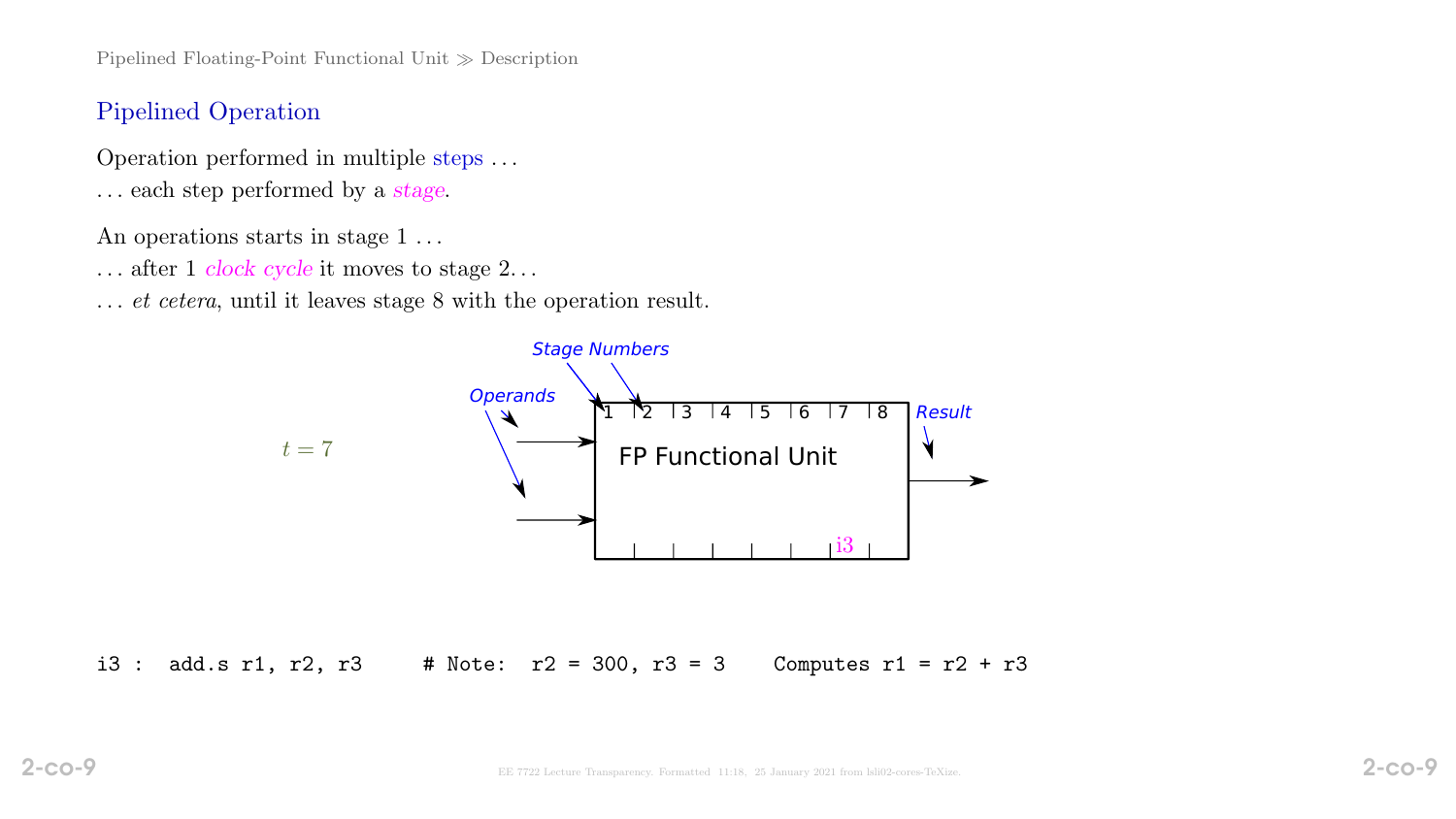#### Pipelined Operation

Operation performed in multiple steps . . . . . . each step performed by a stage.

An operations starts in stage 1...

. . . after 1 clock cycle it moves to stage 2. . .

... *et cetera*, until it leaves stage 8 with the operation result.



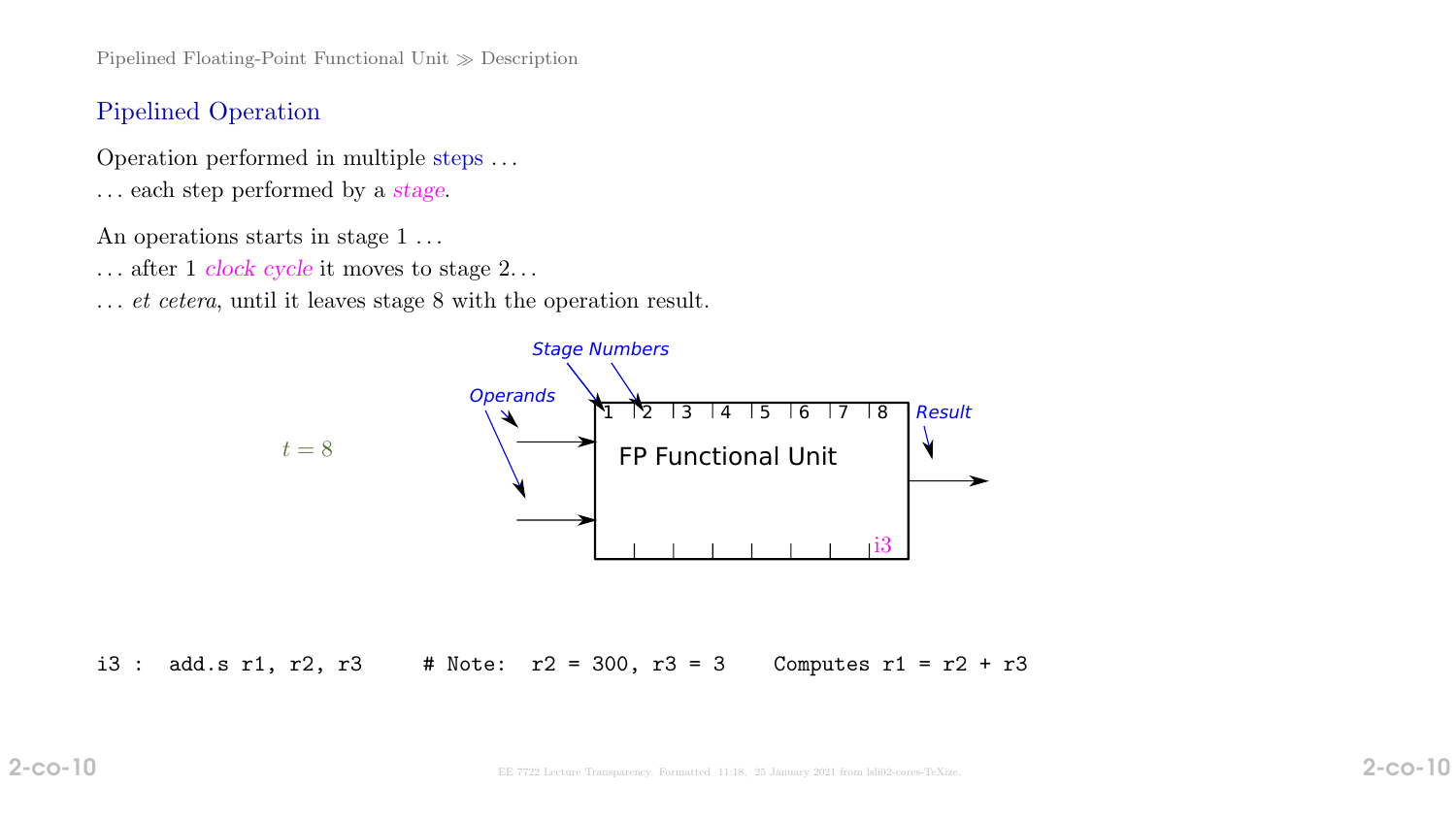#### Pipelined Operation

Note that operation took eight cycles to perform.

The pipeline latency of the FP unit is 8 cycles.

(Later we'll learn that the latency of a FP instruction may be longer.)

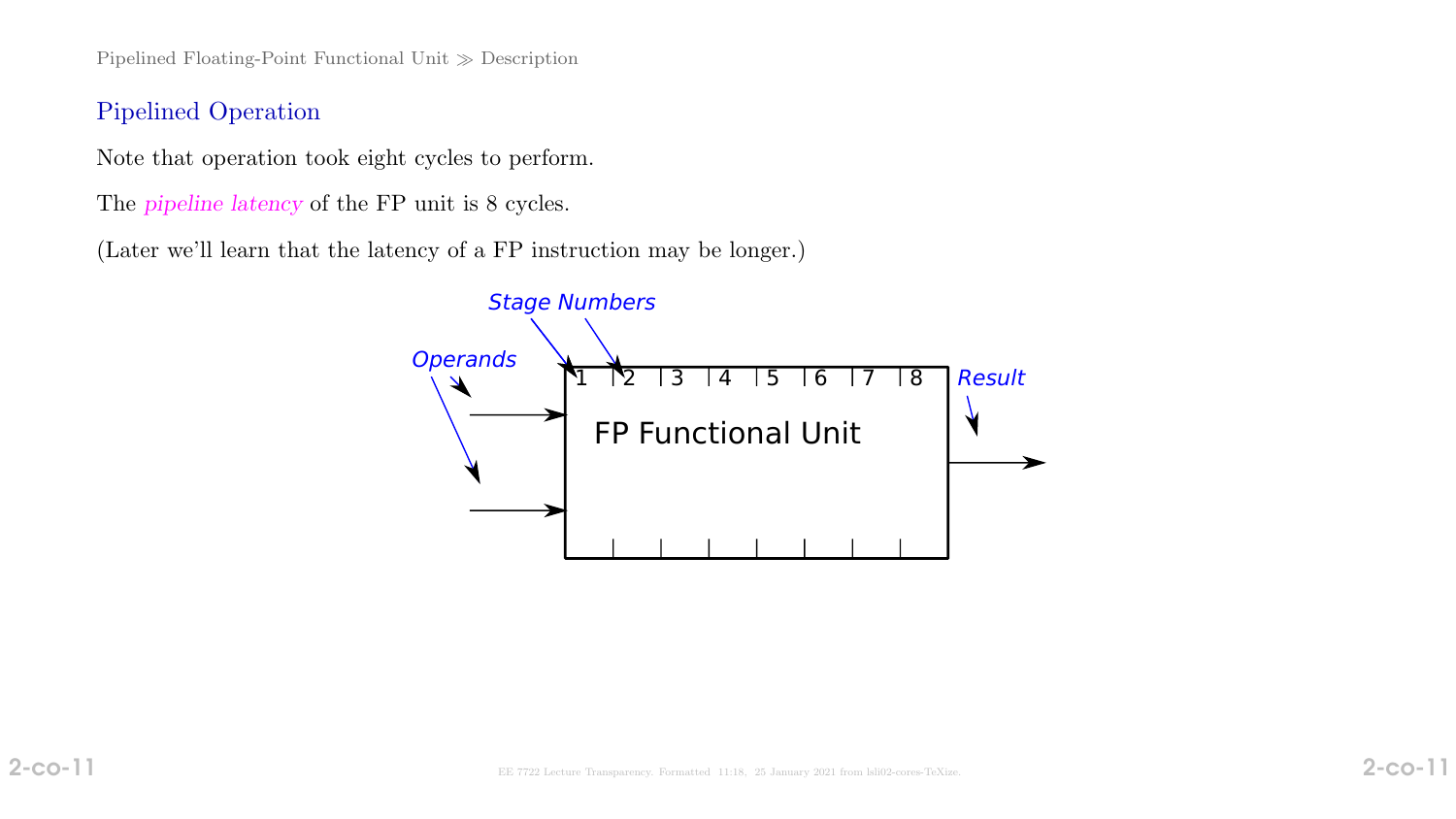#### Pipelined Operation

To fully utilize the pipeline. . .

. . . we need to have all stages occupied.

The prior example didn't fully utilize pipeline.

To fully utilize it we need an example with more instructions:

```
i3 : add.s r1, r2, r3 # Note: r2 = 300, r3 = 3 Computes r1 = r2 + r3
i4 : add.s r4, r5, r6 # Note: r5 = 400, r6 = 4 Computes r4 = r5 + r6
i5 : add.s r7, r8, r9
i6 : add.s r10, r11, r12
..
i11: add.s r25, r26, r27
i12: add.s r28, r29, r30 # Note: r29 = 1200, r30 = 12
```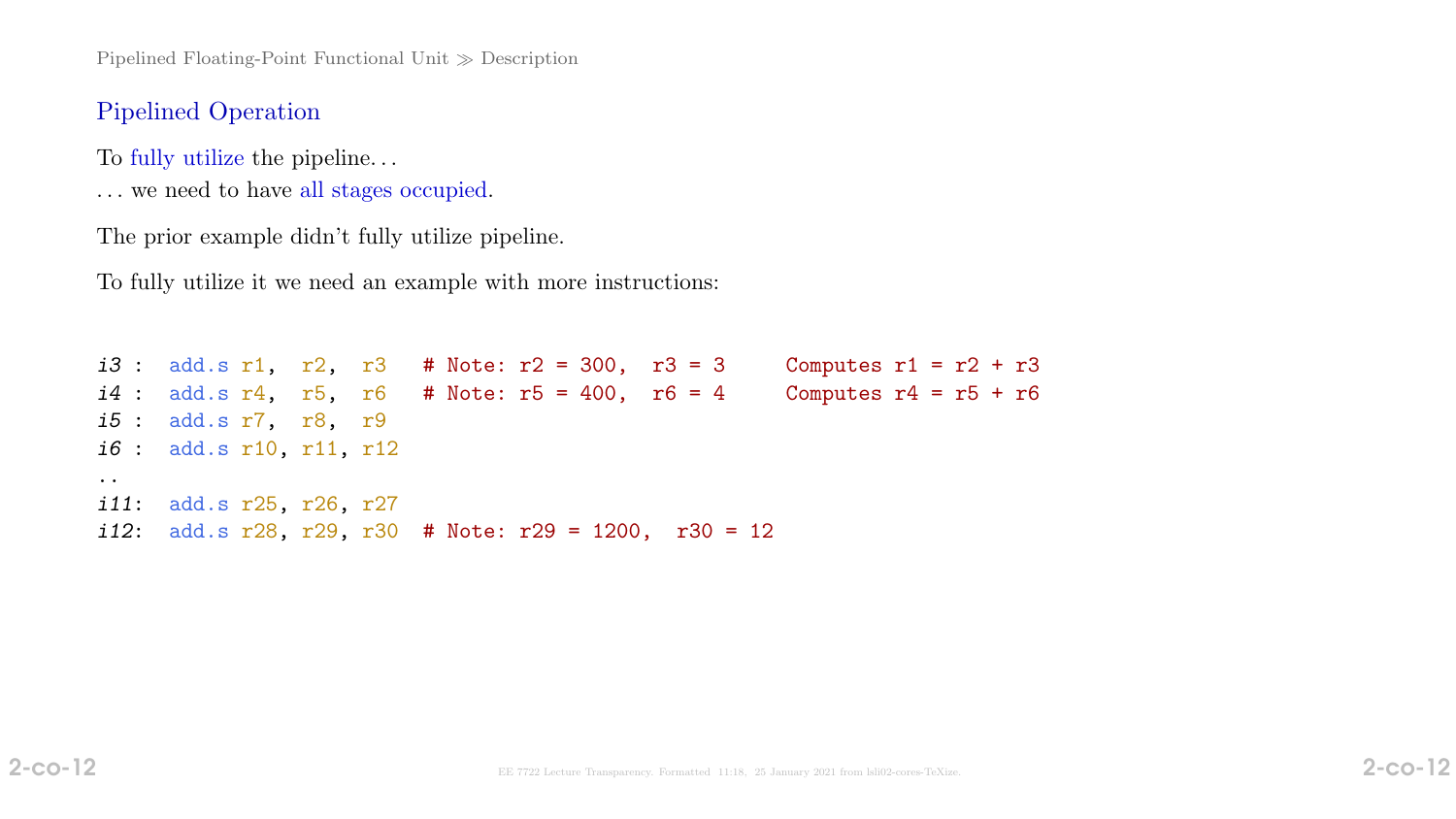## Pipelined Operation

FP Pipeline Being Fully Utilized



i11: add.s r25, r26, r27 i12: add.s  $r28$ ,  $r29$ ,  $r30$  # Note:  $r29 = 1200$ ,  $r30 = 12$ 

..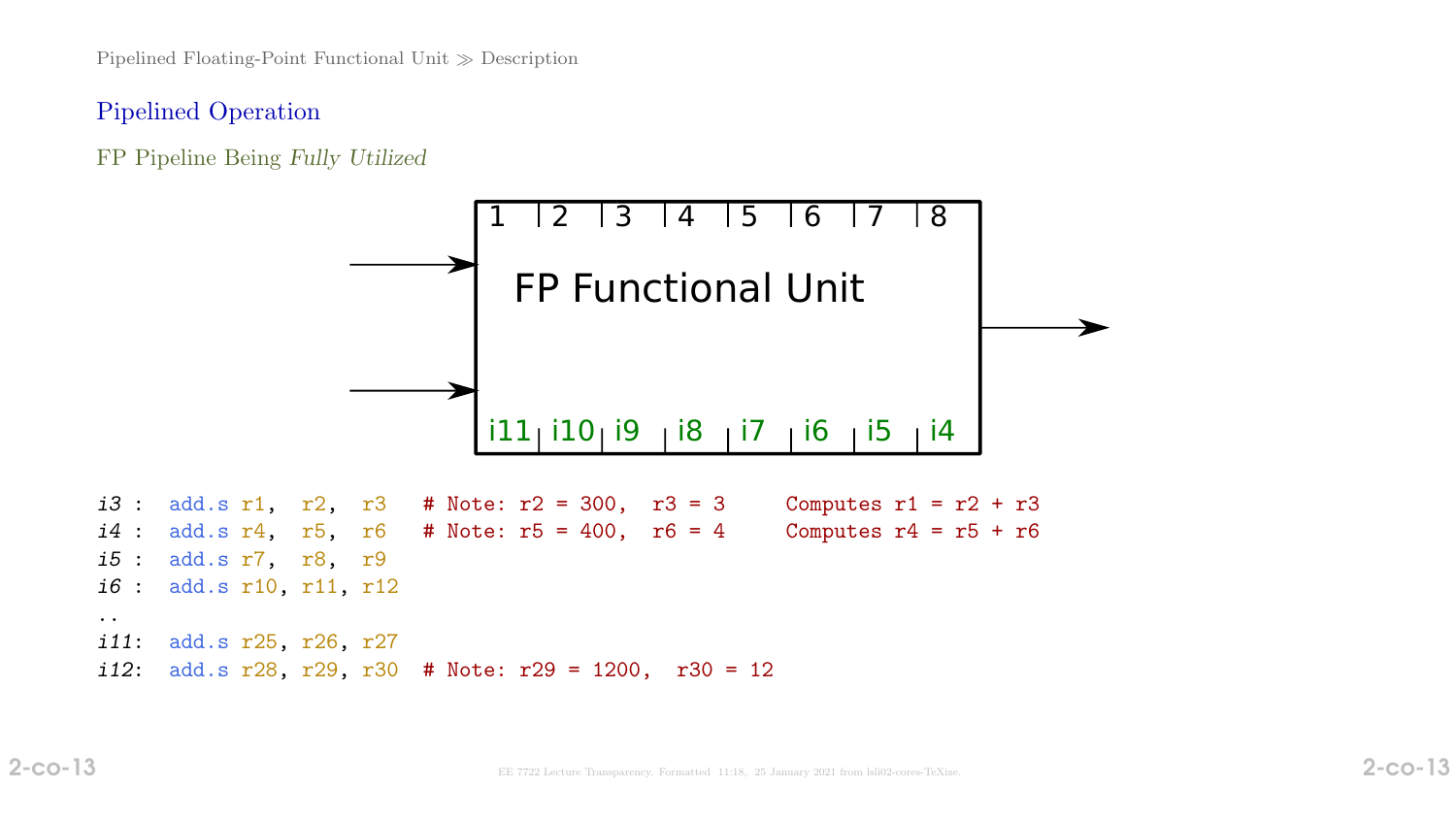## Pipelined Operation

FP Pipeline Being Fully Utilized

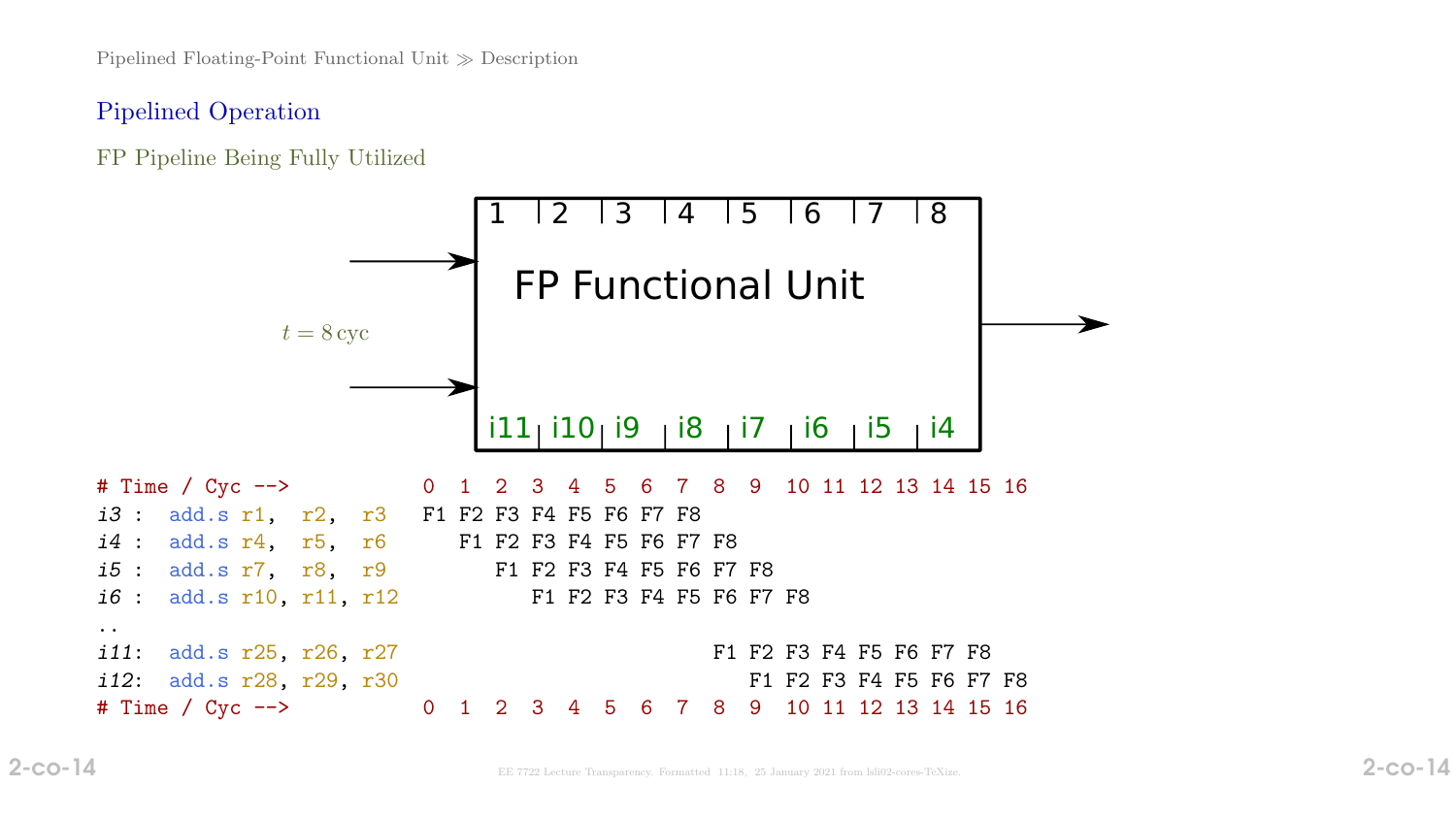Pipelined Floating-Point Functional Unit  $\gg$  Bandwidth and Throughput

#### Operation Bandwidth of Pipelined FP Unit

Notice that FP unit produced a result each clock cycle.

Its operation bandwidth is 1 FLOP per cycle or  $\phi$  FLOPS ...

... where  $\phi$  is the clock frequency.

(If the clock were 4 MHz then the capability would be 4 MFLOPS.)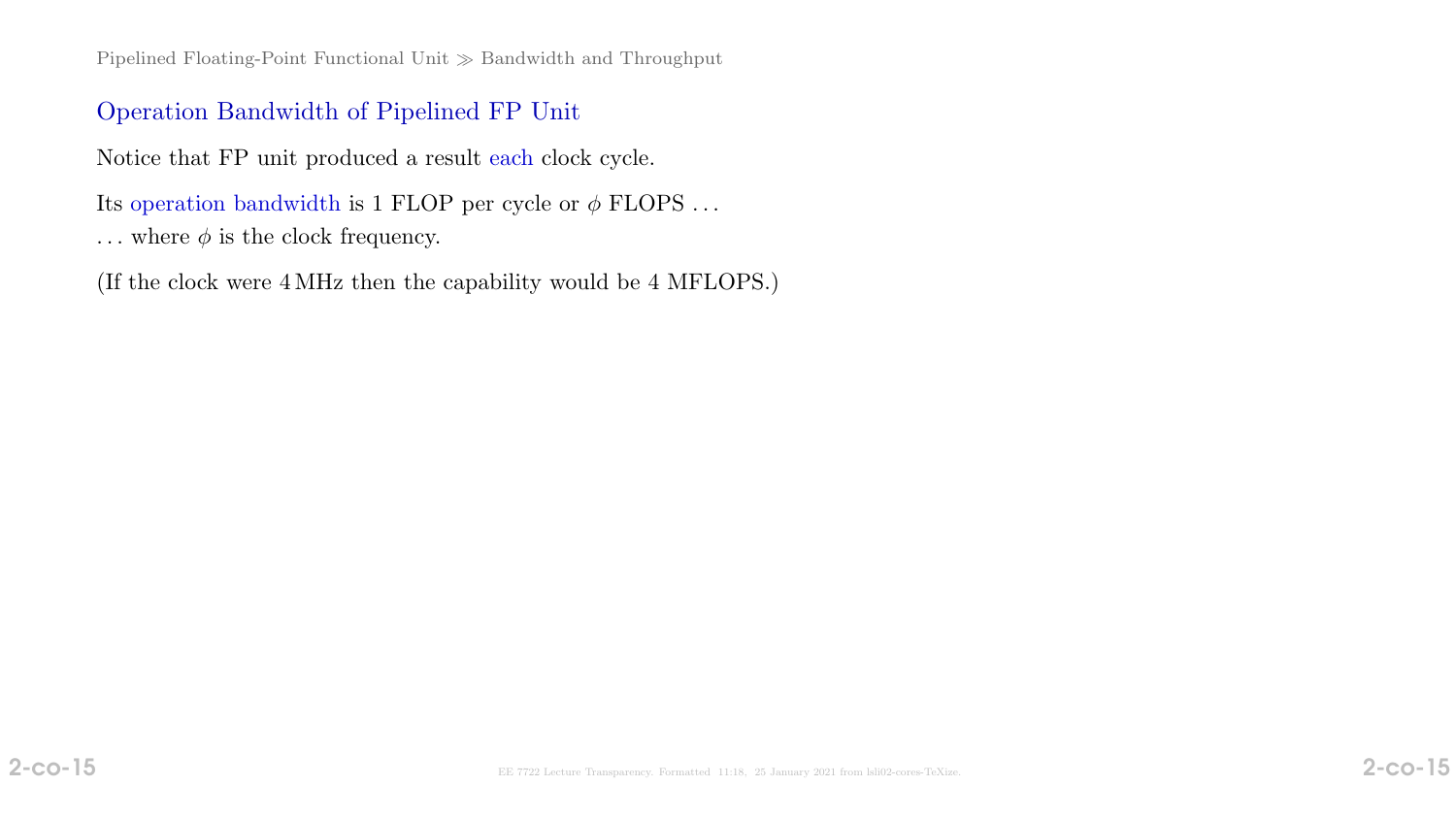Pipelined Floating-Point Functional Unit  $\gg$  Bandwidth and Throughput

#### Operation Bandwidth and Operation Throughput

Recall: *Bandwidth* is best that hardware can do...

. . . Throughput is what you get.

Consider Two Possible Situations:



Assume that the patterns above persist over time.

The unit on the left is fully utilized.

Bandwidth is 1 FLOP per cycle, throughput is 1 FLOP per cycle.

The unit on the right is half utilized.

Bandwidth is 1 FLOP per cycle, throughput is 0.5 FLOP per cycle.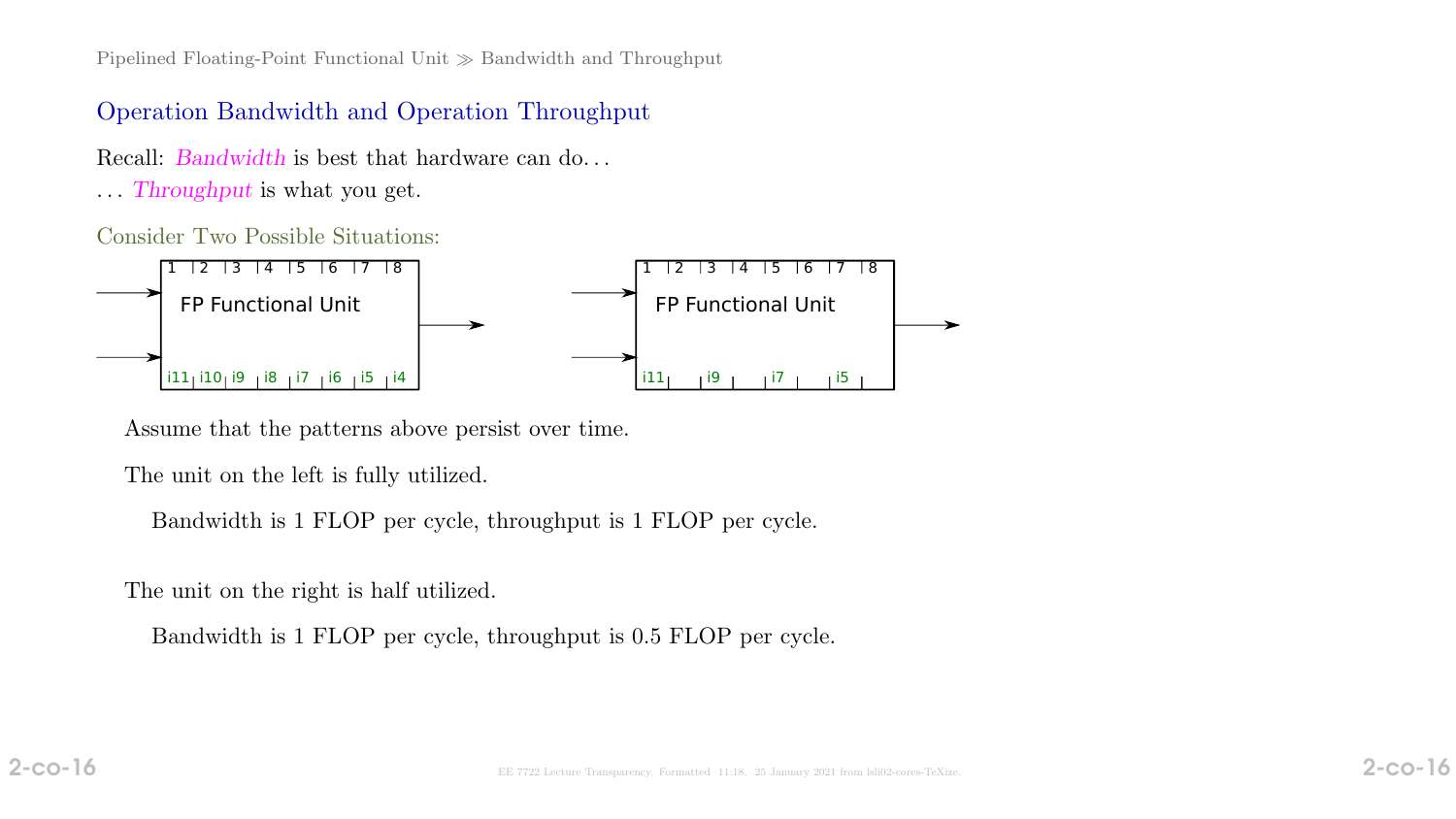Pipelined Floating-Point Functional Unit  $\gg$  Pipeline Execution Diagrams

Correspondence between pipeline execution diagram (text) and illustration.

Illustration below for  $t = 8$ .



| # Time / Cyc --> 0 1 2 3 4 5 6 7 8 9 10 11 12 13 14 15 16 |  |    |    |  |                         |  |  |  |  |
|-----------------------------------------------------------|--|----|----|--|-------------------------|--|--|--|--|
| i3 : add.s f1, f2, f3 F1 F2 F3 F4 F5 F6 F7 F8             |  |    |    |  |                         |  |  |  |  |
| $i4: xor r4, r5, r6$ EX                                   |  |    |    |  |                         |  |  |  |  |
| <i>i5</i> : add.s f7, f8, f9 F1 F2 F3 F4 F5 F6 F7 F8      |  |    |    |  |                         |  |  |  |  |
| <i>i6</i> : xor r10, r11, r12                             |  | EX |    |  |                         |  |  |  |  |
| <i>i7</i> : add.s f10, f11, f12 F1 F2 F3 F4 F5 F6 F7 F8   |  |    |    |  |                         |  |  |  |  |
| <i>i8</i> : xor r13, r14, r15                             |  |    | EX |  |                         |  |  |  |  |
|                                                           |  |    |    |  |                         |  |  |  |  |
| <i>i11</i> : add.s f25, f26, f27                          |  |    |    |  | F1 F2 F3 F4 F5 F6 F7 F8 |  |  |  |  |
| i12: xor r28, r29, r30                                    |  |    |    |  | EX                      |  |  |  |  |
| # Time / Cyc --> 0 1 2 3 4 5 6 7 8 9 10 11 12 13 14 15 16 |  |    |    |  |                         |  |  |  |  |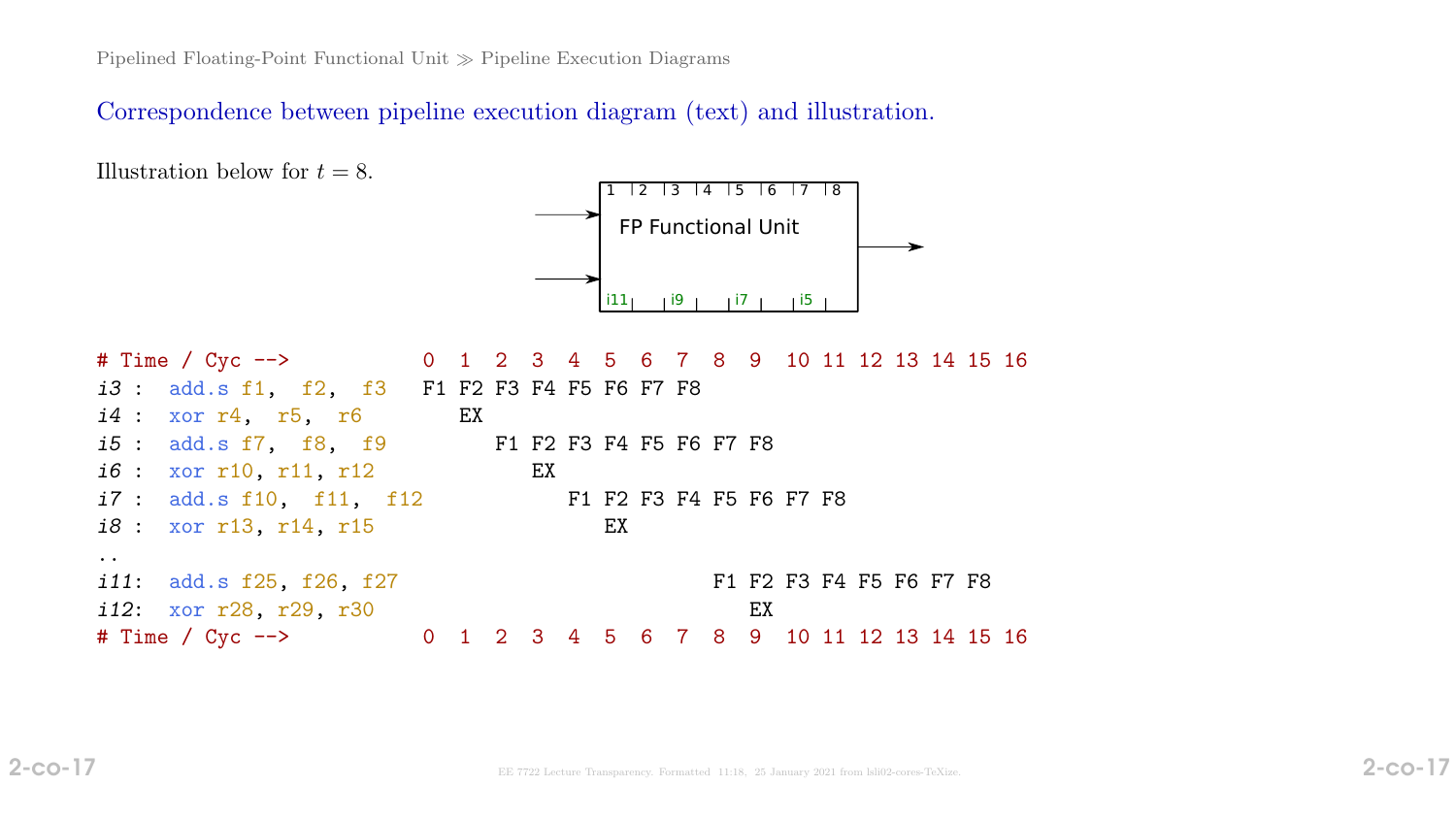# Why FP Unit Might Not be Fully Utilized

- Not every instruction uses the FP unit.
- The operand of a FP instruction is not ready, so it must wait.
- The FP instruction itself is late to arrive.

As a result of these situations ...

. . . throughput will be less than capability.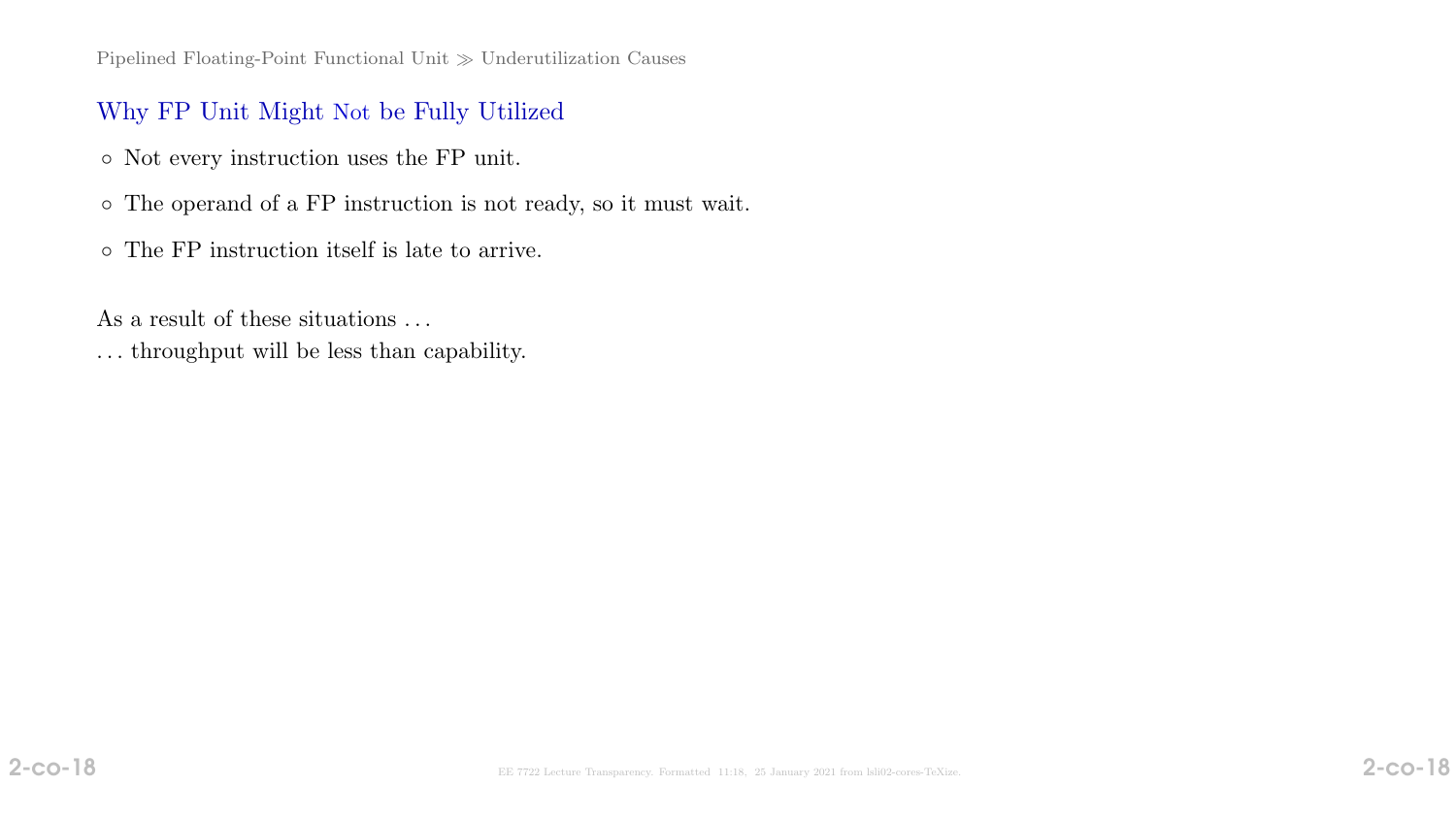Pipelined Floating-Point Functional Unit  $\gg$  Underutilization Causes

#### Non-Full Utilization Due to Non-FP Instructions

The instructions with even numbers don't use FP unit.

Note: EX indicates the integer operation stage (just 1 stage needed).

If pattern persists, throughput is 0.5 FLOP per cycle.

| # Time / Cyc --> 0 1 2 3 4 5 6 7 8 9 10 11 12 13 14 15 16 |    |    |  |  |                         |  |  |  |  |
|-----------------------------------------------------------|----|----|--|--|-------------------------|--|--|--|--|
| i3 : add.s f1, f2, f3 F1 F2 F3 F4 F5 F6 F7 F8             |    |    |  |  |                         |  |  |  |  |
| i4: xor r4, r5, r6                                        | EX |    |  |  |                         |  |  |  |  |
| <i>i5</i> : add.s f7, f8, f9 F1 F2 F3 F4 F5 F6 F7 F8      |    |    |  |  |                         |  |  |  |  |
| <i>i6</i> : xor r10, r11, r12                             |    | EX |  |  |                         |  |  |  |  |
| $\ddot{\phantom{0}}$                                      |    |    |  |  |                         |  |  |  |  |
| <i>i11</i> : add.s f25, f26, f27                          |    |    |  |  | F1 F2 F3 F4 F5 F6 F7 F8 |  |  |  |  |
| i12: xor r28, r29, r30                                    |    |    |  |  | EX                      |  |  |  |  |
| # Time / Cyc --> 0 1 2 3 4 5 6 7 8 9 10 11 12 13 14 15 16 |    |    |  |  |                         |  |  |  |  |

Possible targets of blame:

◦ The programmer, for not being able to avoid xor instructions.

◦ The problem, which has lots of unavoidable xor instructions.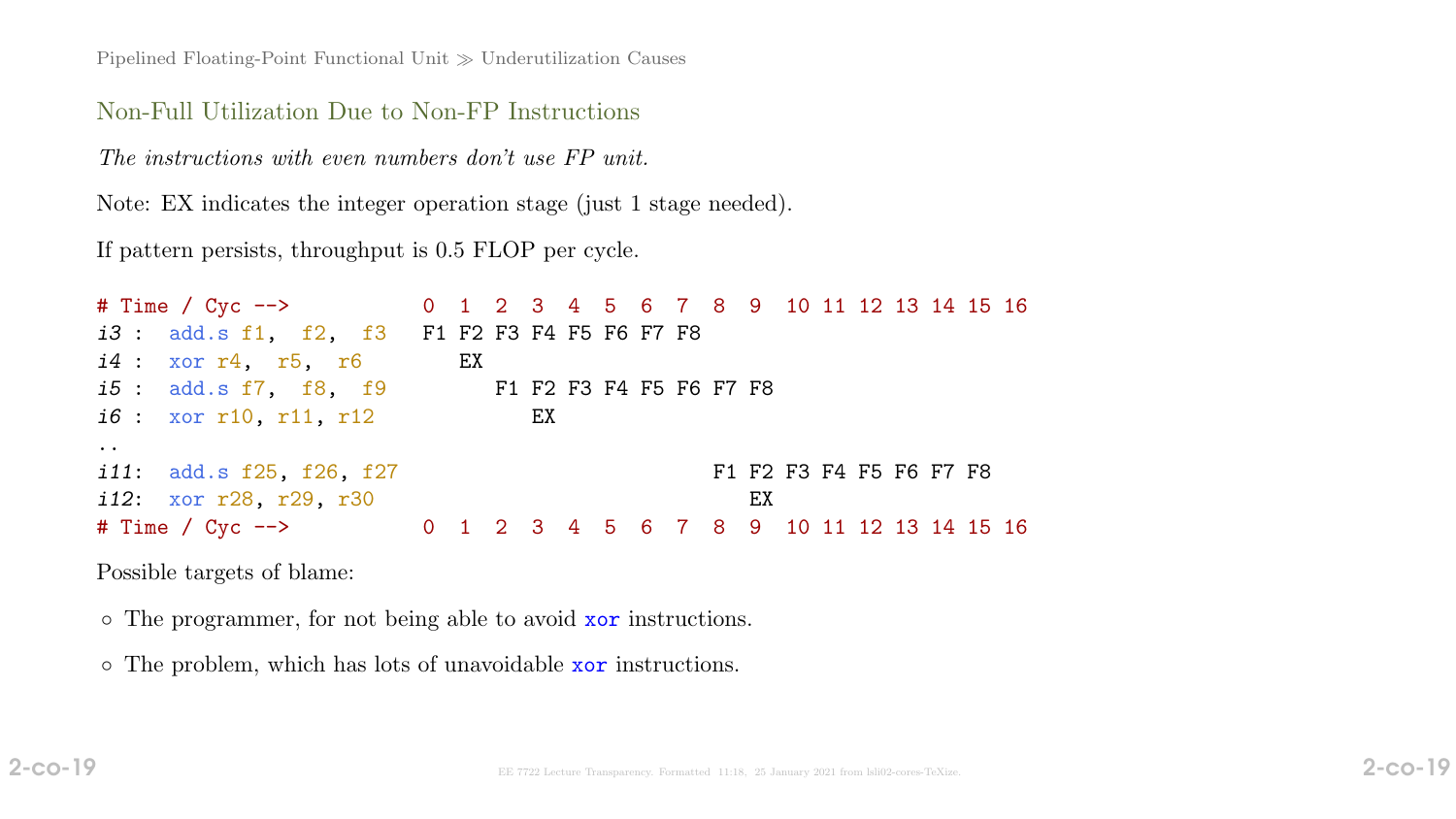Pipelined Floating-Point Functional Unit  $\gg$  Underutilization Causes

#### Non-Full Utilization Due to "Late" Operands

For some reason,  $i4$ 's operands arrive three cycles late.

We will be looking at situations that cause this later in the semester.

| # Time / Cyc --> 0 1 2 3 4 5 6 7 8 9 10 11 12 13 14 15 16 |  |                                                      |  |  |  |                         |  |  |  |  |  |                         |  |  |
|-----------------------------------------------------------|--|------------------------------------------------------|--|--|--|-------------------------|--|--|--|--|--|-------------------------|--|--|
|                                                           |  | <i>i3</i> : add.s f1, f2, f3 F1 F2 F3 F4 F5 F6 F7 F8 |  |  |  |                         |  |  |  |  |  |                         |  |  |
|                                                           |  | <i>i4</i> : add.s f4, f5, f6                         |  |  |  | F1 F2 F3 F4 F5 F6 F7 F8 |  |  |  |  |  |                         |  |  |
|                                                           |  | <i>i5</i> : add.s f7, f8, f9                         |  |  |  | F1 F2 F3 F4 F5 F6 F7 F8 |  |  |  |  |  |                         |  |  |
|                                                           |  | <i>i6</i> : add.s f10, f11, f12                      |  |  |  |                         |  |  |  |  |  | F1 F2 F3 F4 F5 F6 F7 F8 |  |  |
| # Time / Cyc --> 0 1 2 3 4 5 6 7 8 9 10 11 12 13 14 15 16 |  |                                                      |  |  |  |                         |  |  |  |  |  |                         |  |  |

Possible targets of blame:

- The compiler, for not doing a better job scheduling instructions.
- The programmer, for sloppy coding that hindered compiler scheduling.
- The hardware, for not having enough registers to enable scheduling.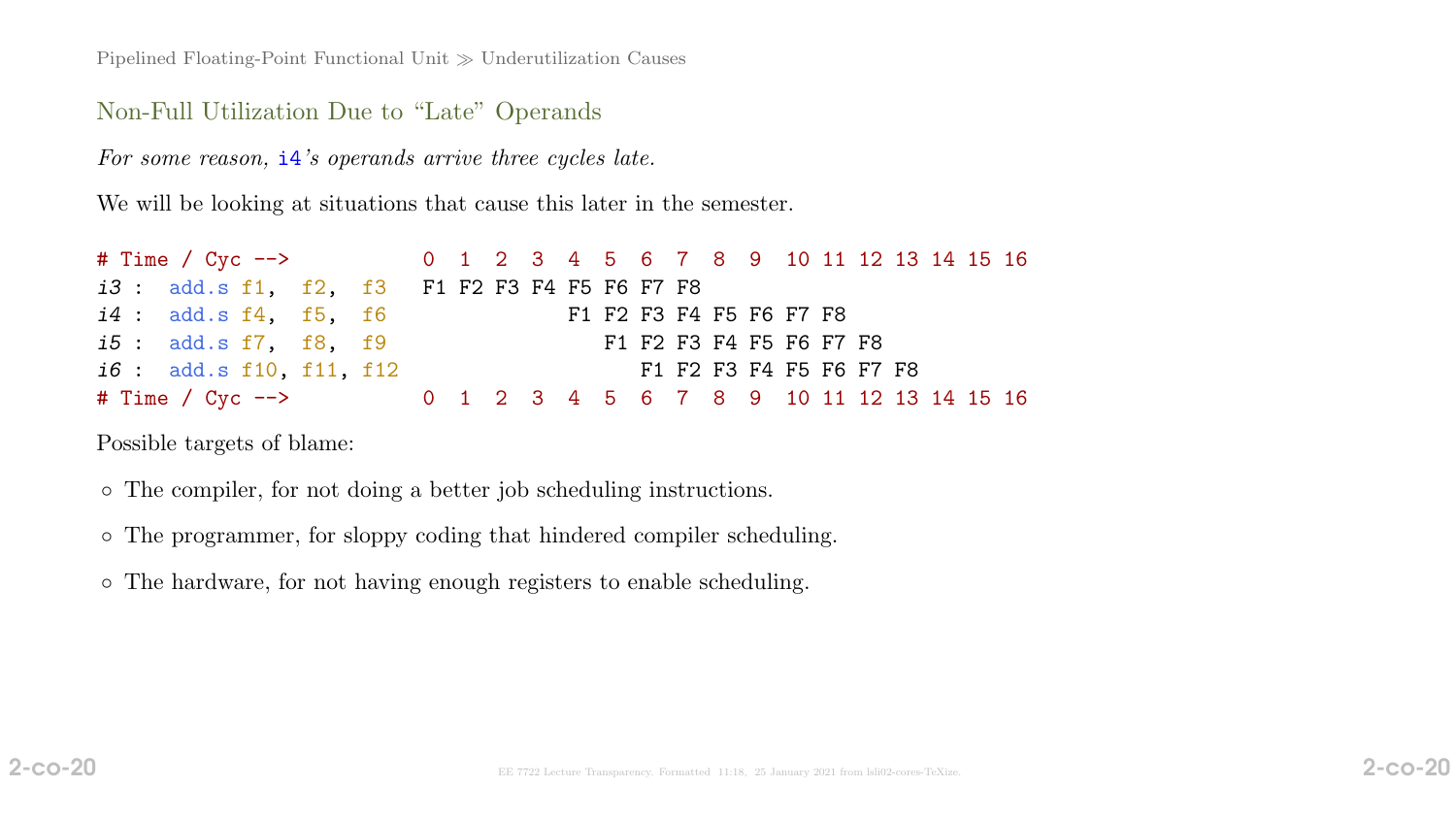#### Number of Stages (Depth), Clock Frequency, Power

One-Stage FP Unit

Let  $t_1$  denote the latency of the 1-stage unit.

The latency is determined by the *device technology* used ... . . . and by the design of the floating-point unit.

The technology determines how fast transistors switch ...

. . . which in turn is determined by time for electric charge to clear gate junctions.

Device technology is beyond the control of computer engineers.

The logic design of the FP unit determines the number of gates from input to output.

We will assume that this too is beyond our control.

Therefore for us  $t_1$  is a constant.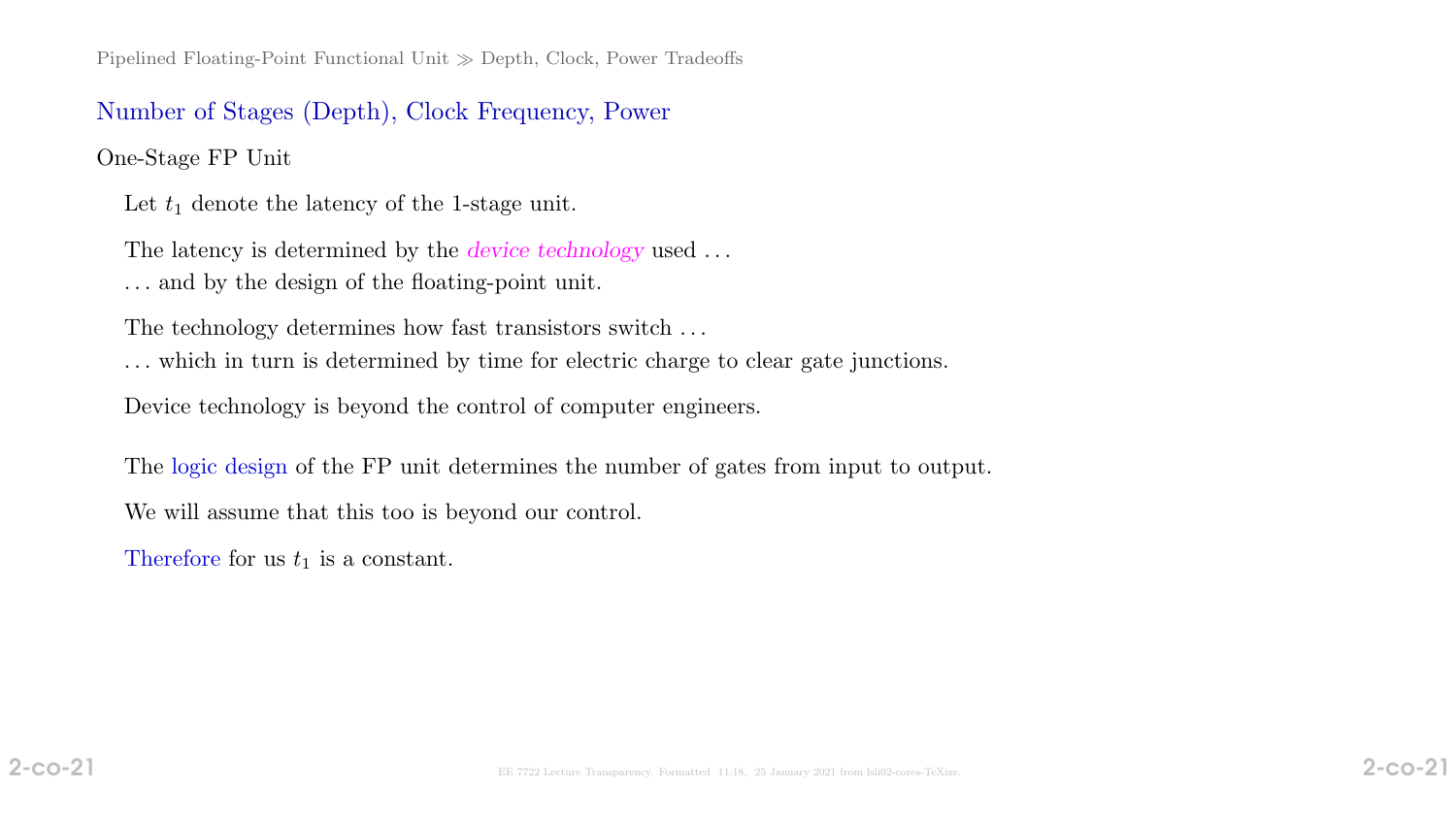Construction of n-Stage Pipelined Units

An additional component, called a pipeline latch is inserted between stages.

Let  $t_L$  denote the time needed for this latch.

The latency of an  $n$ -stage unit is then

$$
t_n = t_1 + (n-1)t_L
$$

and the clock frequency is

$$
\phi = \left(t_L + \frac{t_1}{n}\right)^{-1}; \quad \text{or when } t_L \ll \frac{t_1}{n}, \quad \phi \approx \frac{n}{t_1},
$$

assuming that the unit is split perfectly into  $n$  pieces.

This doesn't sound like an improvement, but keep paying attention.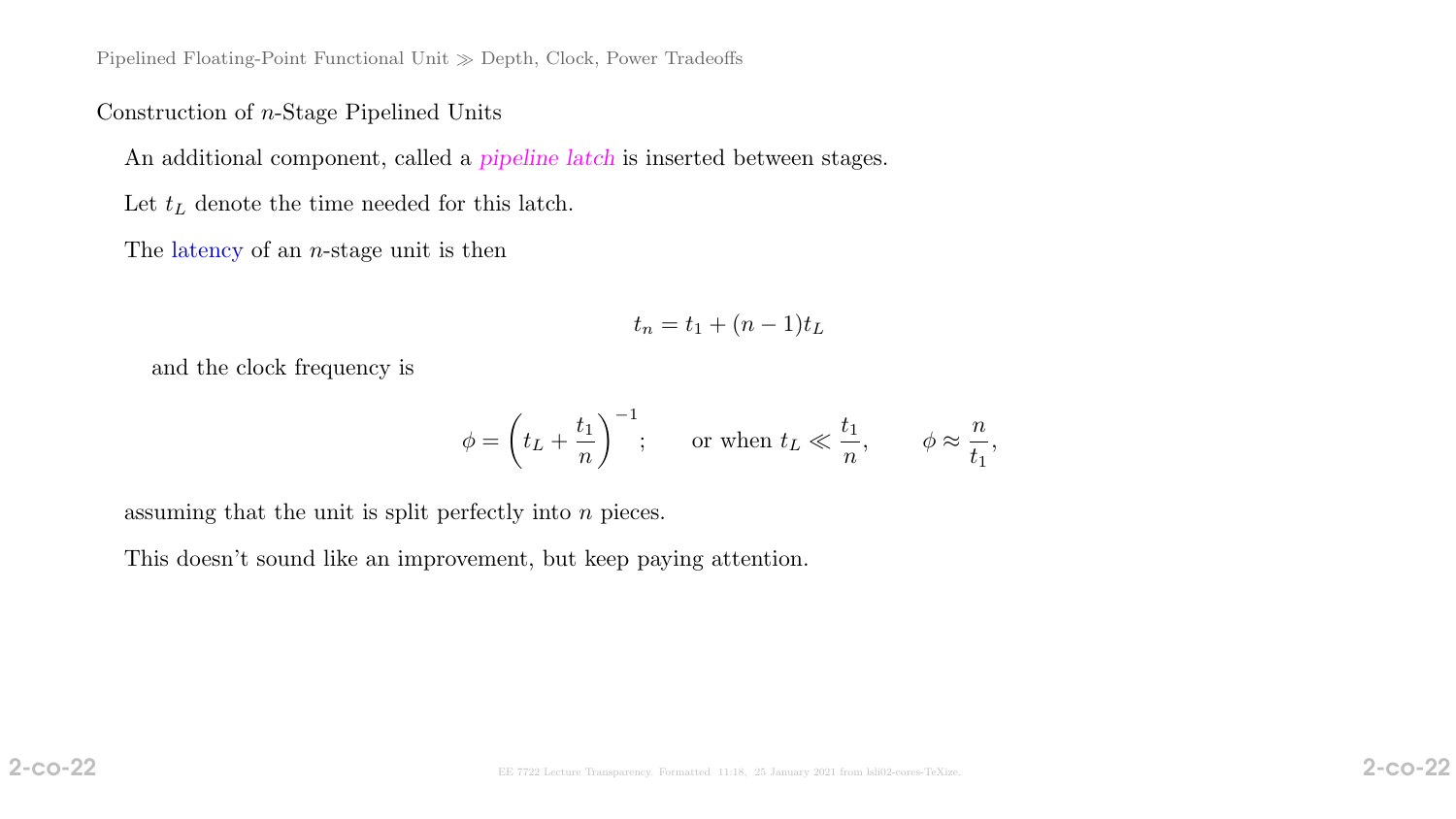#### Operation Bandwidth of n-Stage Units

The operation bandwidth of pipelined units is the same as clock frequency.

Note that bandwidth of the 1-stage unit is  $1/t_1$  FLOPS.

For an *n*-stage device the operation bandwidth is:

$$
\phi = \frac{1}{t_1/n + t_L}.
$$

If  $t_L = 0$ , this reduces to  $n/t_1$ ...

 $\ldots$  meaning we can make the capability as high as we want by choosing  $n \ldots$ 

 $\ldots$  and pretending that  $t_L = 0$  and the unit can be divided perfectly.

Note that by choosing  $n$  we are choosing the clock frequency.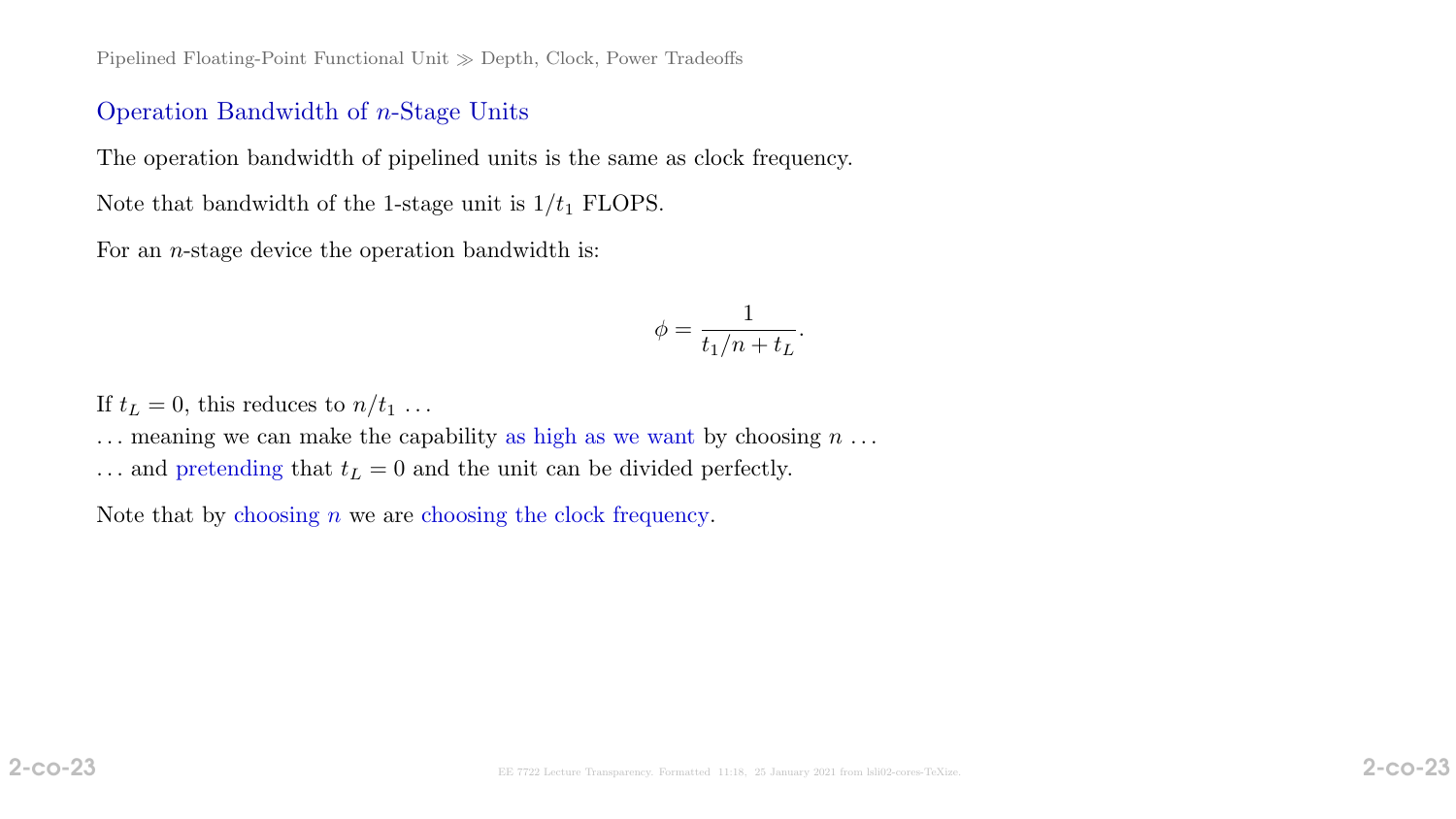#### Number of Stages, Clock Frequency, Power

Increasing number of stages increases:

- :-) The operation bandwidth (as discussed above).
- :-( The area (a cost measure) (for latches and circuit changes).
- :-( Power (which is proportional to clock frequency).

Factors that Limit Increase in  $n$ 

A few years ago: area and efficiency of splitting.

Now: power.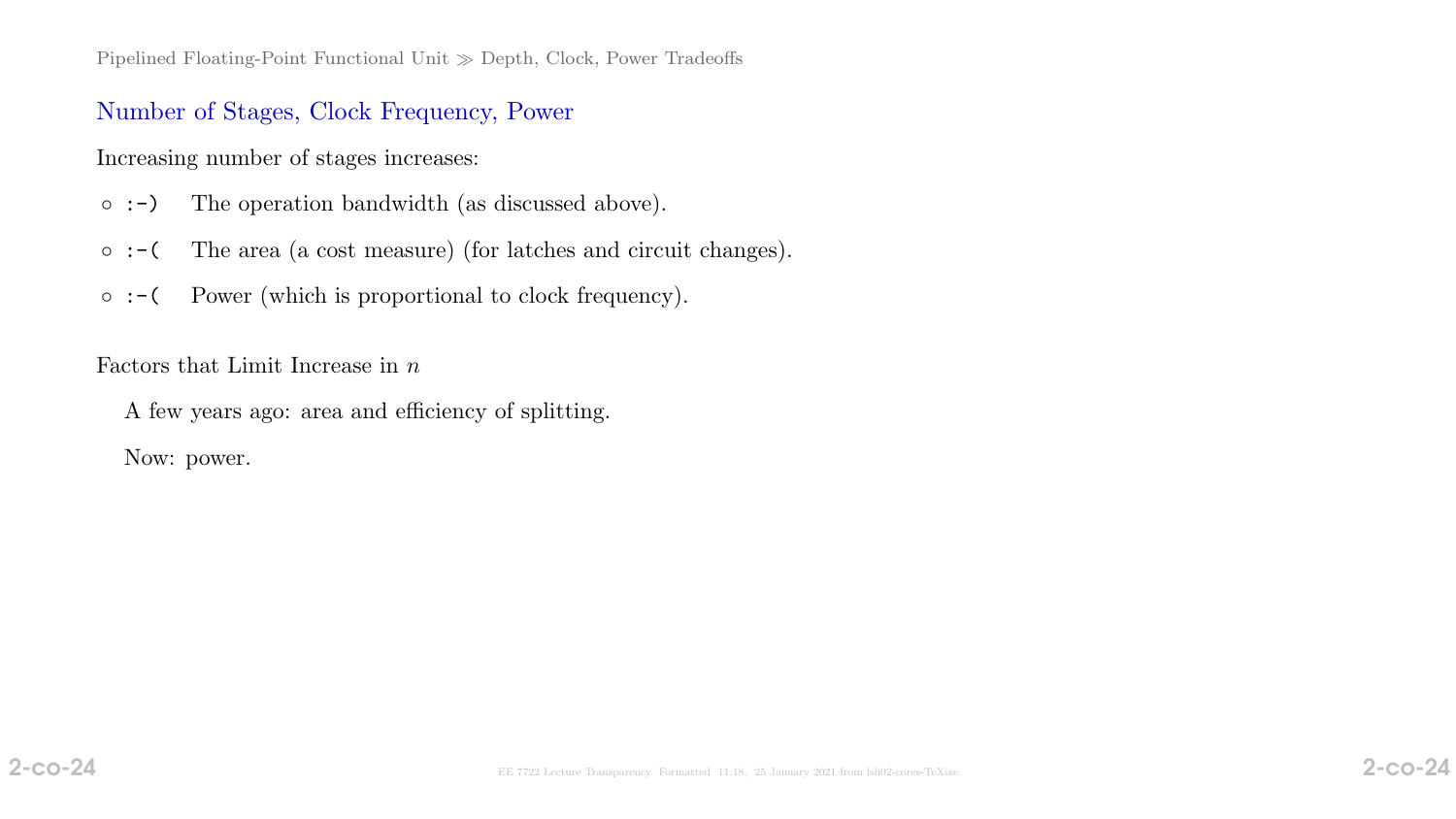Pipelined Floating-Point Functional Unit  $\gg$  Summary

#### Pipelined FP Unit Summary

An *n*-stage unit takes *n* cycles to compute 1 operation  $\dots$ ... in other words it has an  $n$ -cycle latency.

An *n*-stage unit can compute an operation each cycle ...

. . . in other words it has an operation bandwidth of 1 FLOP per cycle.

Operation throughput is limited by external factors such as instruction mix.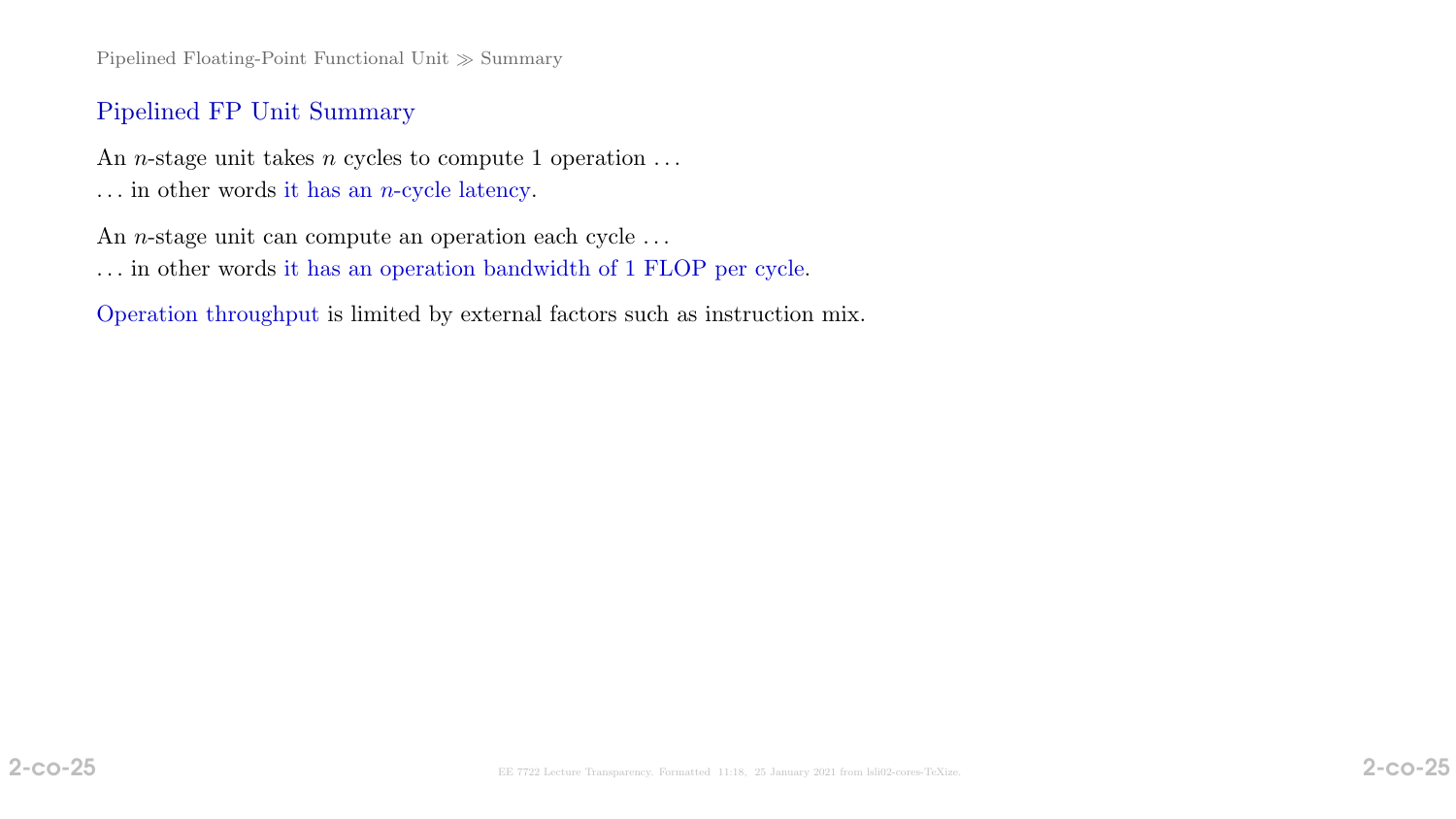#### Simple Core  $\gg$  Components

## Simple Core



#### Components

- Front End Hardware for fetching, decoding, and issuing instructions.
- Register File A storage device for register values.
- FP Functional Unit
- Control Unit Hardware sending control signals to other components.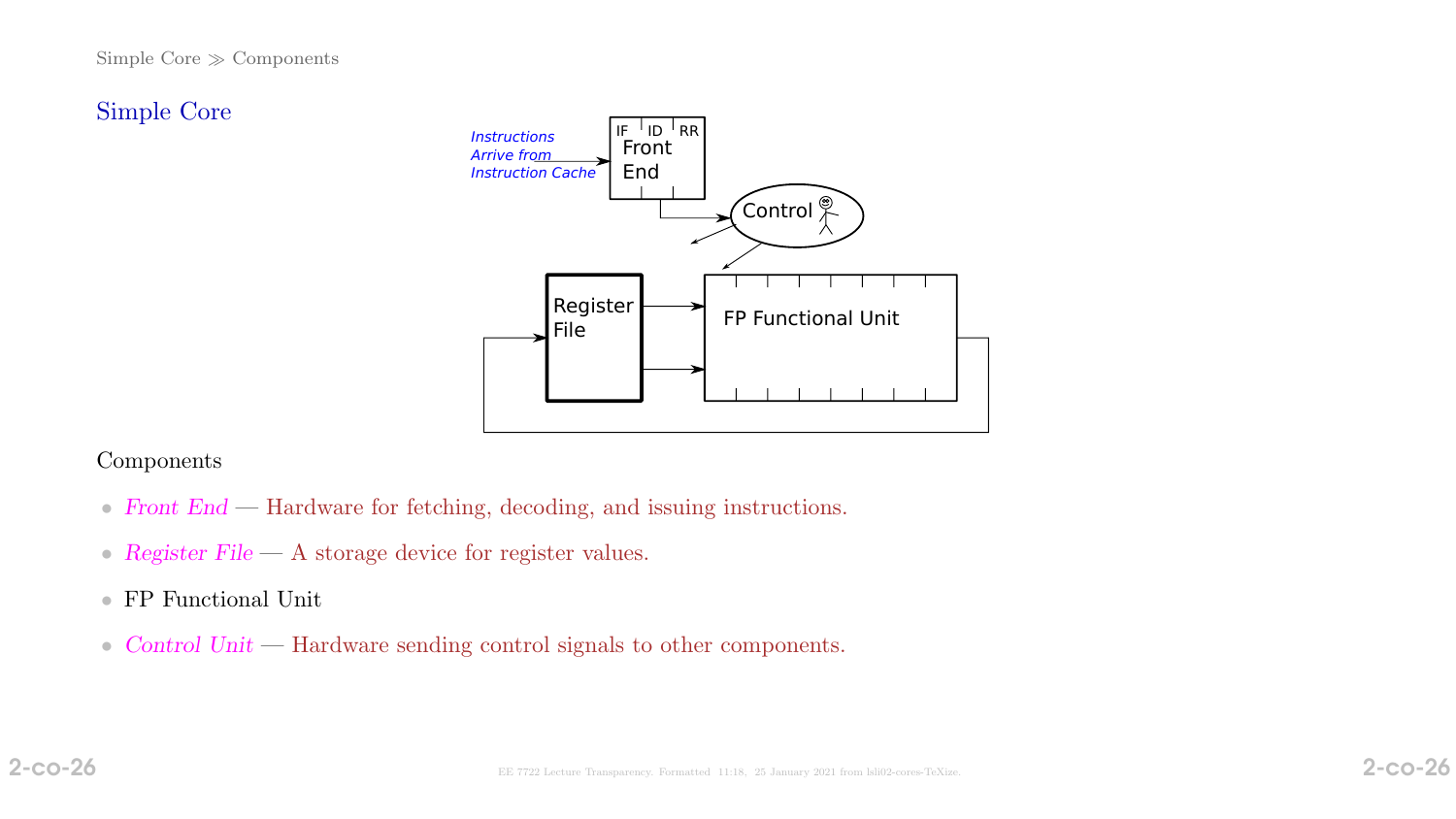## Simple Core



#### Front End

Pipelined, three stages shown.

Input is from instruction cache.

Stage labels: IF, Instruction Fetch; ID, Instruction Decode; RR, Register Read.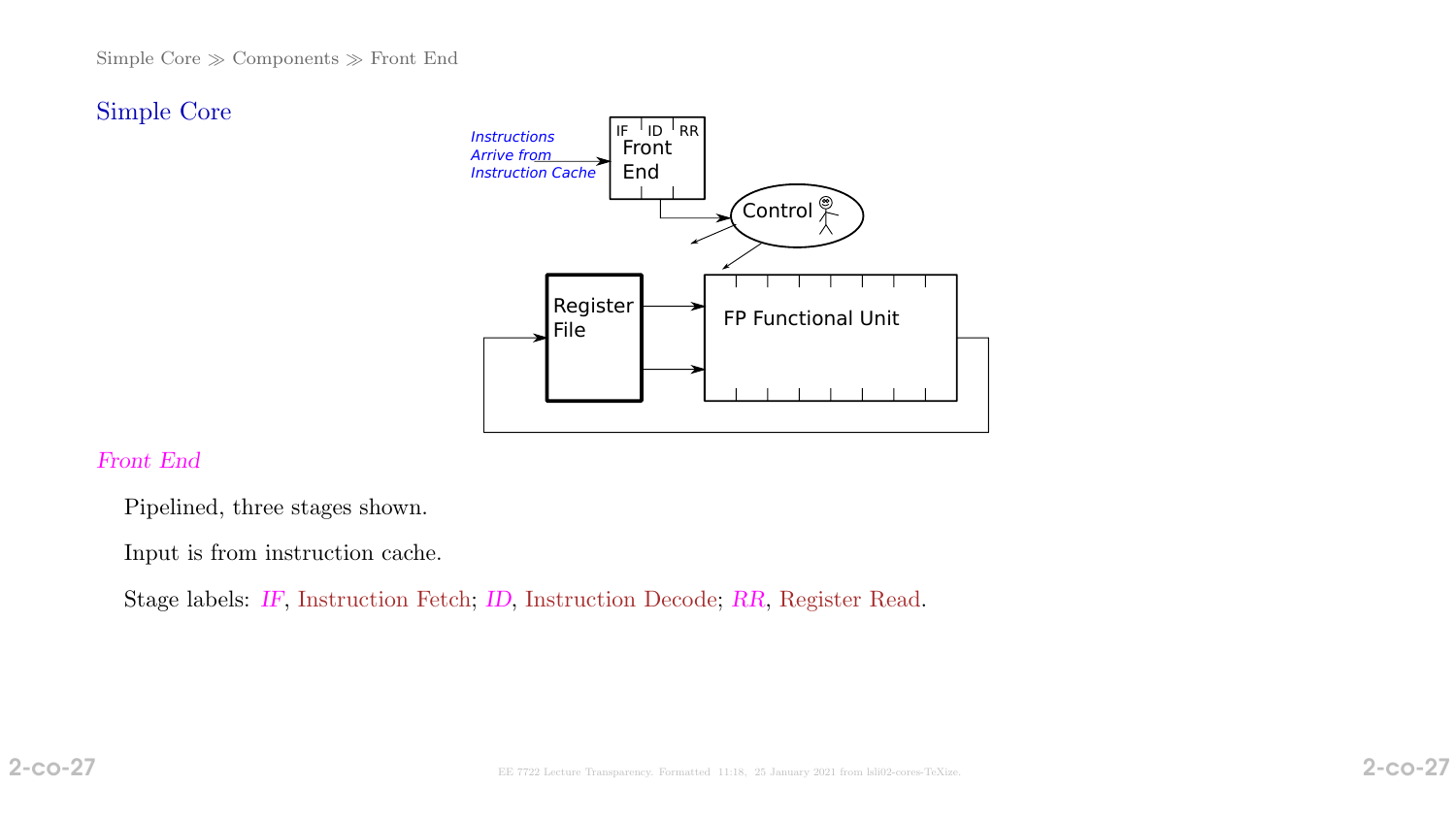#### Front End and Performance



The front end usually determines instruction bandwidth of core.

- A core is called *scalar* if the front end can fetch  $\leq 1$  insn per cycle.
- A core is called  $n$ -way superscalar if the front end can fetch  $n$  insns per cycle.

The simple core we are discussing is scalar.

Internal details of front end not covered in this course.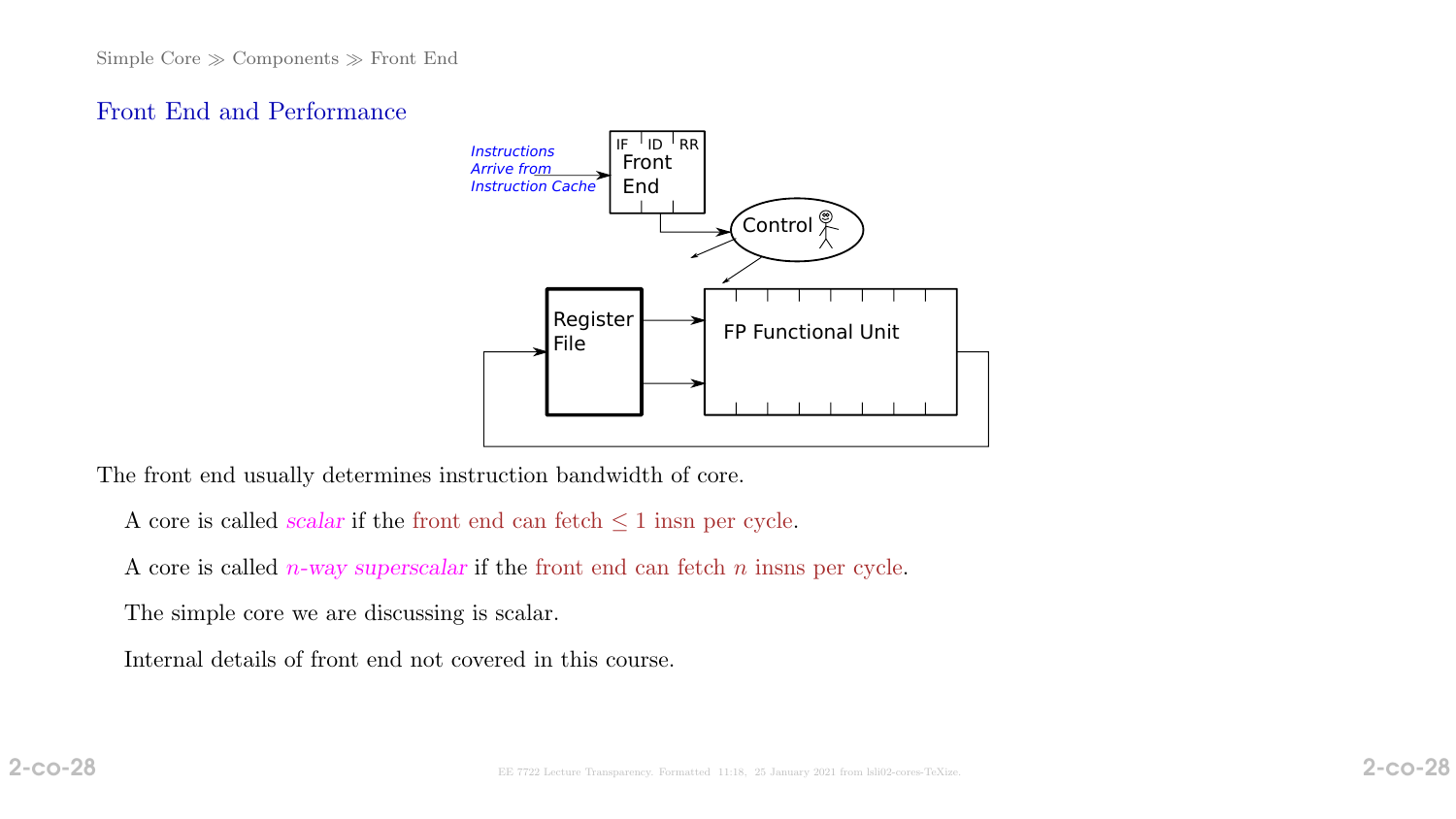# Control Logic

#### Purpose

Control logic sends commands to rest of core.

It determines when instructions must stall (wait).

Details omitted in this course.

#### Control Logic Cost

For simple core, cost is very low.

For heavy-weight cores, cost is high.

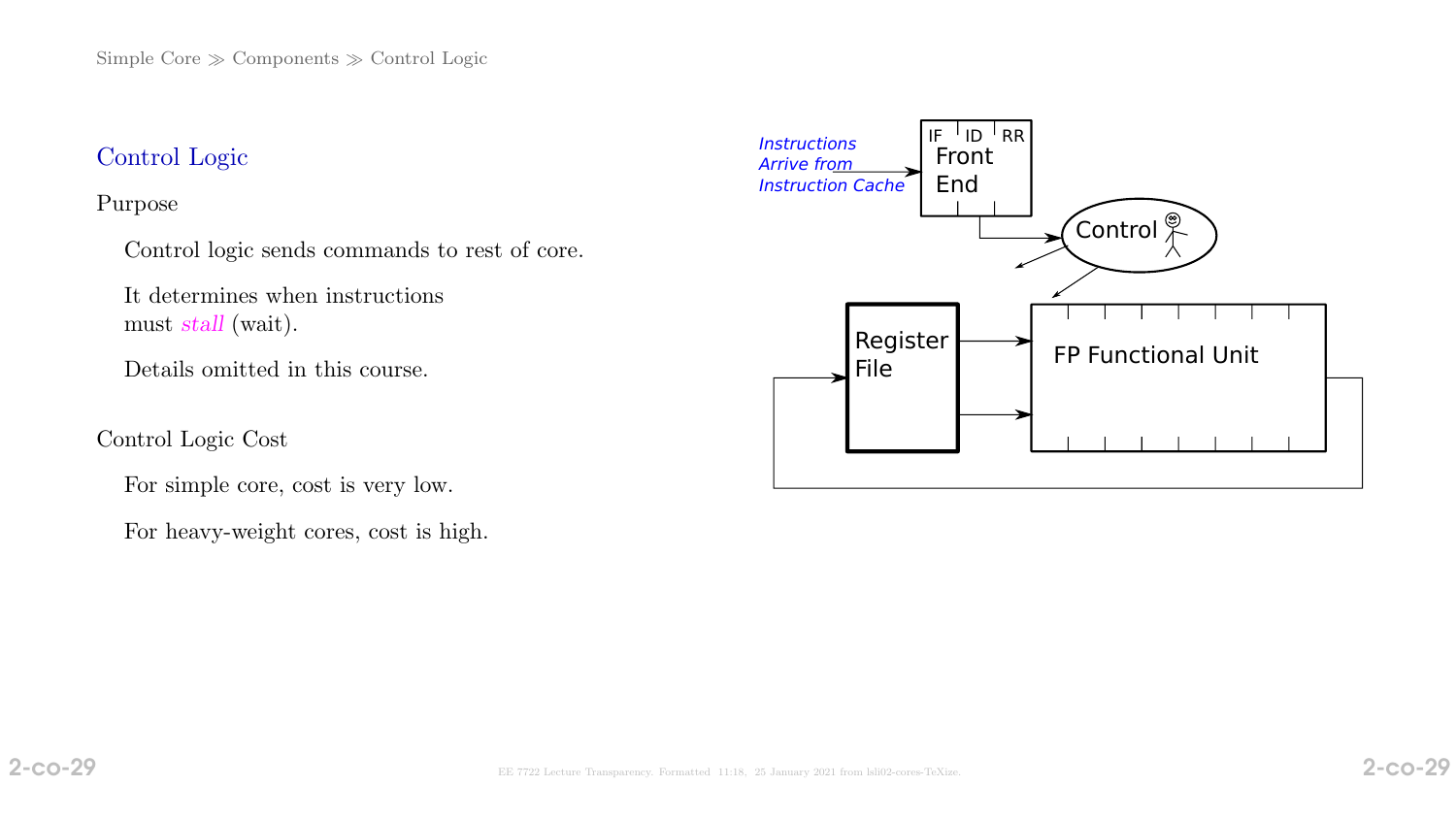Simple Core  $\gg$  Components  $\gg$  Integer and FP Pipelines

#### Integer and FP Pipelines

Simple core also has an integer pipeline.

(Often, the FP pipeline is considered optional).

Each pipeline has its own register file.

Integer instructions can write FP registers (needed for loads from memory).

All instructions pass through front end.

Integer instructions use integer pipeline.

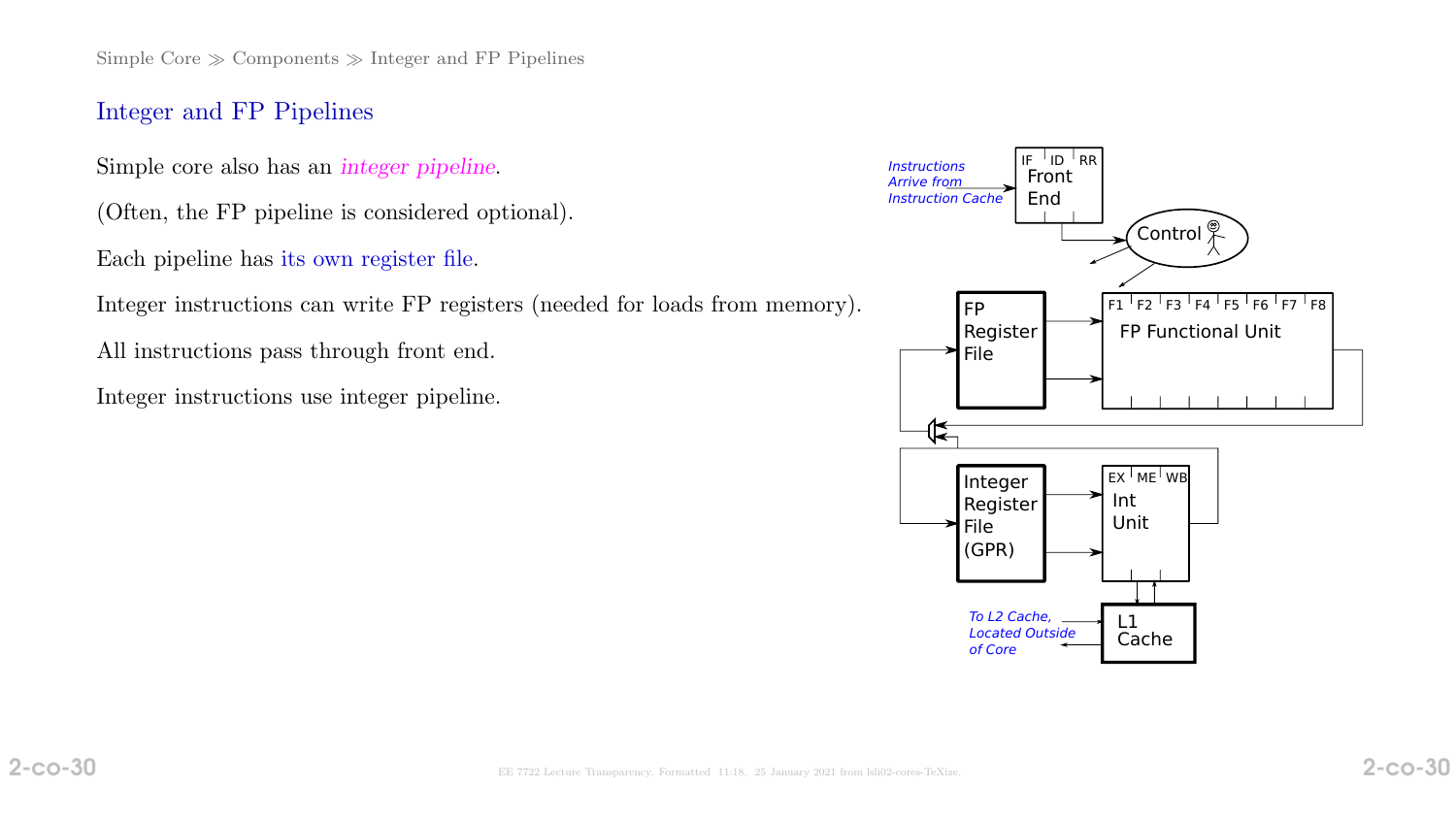Simple Core  $\gg$  Components  $\gg$  Integer and FP Pipelines

#### Integer and FP Pipelines

Simple core also has an integer pipeline.

EX: Execute — Perform the integer operation. Just takes one cycle.

ME: Memory — Try memory operation (read or write). In simple cores pipeline will stall until operation completes.

WB: Writeback — Writeback value to register file. The last FP stage, F8, does a writeback to the FP registers.

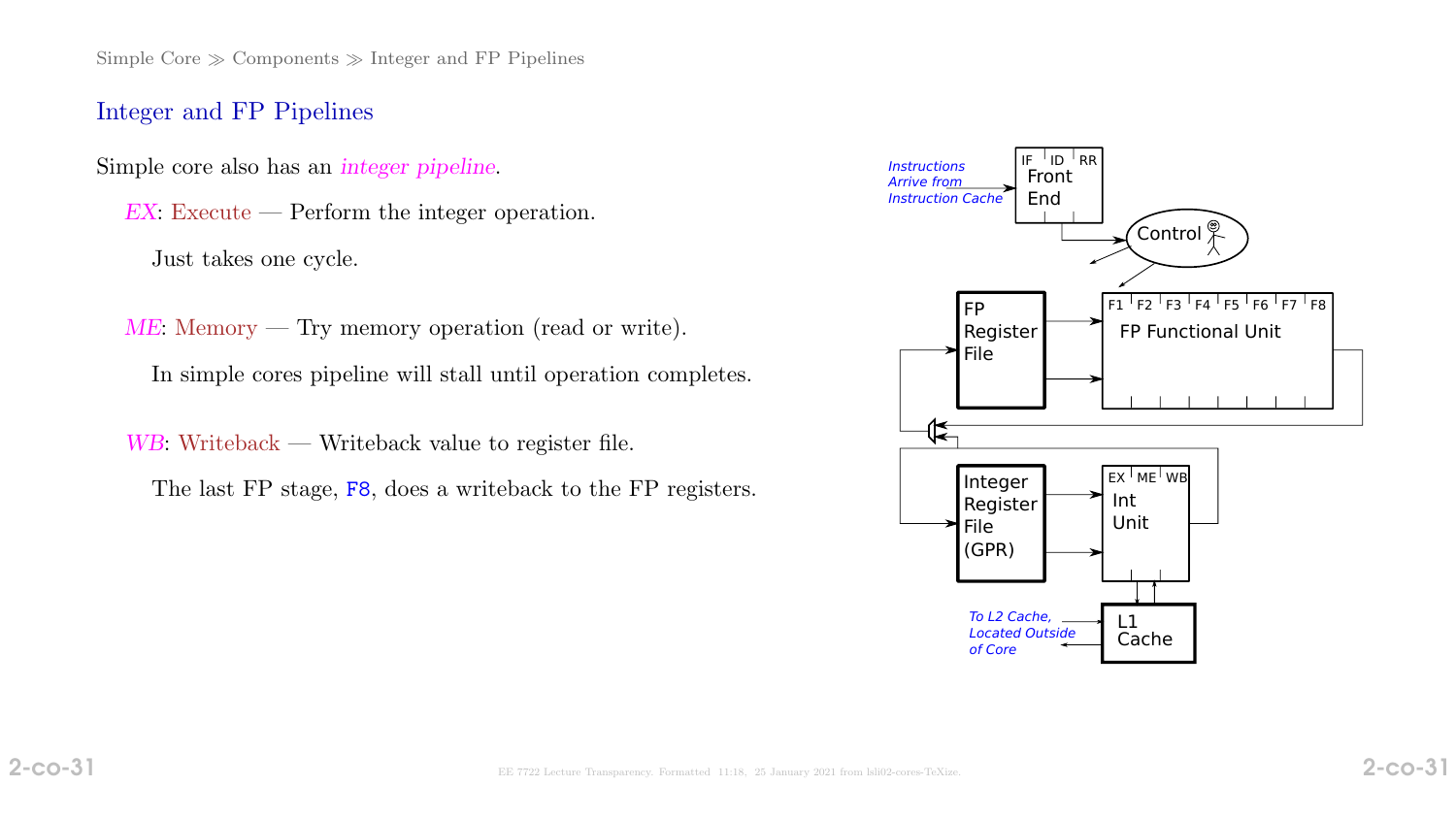Execution Example

Instruction throughput is 1 insn/cyc.

FP operation throughput is 0.5 op per cyc.



..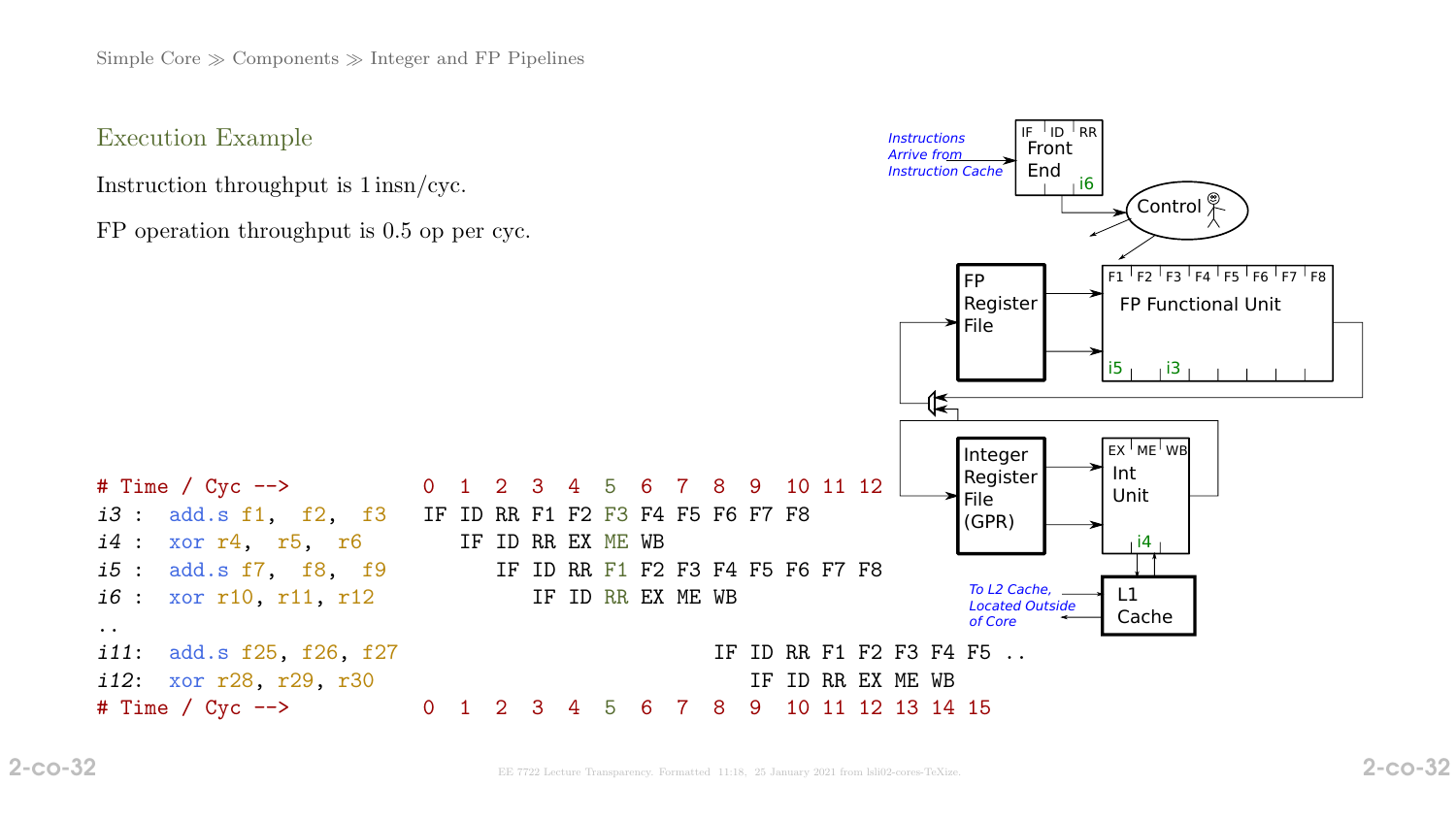## Integer and FP Pipelines

More detailed view, not covered in this class.

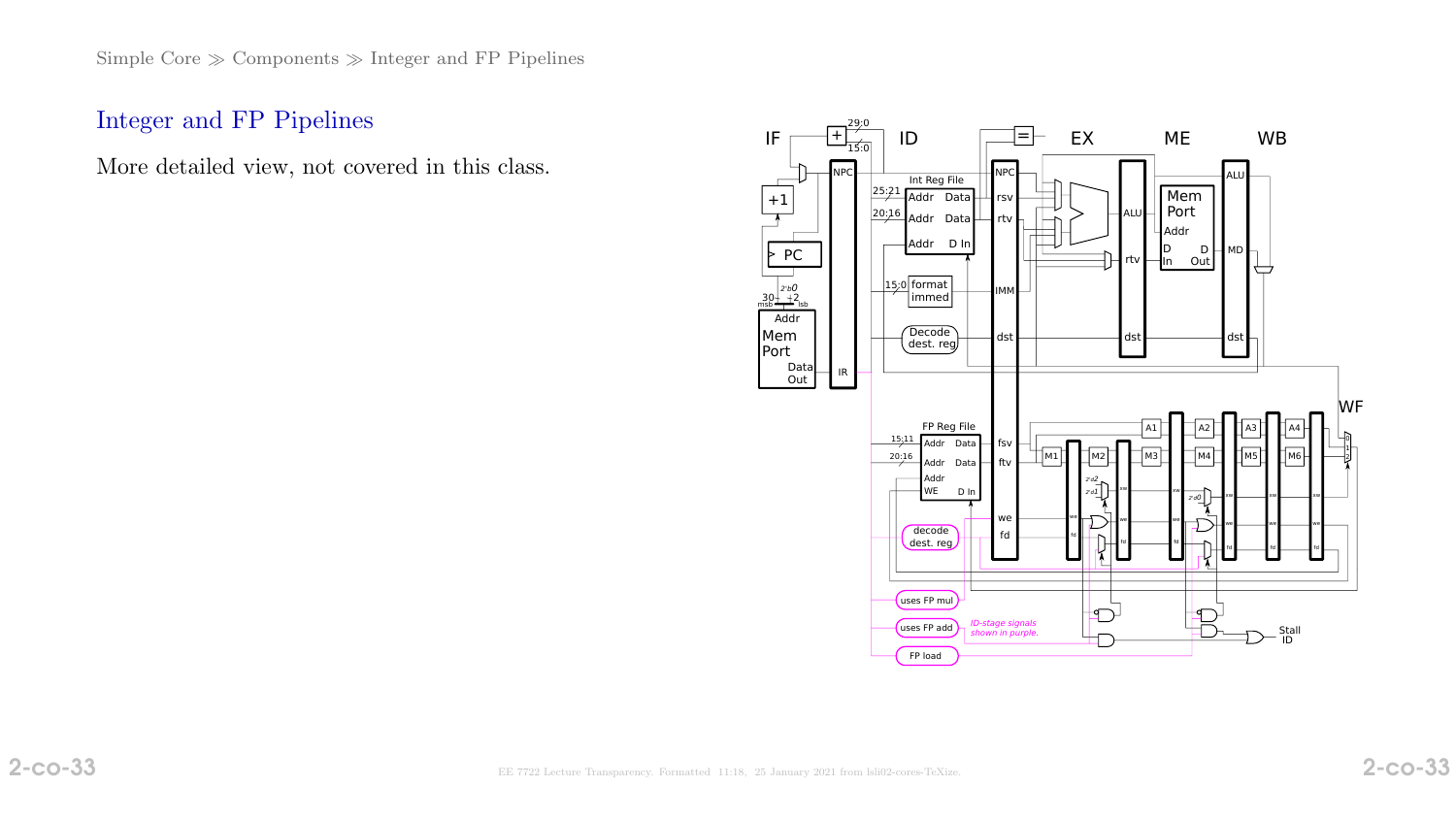Simple Core  $\gg$  Performance

#### Simple Core and Performance

First, let's use a better name than simple core:

#### Statically Scheduled Scalar Core

Increasing Operation and Instruction Bandwidth of Simple Core

The only way to change operation and insn bandwidth. . .

. . . is to increase the number of stages (and therefore clock frequency).

Doing so will increase FLOPS . . .

 $\ldots$  but at some point will reduce FLOPS per unit area  $\ldots$ 

. . . and FLOPS per unit power.

The Next Step—Superscalar: Multiple Instructions per Cycle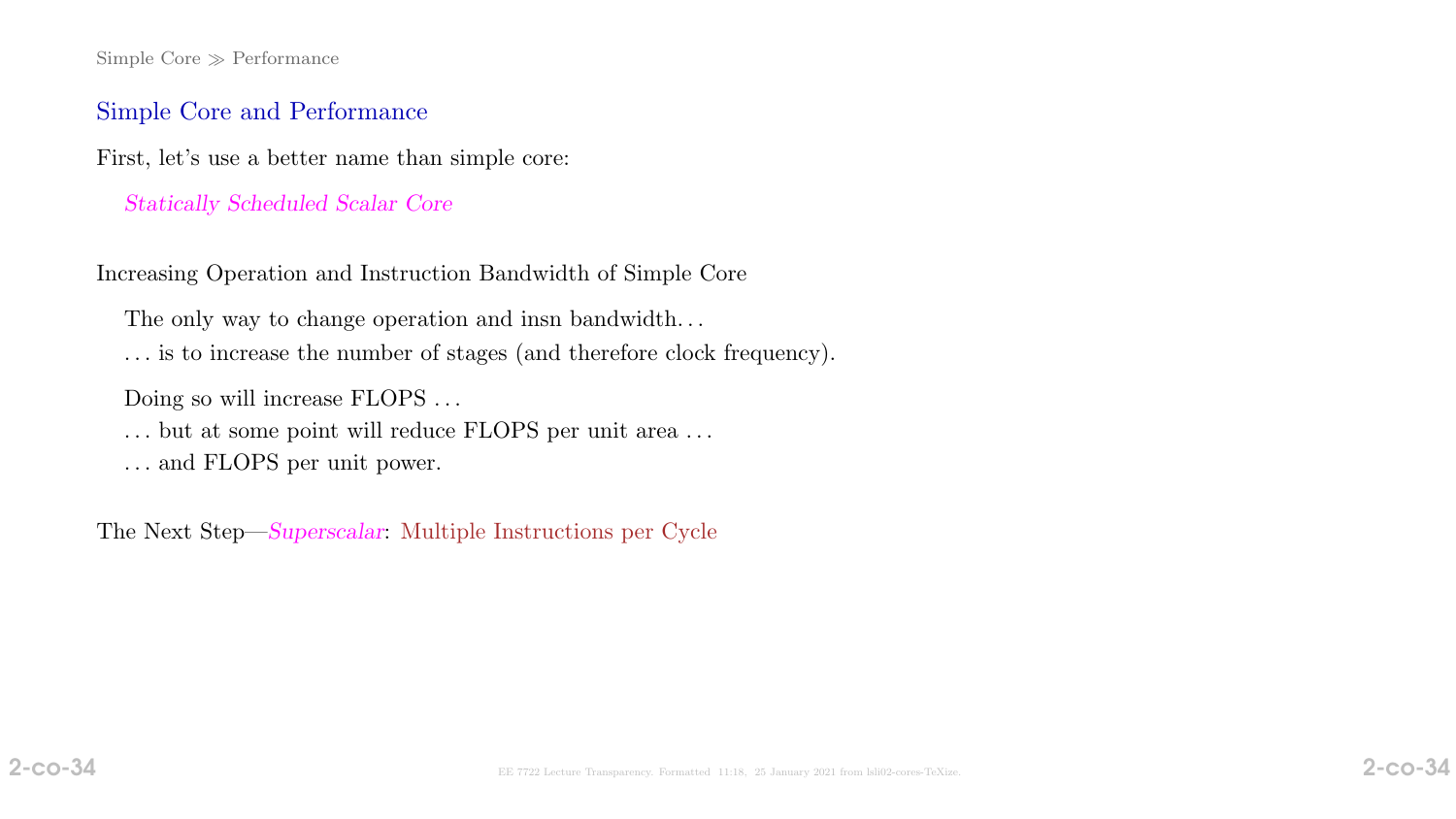Superscalar Cores  $\gg$  Definitions

Superscalar Cores

Some Definitions

n-Way Superscalar Core:

A core that has an instruction bandwidth of n instructions per cycle.

FP operation bandwidth  $\leq n$ .

Statically Scheduled Core:

A core in which instructions start execution in program order.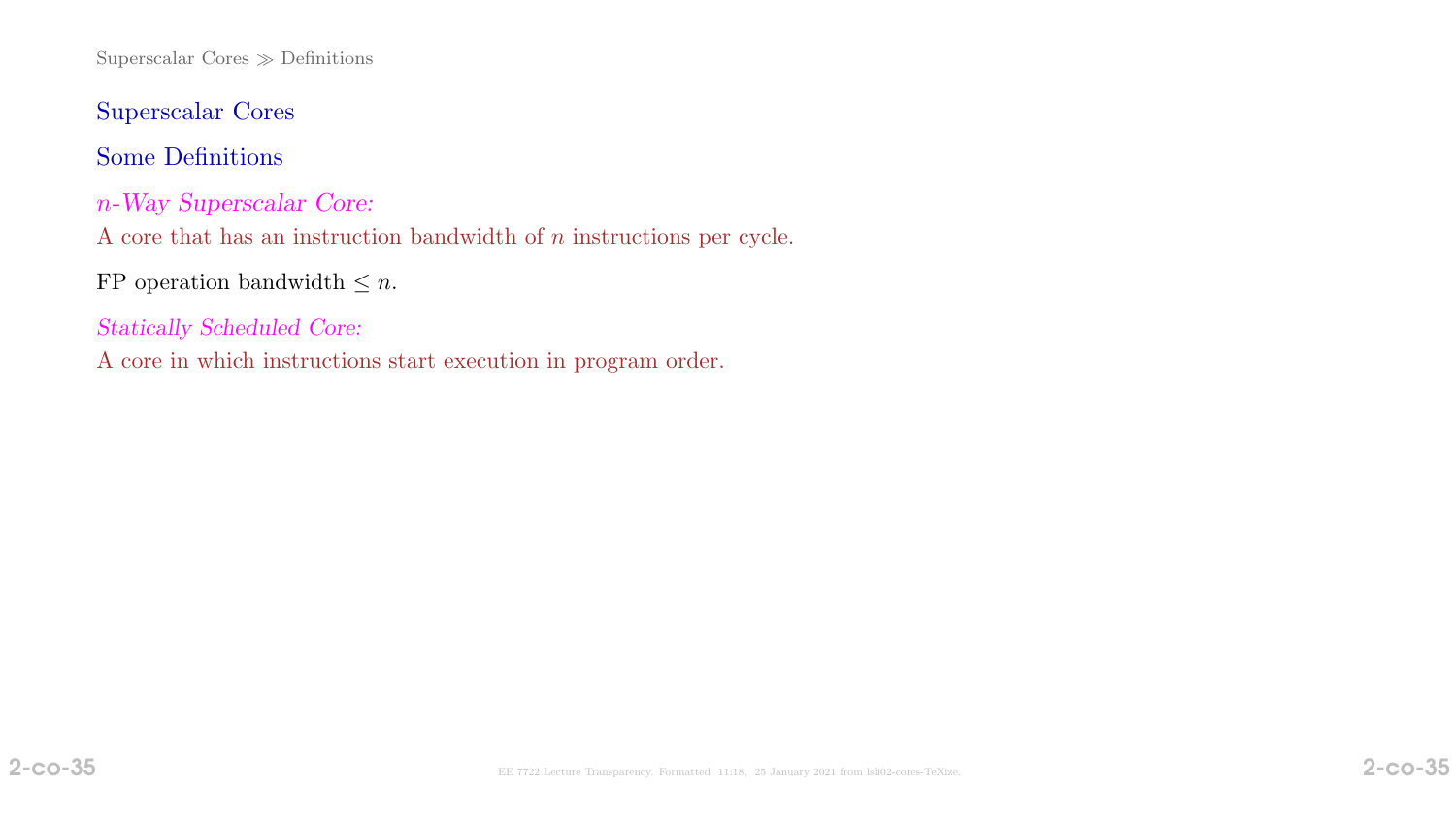Example: Two-Way Superscalar, 1 FP op per cycle

In this example design there are. . .

- . . . two integer units. . .
- . . . but just one FP unit. . .
- . . . and one L1 data cache port.

This organization similar to. . .

- . . . 1990's general purpose CPUs. . .
- $\ldots$  2010's lightweight cores.

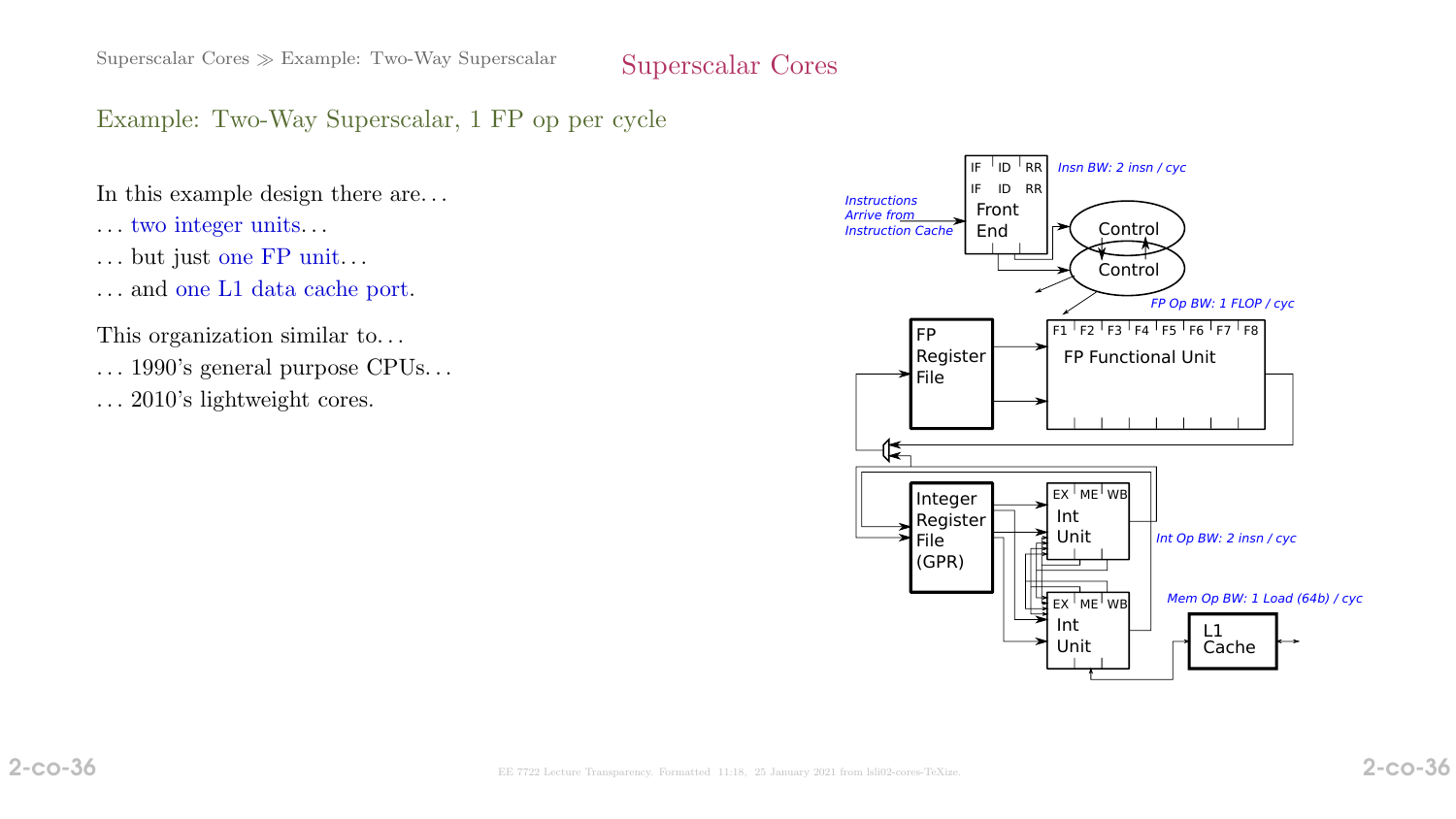Superscalar Cores  $\gg$  Example: Two-Way Superscalar  $\gg$  Code Execution

### Execution Example

Note that add uses int unit.

For this example:

Insn BW and throughput are 2 insn/cyc.

FP operation throughput is 0.



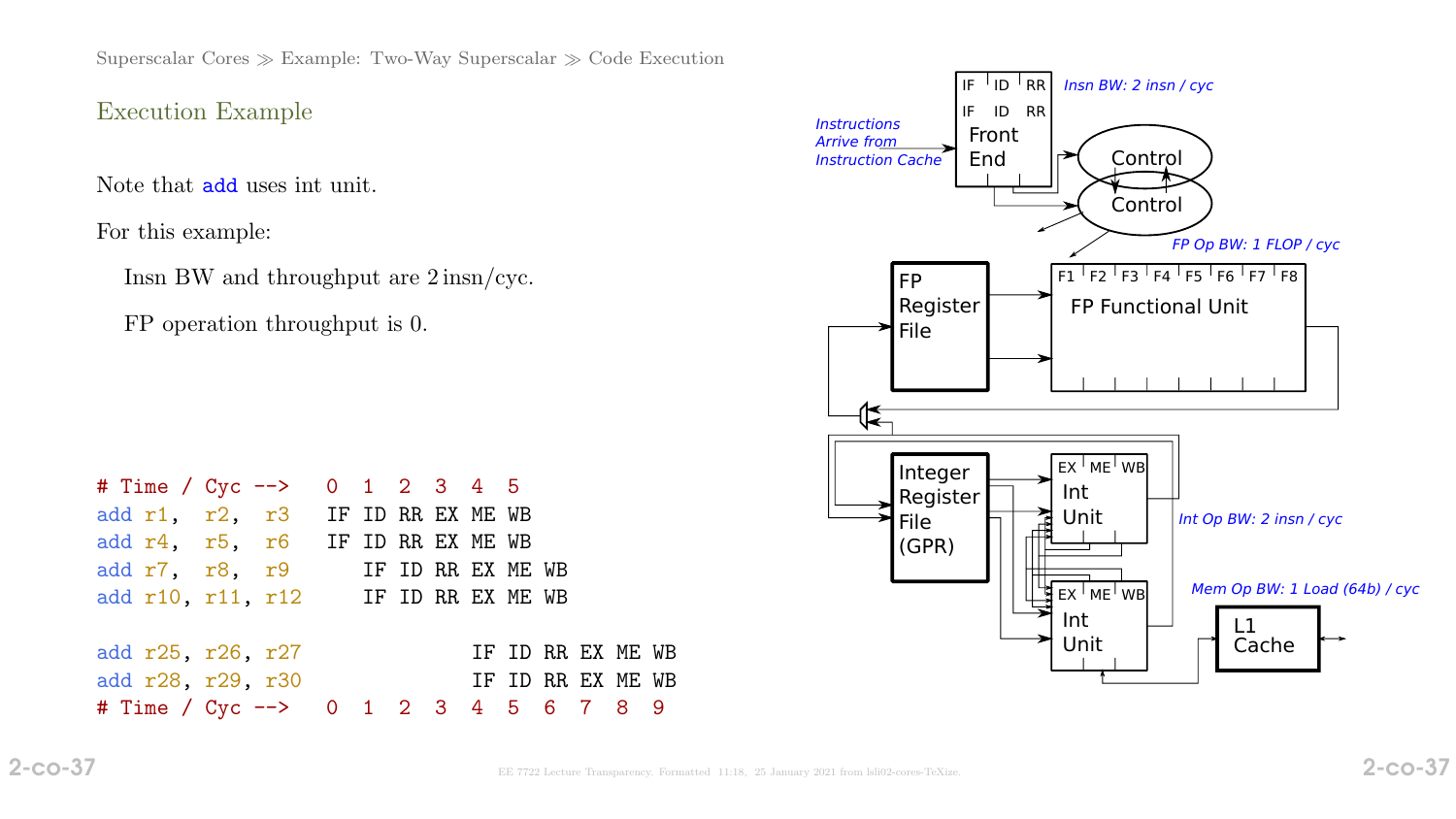Superscalar Cores  $\gg$  Example: Two-Way Superscalar  $\gg$  Code Execution

#### Execution Example

Note that add.s uses FP unit.

For this example:

Insn BW and throughput is 2 insn/cyc.

FP operation BW and throughput are 1 FLOP/cyc.

| # Time / Cyc --> 0 1 2 3 4 5 6 7 8 9 10                |  |  |  |                         |  |  |  |  |  |
|--------------------------------------------------------|--|--|--|-------------------------|--|--|--|--|--|
| add.s f1, f2, f3 IF ID RR F1 F2 F3 F4 F5 F6 F7 F8      |  |  |  |                         |  |  |  |  |  |
| xor r4, r5, r6 IF ID RR EX ME WB                       |  |  |  |                         |  |  |  |  |  |
| add.s f7, f8, f9 IF ID RR F1 F2 F3 F4 F5 F6 F7 F8      |  |  |  |                         |  |  |  |  |  |
| xor r10, r11, r12 IF ID RR EX ME WB                    |  |  |  |                         |  |  |  |  |  |
|                                                        |  |  |  |                         |  |  |  |  |  |
| add.s f25, f26, f27                                    |  |  |  | IF ID RR F1 F2 F3 F4 F5 |  |  |  |  |  |
| xor r28, r29, r30                                      |  |  |  | IF ID RR EX ME WB       |  |  |  |  |  |
| # Time / Cyc --> 0 1 2 3 4 5 6 7 8 9 10 11 12 13 14 15 |  |  |  |                         |  |  |  |  |  |

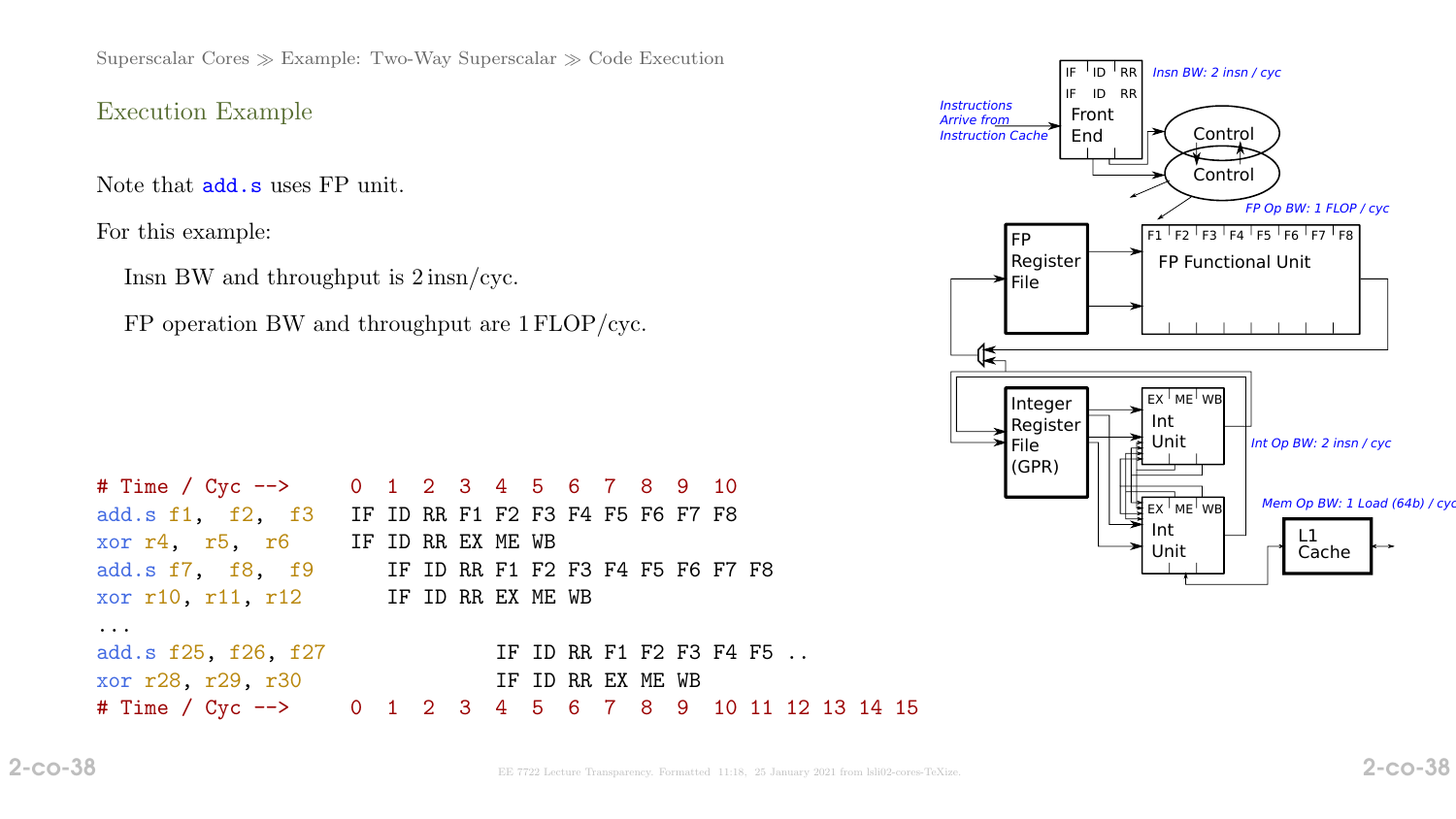Superscalar Cores  $\gg$  Example: Two-Way Superscalar  $\gg$  Code Execution

## Execution Example

- $A \rightarrow$  indicates...
- . . . a pipeline stall . . .
- . . . indicating insn and those behind it. . .
- . . . are stopped.

For this example:

```
Insn throughput is now 1 insn/cyc.
```
FP operation BW and throughput are 1 FLOP/cyc.

| # Time / Cyc --> 0 1 2 3 4 5 6 7 8 9 10                                                             |  |  |  |  |  |  |  |                                        |  |  |
|-----------------------------------------------------------------------------------------------------|--|--|--|--|--|--|--|----------------------------------------|--|--|
| add.s f1, f2, f3 IF ID RR F1 F2 F3 F4 F5 F6 F7 F8                                                   |  |  |  |  |  |  |  |                                        |  |  |
| add.s $f4$ , $f5$ , $f6$ IF ID $\rightarrow$ RR F1 F2 F3 F4 F5 F6 F7 F8                             |  |  |  |  |  |  |  |                                        |  |  |
| add.s f7, f8, f9 IF -> ID RR F1 F2 F3 F4 F5 F6 F7 F8                                                |  |  |  |  |  |  |  |                                        |  |  |
| add.s f10, f11, f12 IF $\rightarrow$ ID $\rightarrow$ RR F1 F2 F3 F4 F5 F6 F7 F8                    |  |  |  |  |  |  |  |                                        |  |  |
| add.s f13, f14, f15                                                                                 |  |  |  |  |  |  |  | IF -> ID RR F1 F2 F3 F4 F5 F6 F7 F8    |  |  |
| add.s f16, f17, f18                                                                                 |  |  |  |  |  |  |  | IF -> ID -> RR F1 F2 F3 F4 F5 F6 F7 F8 |  |  |
| $\bullet\quad\bullet\quad\bullet\quad$<br># Time / Cyc --> 0 1 2 3 4 5 6 7 8 9 10 11 12 13 14 15 16 |  |  |  |  |  |  |  |                                        |  |  |

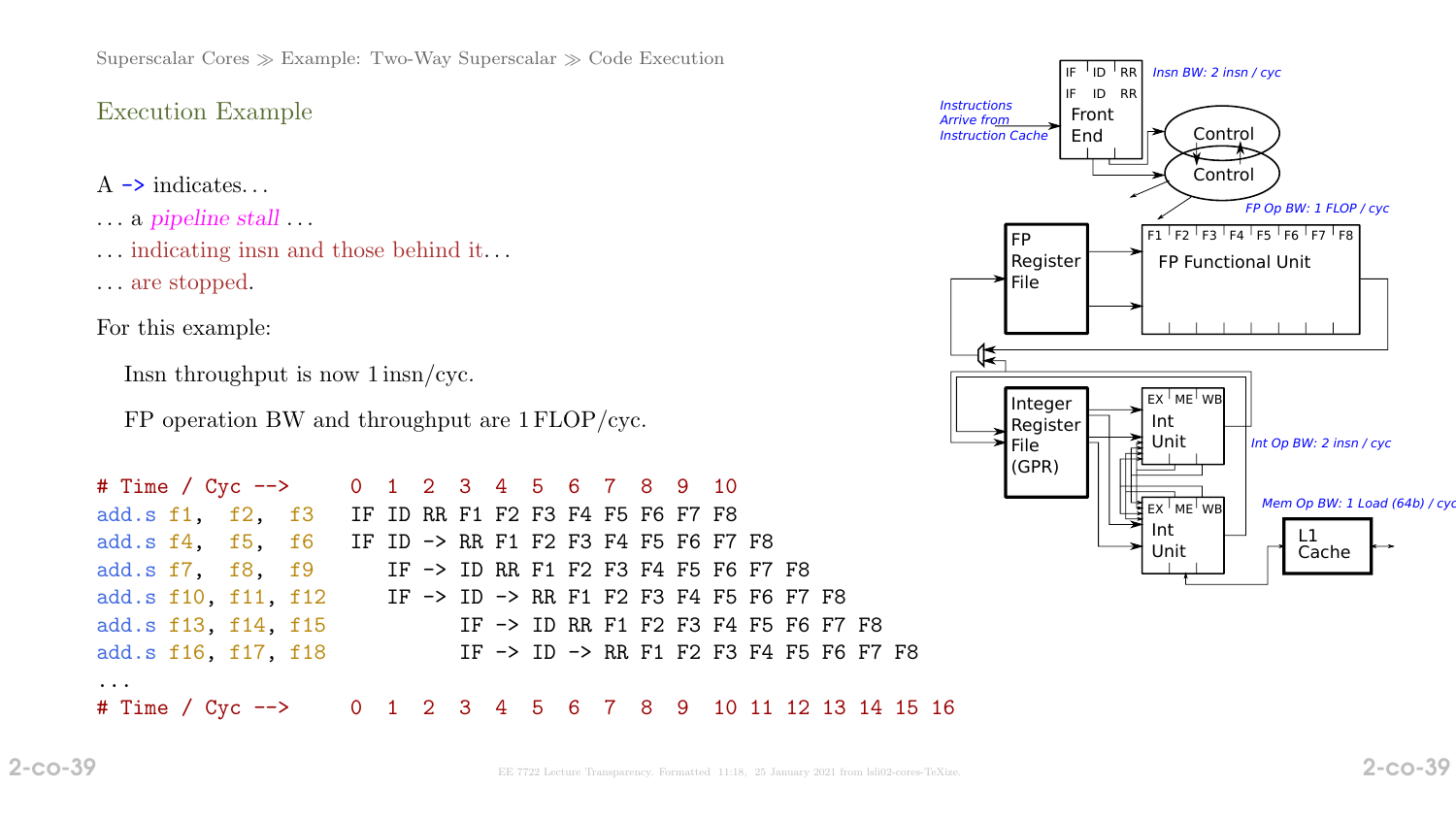## Bypass Network:

Special connections from FU outputs to FU inputs that expedite the execution of dependent instructions.



Blue bypass used in cycle 3, green bypass used in cycle 4.

| # Cycle                                |  |  |  |                | 0 1 2 3 4 5 6  |  |
|----------------------------------------|--|--|--|----------------|----------------|--|
| add $r10$ , $r2$ , $r3$ IF ID EX ME WB |  |  |  |                |                |  |
| sub $r4$ , $r10$ , $r5$                |  |  |  | IF ID EX ME WB |                |  |
| xor r6, r7, r10                        |  |  |  |                | IF ID EX ME WB |  |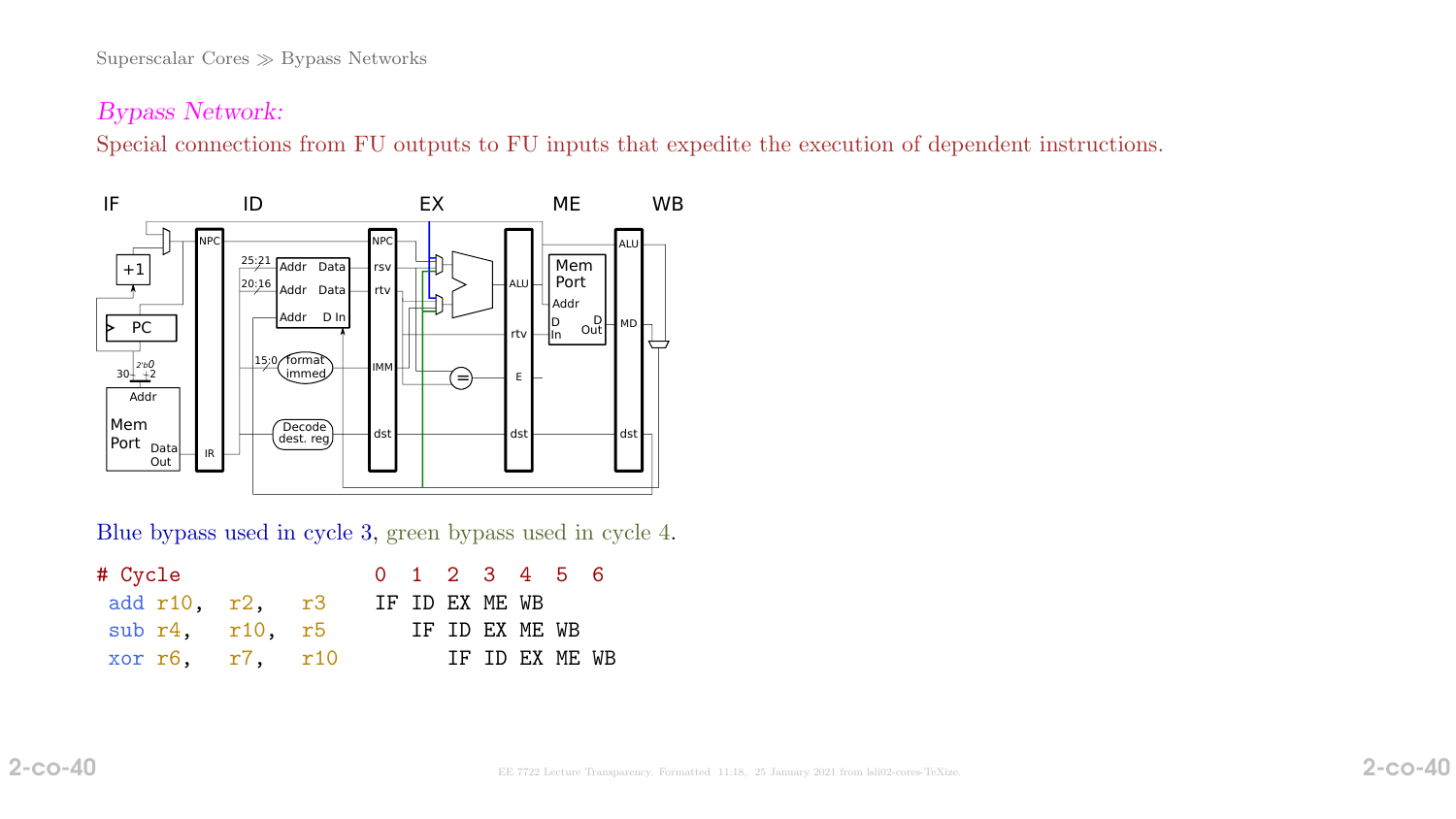

Special connections from FU outputs to FU inputs that expedite the execution of Instruction Cache dependent instructions.

The output of each unit connects...

- $\ldots$  to both inputs of each of n units  $\ldots$
- ... and so cost of bypass network is  $O(n^2)$ .

In diagram FU output taken from ME and WB stage (because that's where the data is).

- A bypass network is expensive . . .
- . . . because each bypass connection . . .
- . . . is 64 bits wide in current systems.
- A bypass network is optional . . .
- . . . but present in most CPU cores.

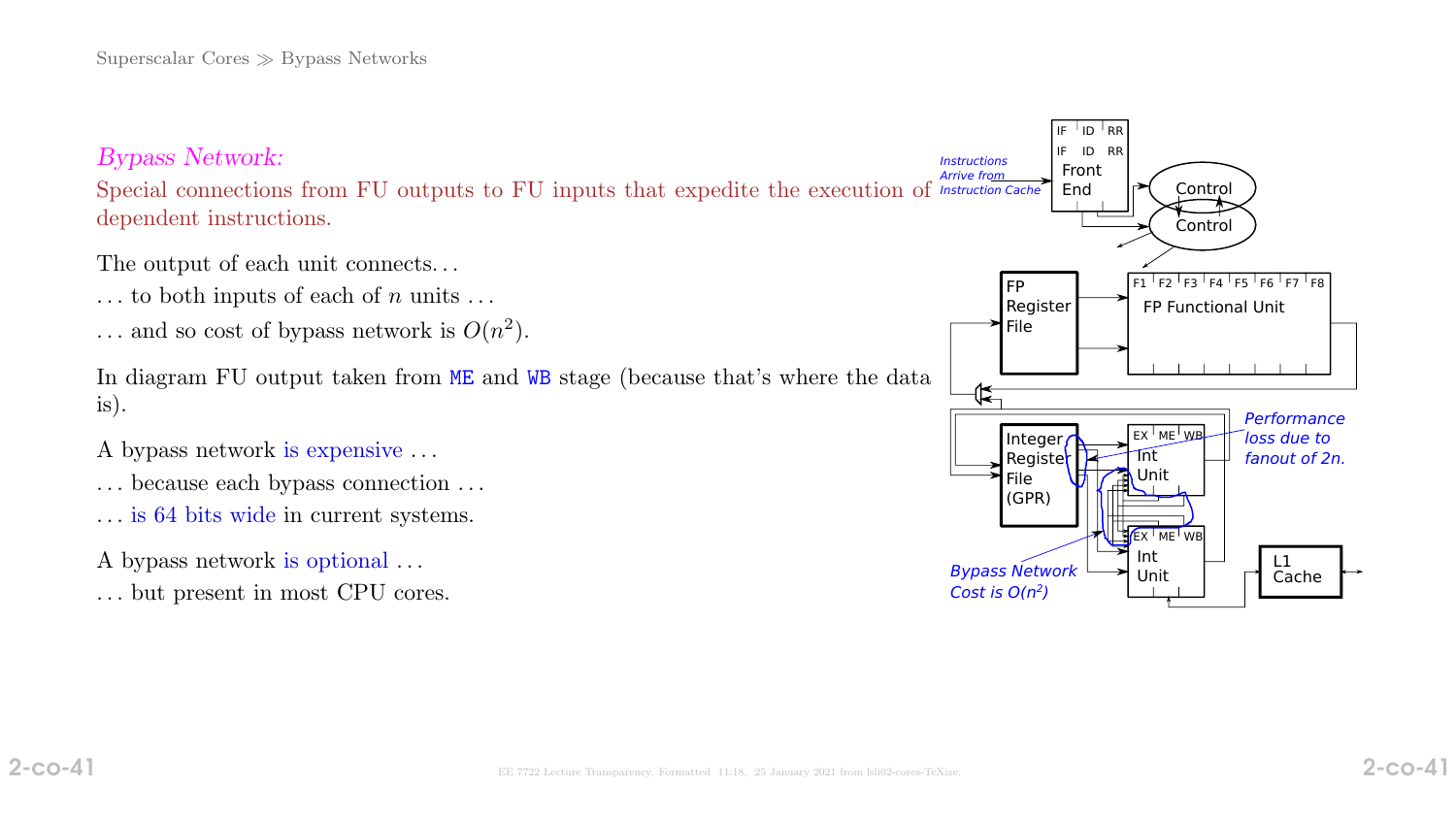## Cost and Performance Issues

n-way superscalar costs:

Most items cost  $n \times$  more ...

. . . which is good if throughput keeps up.

For some units  $\langle n \rangle$  would suffice...

... for example,  $n/2$  L1 cache ports.

Costliest part is bypass network. . . ... with its  $O(n^2)$  cost.

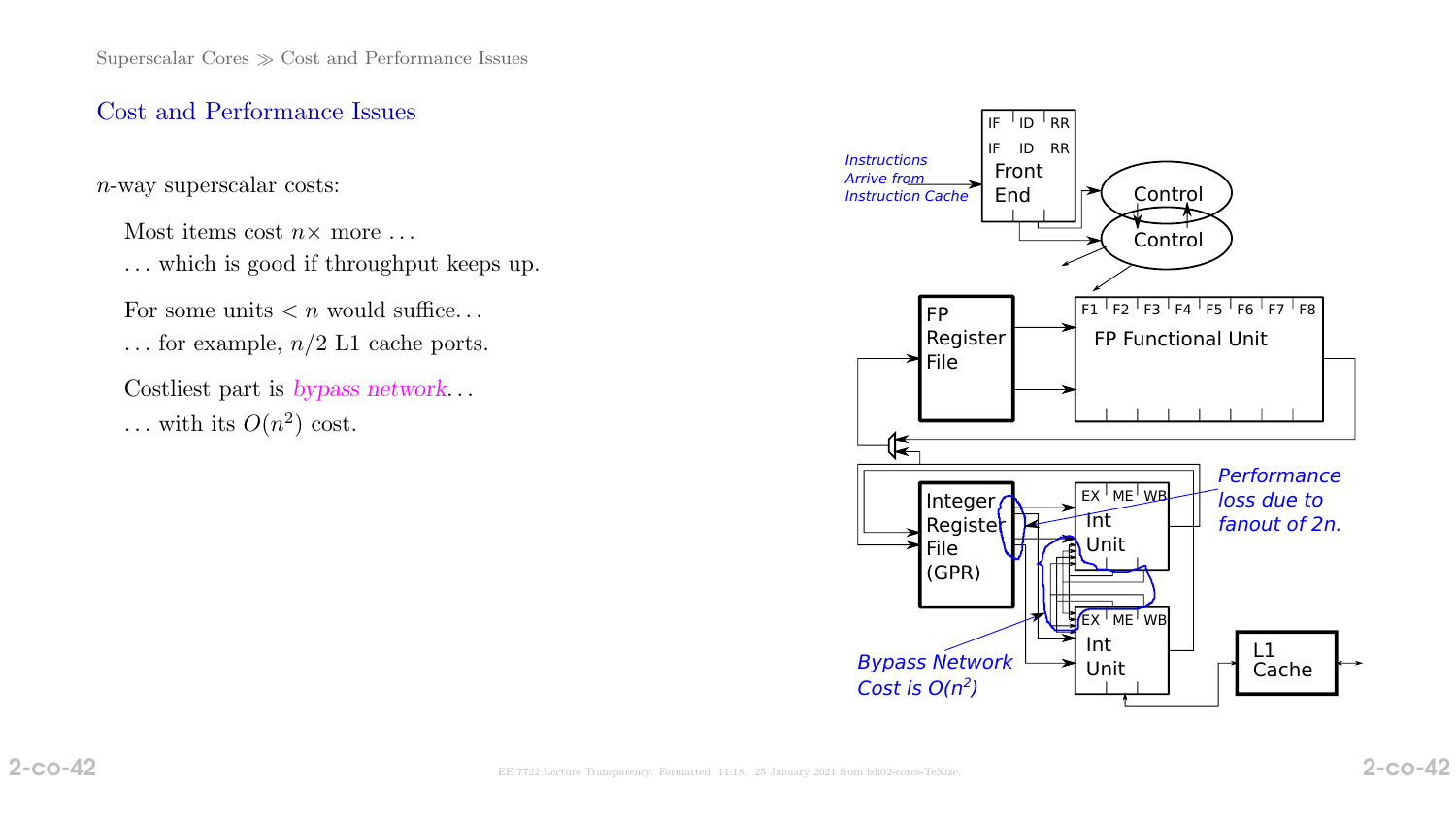## Typical Superscalar Cores

Four-Way Superscalar

Scalar FP Bandwidth 1-2 Operations per Cycle

Vector FP Bandwidth 4-8 Operations per Cycle

Design Limiters or Why There are No 16-Way Superscalar Cores Define utilization to be throughput divided by bandwidth. Reduced front-end utilization as IB increases. Cost of the bypass network.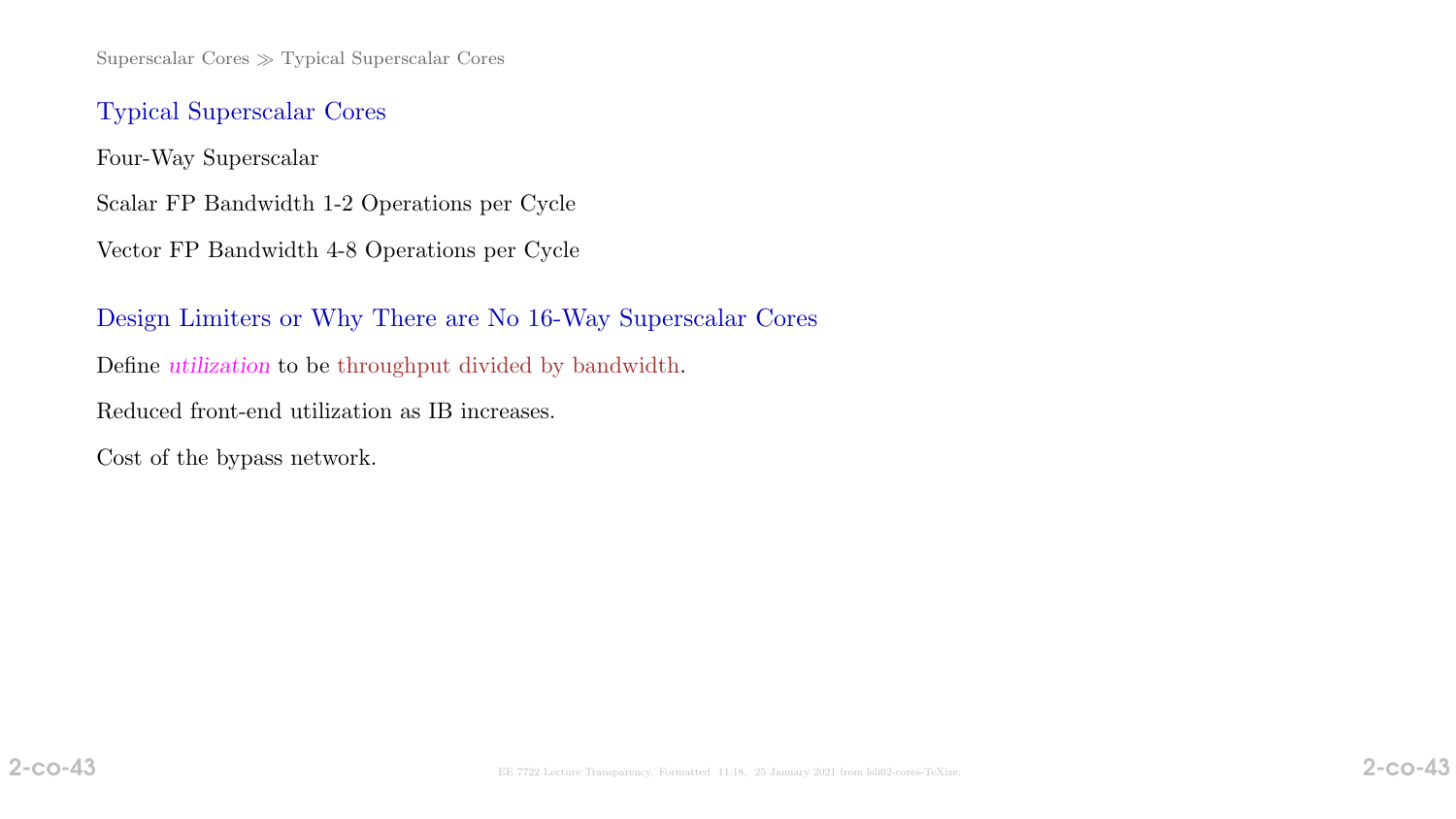### Instruction-Level Parallelism

### Instruction-Level Parallelism (ILP):

The degree to which the execution of instructions in a program written in a serial ISA can be overlapped.

Most ISAs are serial, such as MIPS, Intel 64, SPARC.

Superscalar implementations overlap execution of such instructions . . .

- $\ldots$  but do so in a way that the results obtained  $\ldots$
- . . . are the same as one would get with one-at-a-time execution.

An *n*-way superscalar processor has a bandwidth of  $n \text{ insn/cyc}$ .

The throughput of a program on the *n*-way processor  $\dots$ . . . is determined by the ILP of the program.

Hard to precisely define. [\[1\]](#page-97-0).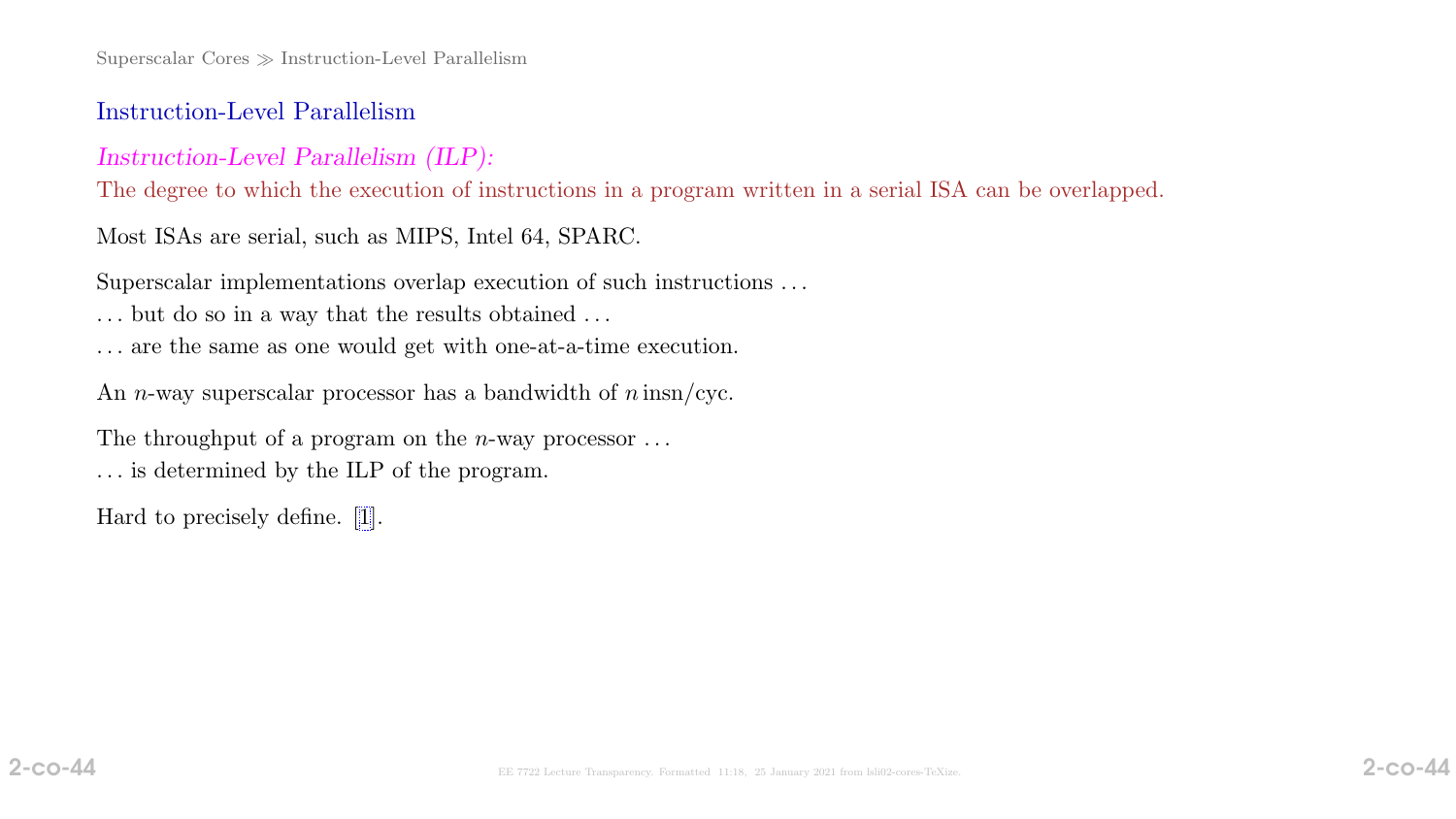Next Steps (after statically scheduled superscalar) Further Exploitation of ILP:

- Dynamic scheduling.
- Branch prediction.
	- These will be defined, but not covered in detail.

### For Operation Throughput Improvement

◦ Vector Instructions

### For Greater Latency Tolerance

◦ Simultaneous Multithreading (SMT), a.k.a. Hyperthreading

## For Operation Density Improvement

◦ Single-Instruction Multiple Thread (SIMT)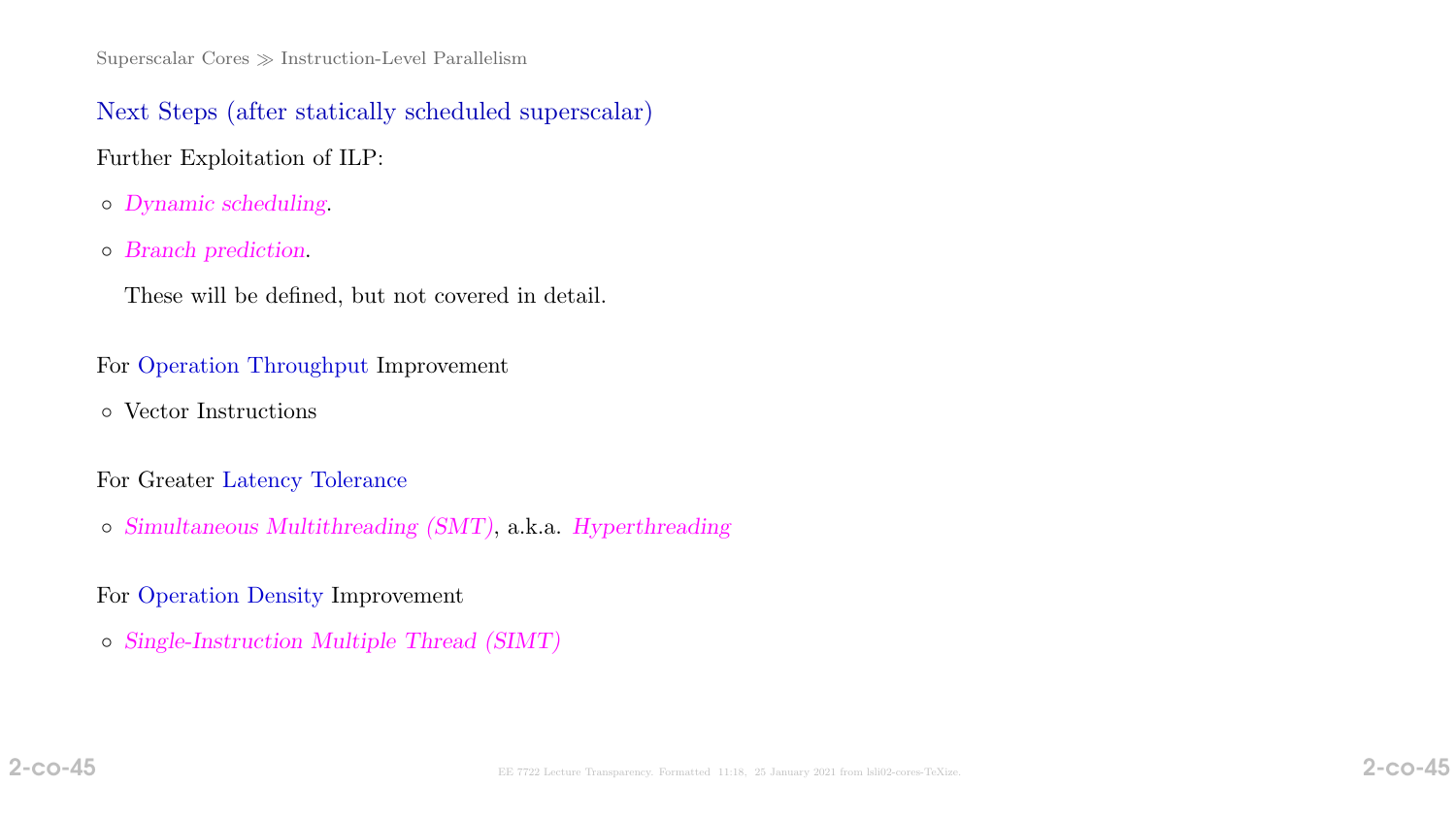## Superscalar Microarchitecture Features

Dynamic Scheduling (A.k.a. out-of-order execution)

An organization in which instructions execute when their operands are ready, not necessarily in program order.

Consumes a lot of power and area.

Increases instruction throughput of certain codes . . .

- . . . such as those hitting the L2 cache.
- A standard technique in general-purpose CPUs (desktop, laptop, server).

Even so, does not increase maximum practical superscalar width.

Details of dynamic scheduling not covered in this course.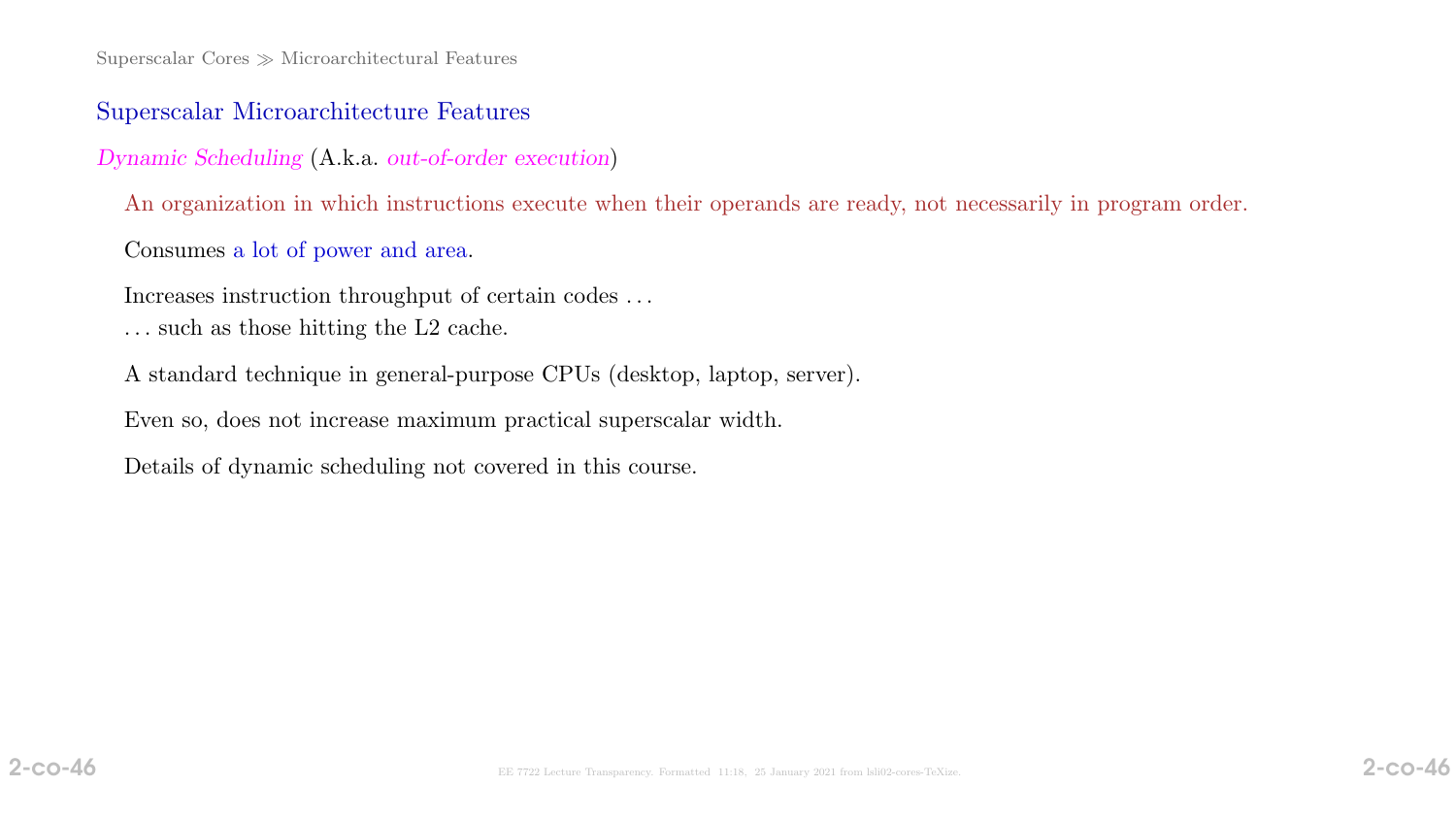## Dynamically Scheduled Core

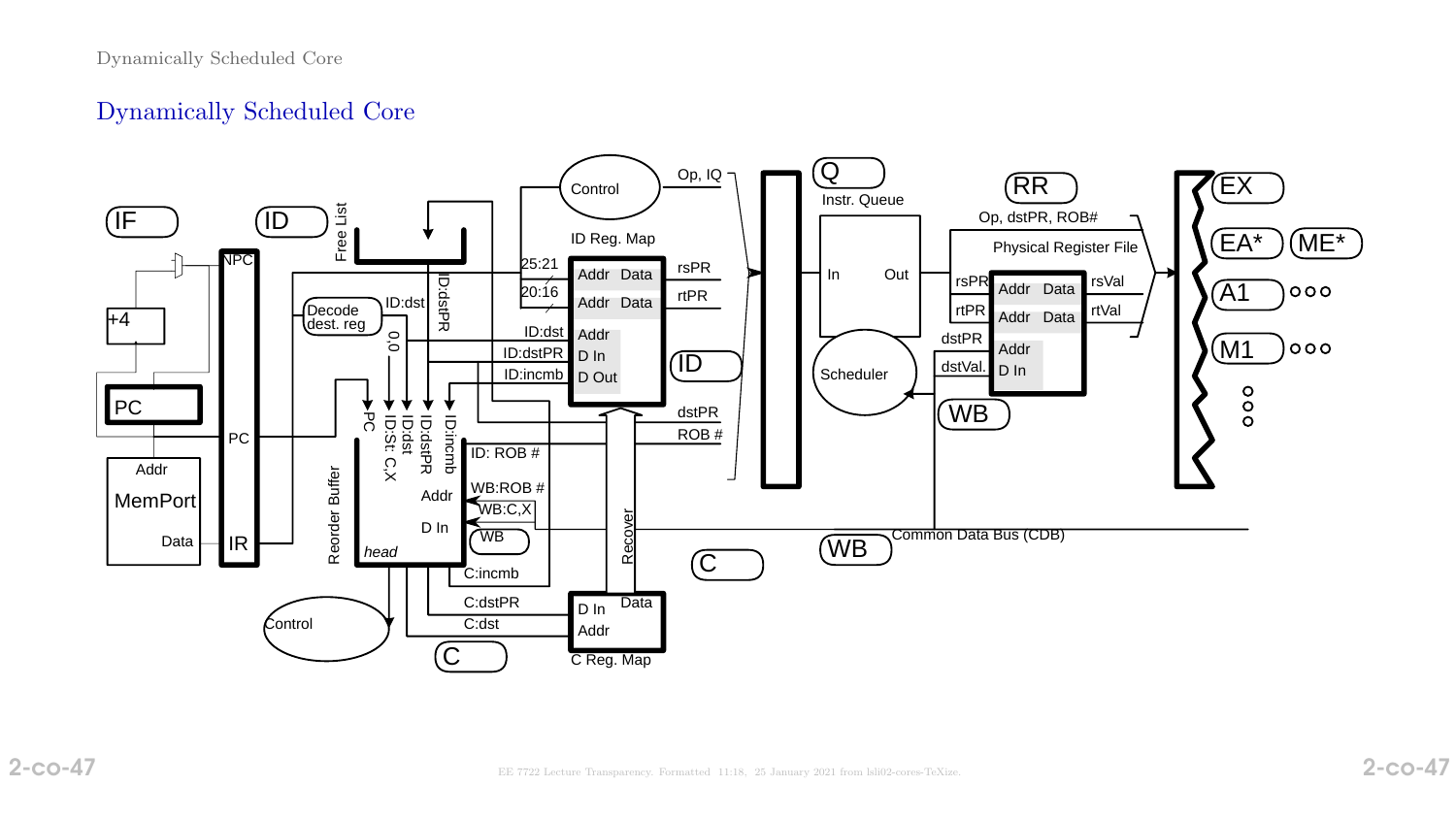Dynamically Scheduled Core  $\gg$  Characteristics

## Dynamically Scheduled Core Characteristics

Need more stages than statically scheduled cores.

Instruction scheduler consumes a significant amount of energy.

Energy wasted fetching down the wrong path of a predicted branch.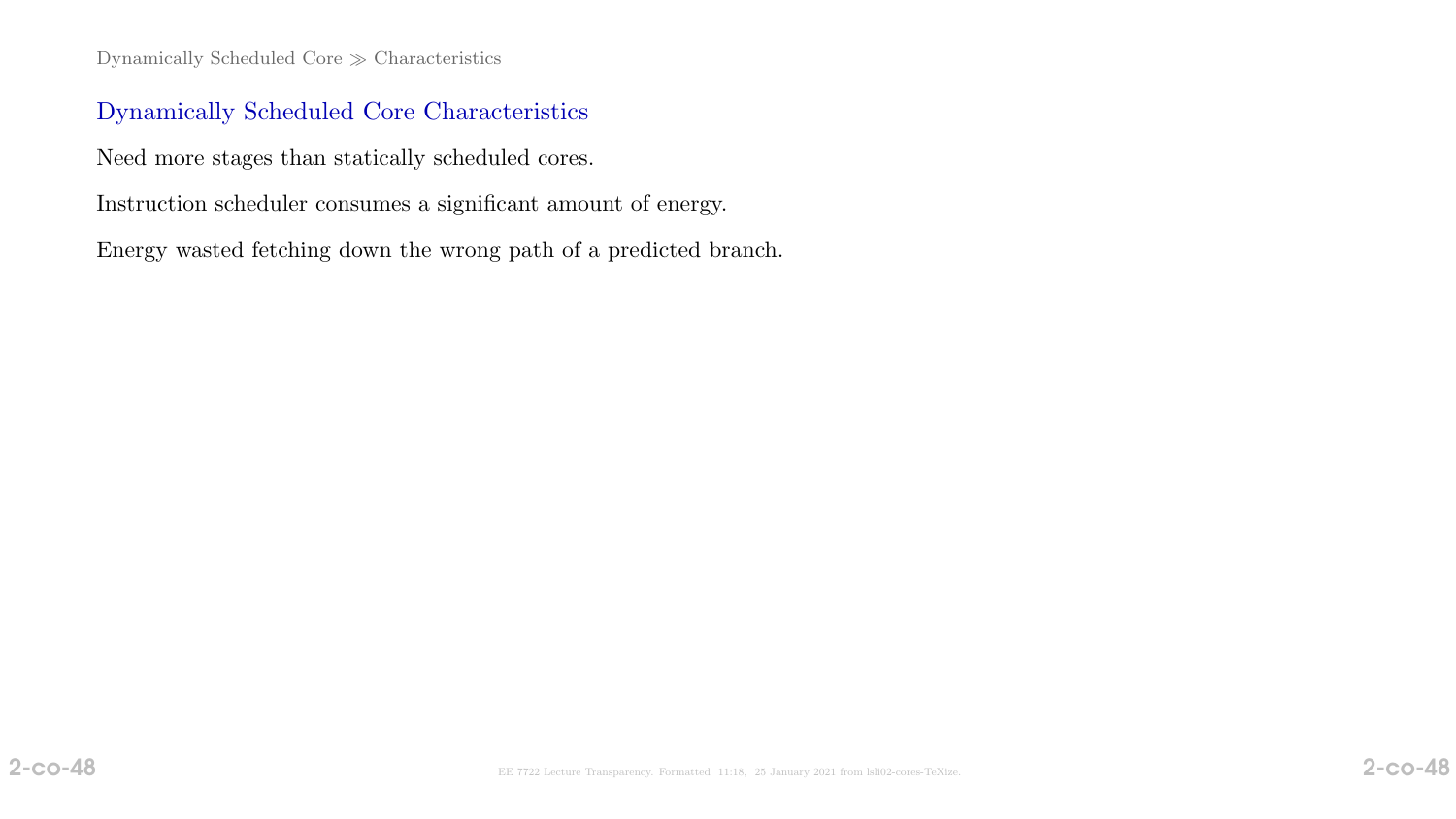## Contrast Between Statically and Dynamically Scheduled Cores

Statically Scheduled v. Dynamically Scheduled Core

Static: Relies on compiler to avoid stalls.

Dynamic: Handles insn with unpredictable latencies (loads).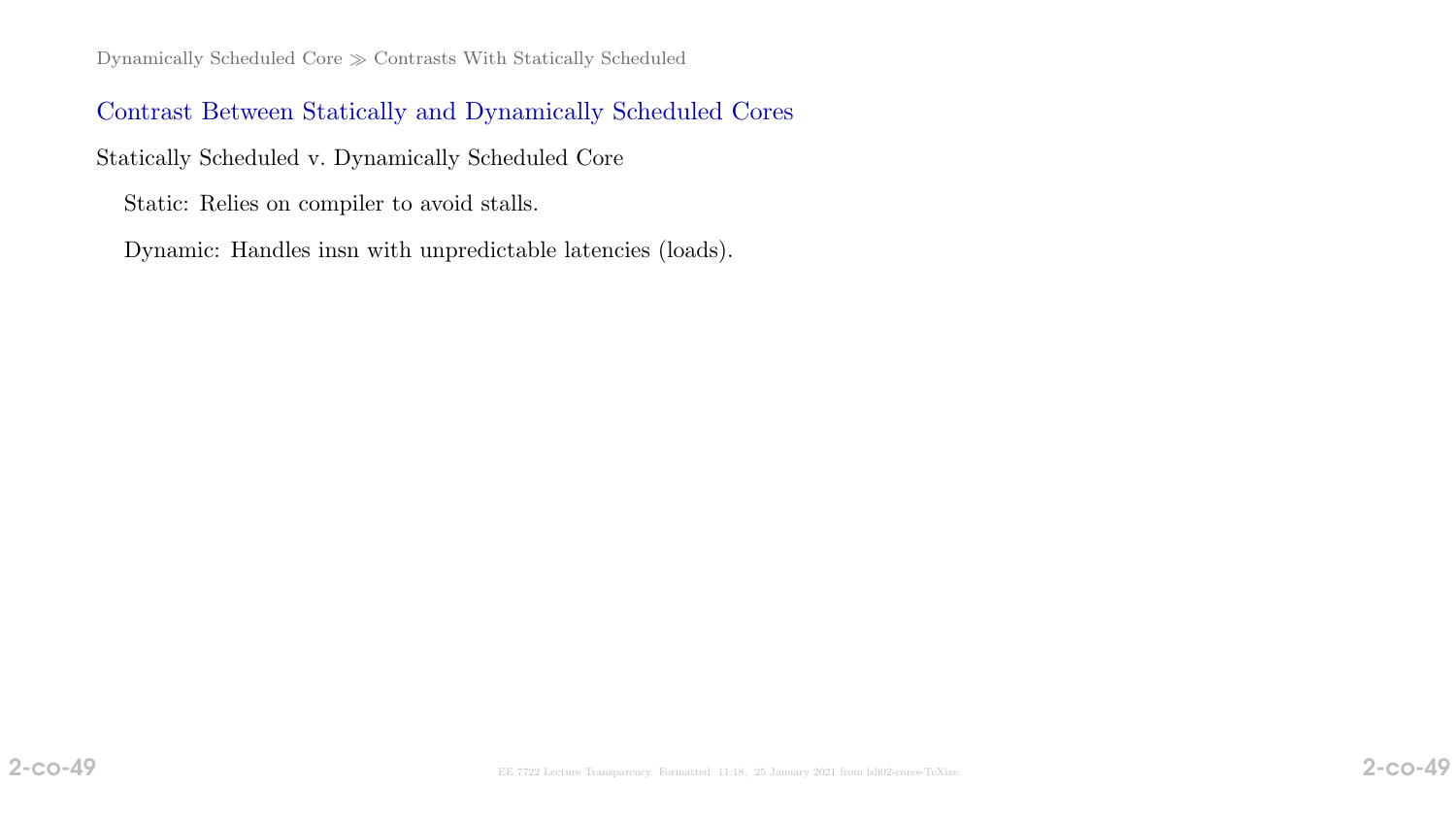Dynamically Scheduled Core  $\gg$  Contrasts With Statically Scheduled  $\gg$  Execution of Sequential Memory Access

Sequential Access Code Code that reads and writes memory sequentially.

Typical sequential access code:

```
sum = 0;
for ( int i=0; i<1000; i++ ) sum += a[i];
```
This code will execute well on either a static or dynamic core . . . . . . when optimized properly.

Because static cores are less costly (in power and area) . . .

. . . the static core is preferred for this code.

To cleanly illustrate static v. dynamic execution . . .

. . . the following slides show execution of unoptimized code.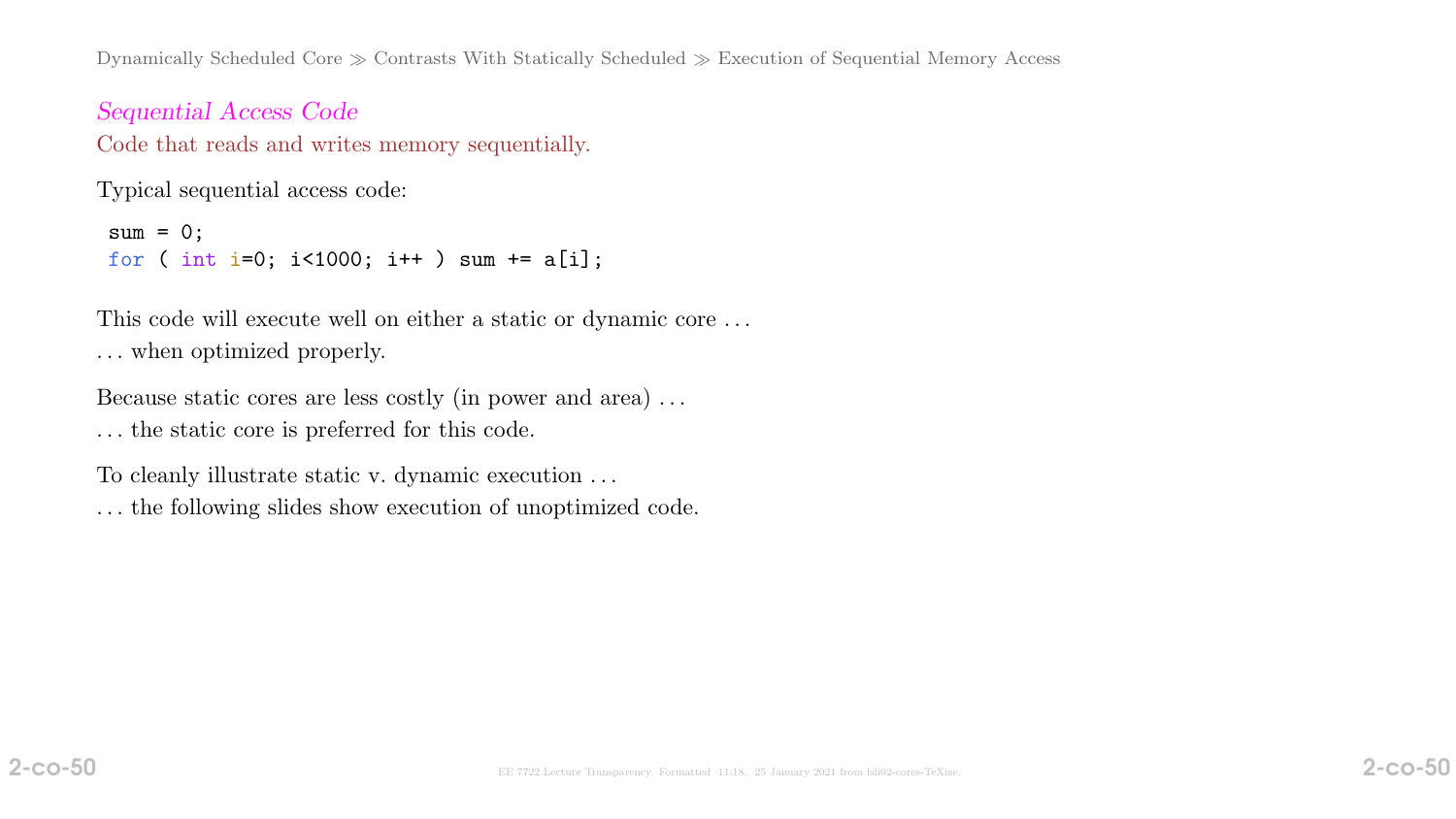Dynamically Scheduled Core  $\gg$  Contrasts With Statically Scheduled  $\gg$  Execution of Sequential Memory Access  $\gg$  Sequential code on Static Sched Core

Execution on:

Statically scheduled implementation with branch prediction.

Not-well-optimized compilation.

| $L O O P:$ #                                       |  | $0$ 1 2 3 4 5 6   |  |  |                       |  | FIRST ITERATION |
|----------------------------------------------------|--|-------------------|--|--|-----------------------|--|-----------------|
| $1w$ r1, $0(r2)$ IF ID EX ME WB                    |  |                   |  |  |                       |  |                 |
| add $r2$ , $r2$ , 4 IF ID EX ME WB                 |  |                   |  |  |                       |  |                 |
| bne $r2$ , $r4$ , LOOP                             |  | IF ID -> EX ME WB |  |  |                       |  |                 |
| add r3, r3, r1 IF ID $---> EX ME WB$               |  |                   |  |  |                       |  |                 |
| LOOP: # 0 1 2 3 4 5 6 7 8 9 10 11 SECOND ITERATION |  |                   |  |  |                       |  |                 |
| $1w$ r1, $0(r2)$ IF ----> ID EX ME WB              |  |                   |  |  |                       |  |                 |
| IF ----> ID EX ME WB<br>add $r2$ , $r2$ , $4$      |  |                   |  |  |                       |  |                 |
| bne $r2$ , $r4$ , LOOP IF ----> ID -> EX ME WB     |  |                   |  |  |                       |  |                 |
| add r3, r3, r1 		 IF ----> ID ----> EX ME WB       |  |                   |  |  |                       |  |                 |
| LOOP: # 0 1 2 3 4 5 6 7 8 9 10 11 THIRD ITERATION  |  |                   |  |  |                       |  |                 |
| $lw$ r1, $0(r2)$                                   |  |                   |  |  | IF $--->$ ID EX ME WB |  |                 |

Execution throughput:  $\frac{4}{3}$  insn/cyc or  $\frac{1}{3}$  element per cycle.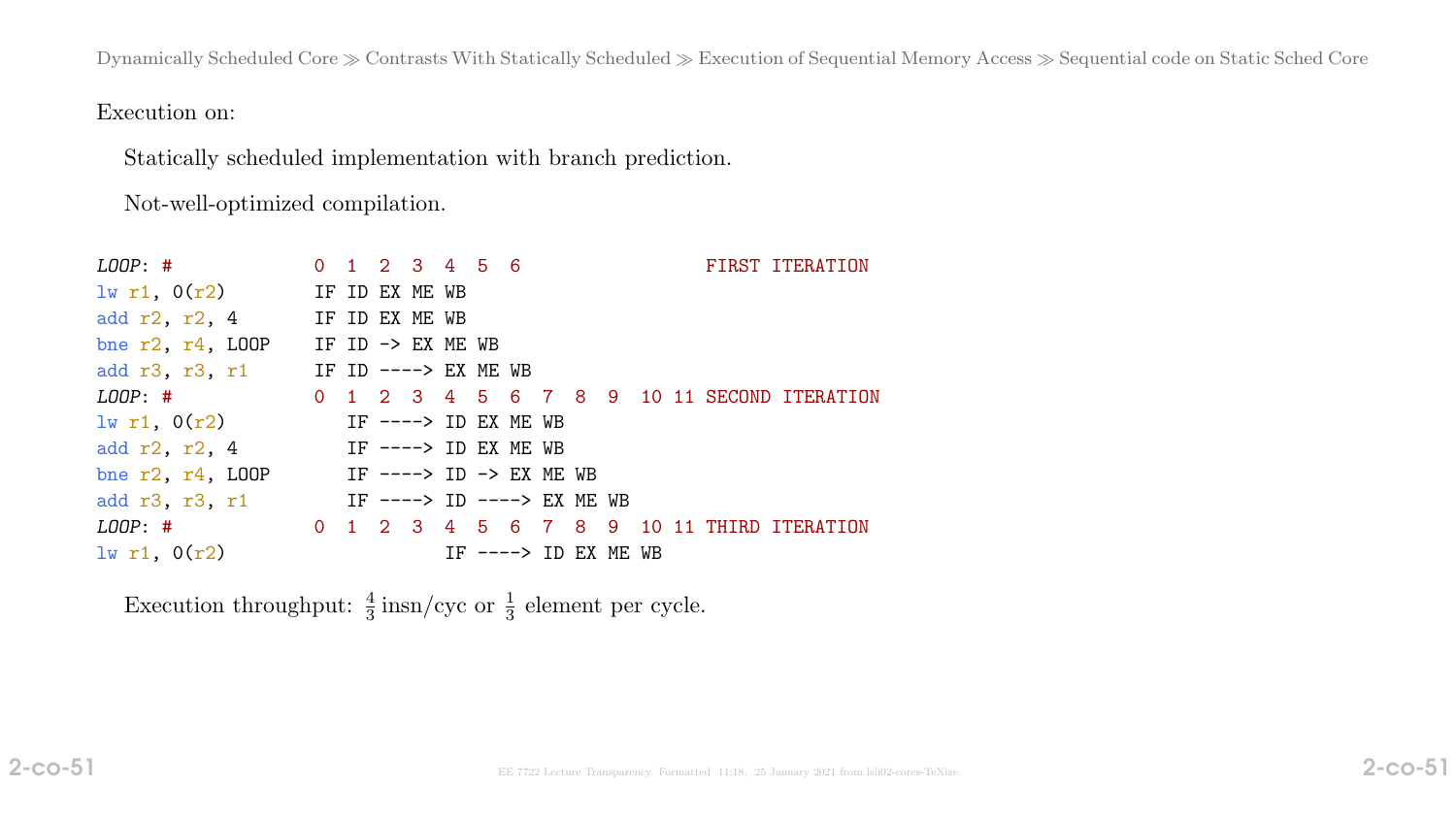Dynamically Scheduled Core  $\gg$  Contrasts With Statically Scheduled  $\gg$  Execution of Sequential Memory Access  $\gg$  Sequential code on Dynamic Sched Core

Execution on:

Dynamically scheduled implementation with branch prediction.

Not-well-optimized compilation.

| $\textit{LOOP}:$ #                                 | $0$ 1 2 3 4 5 6  |         |             |             |  |  | FIRST ITERATION |
|----------------------------------------------------|------------------|---------|-------------|-------------|--|--|-----------------|
| $1w$ r1, $0(r2)$ IF ID Q RR EA ME WB               |                  |         |             |             |  |  |                 |
| add $r2$ , $r2$ , 4 IF ID Q RR EX WB               |                  |         |             |             |  |  |                 |
| bne $r2$ , $r4$ , LOOP                             | IF ID Q RR EX WB |         |             |             |  |  |                 |
| add r3, r3, r1 IF ID Q RR EX WB                    |                  |         |             |             |  |  |                 |
| LOOP: # 0 1 2 3 4 5 6 7 8 9 10 11 SECOND ITERATION |                  |         |             |             |  |  |                 |
| $\frac{1}{W}$ r1, $0(r2)$ IF ID Q                  |                  |         | RR EA ME WB |             |  |  |                 |
| add $r2$ , $r2$ , 4 IF ID Q                        |                  |         | RR EX WB    |             |  |  |                 |
| bne $r2$ , $r4$ , LOOP IF ID Q RR EX WB            |                  |         |             |             |  |  |                 |
| add r3, r3, r1 IF ID Q RR EX WB                    |                  |         |             |             |  |  |                 |
| LOOP: # 0 1 2 3 4 5 6 7 8 9 10 11 THIRD ITERATION  |                  |         |             |             |  |  |                 |
| 1w r1, 0(r2)                                       |                  | IF ID Q |             | RR EA ME WB |  |  |                 |

Execution throughput: 4 insn/cyc or 1 element per cycle.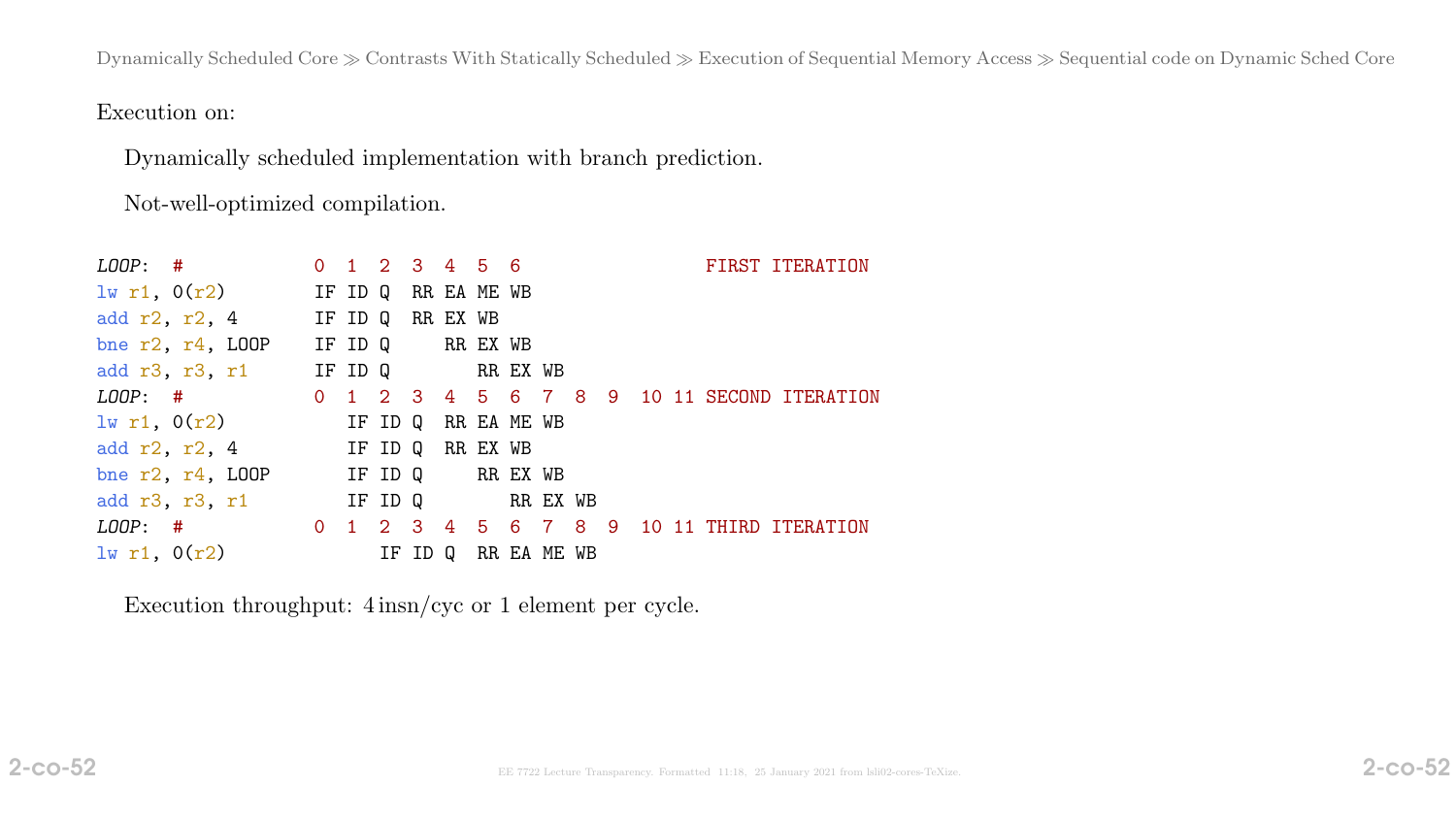Dynamically Scheduled Core  $\gg$  Contrasts With Statically Scheduled  $\gg$  Execution of Sequential Memory Access  $\gg$  Comparison of Execution

## Comparison of Execution

The dynamic system was  $3 \times$  faster ...

- $\ldots$  because it executed instructions when their data became ready  $\ldots$
- . . . not necessarily in the order determined by the program.

That sounds good, until you get the energy bill.

If loop had been unrolled and scheduled both static and dynamic cores  $\ldots$ . . . would perform equally.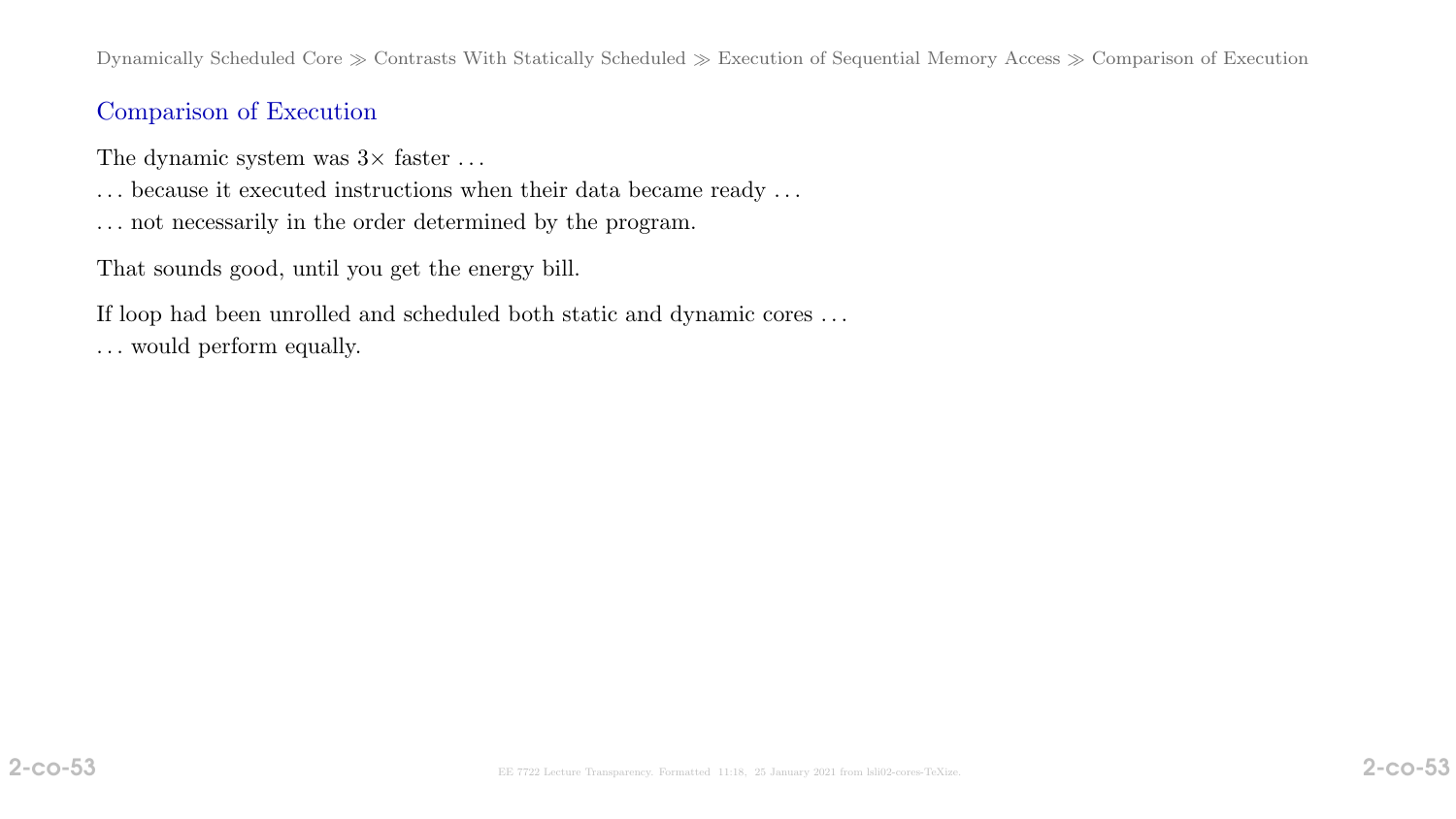Code Examples

### Code Examples

```
Sequential Code (From several slides back)
```

```
sum = 0;
for ( int i=0; i<1000; i++ ) sum += a[i];
```
Easy to exploit ILP.

But also easy to parallelize.

Pointer Chasing Code

Obviously Bad Code

for ( Node \*node = start; node; node = node->next ) sum += node->data;

Can't overlap pointer dereference.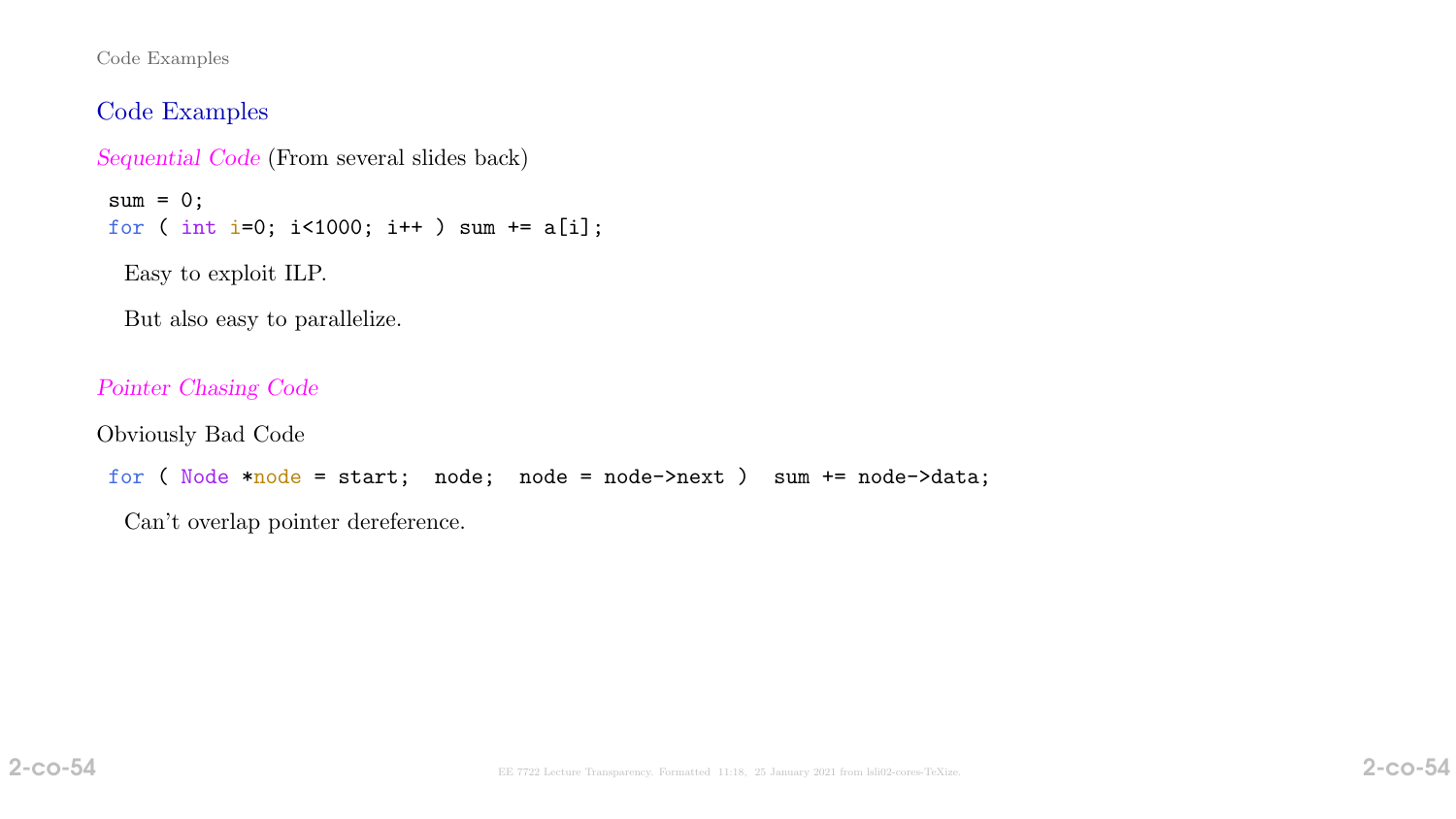Code Examples

Control Predictability

```
for ( int i=0; i<1000; i++ )
{
  switch ( op[i] ) {
  case ADD: a[i] = b[i] + c[i]; break;
   case DIV: a[i] = b[i] / c[i]; break;
  }
}
```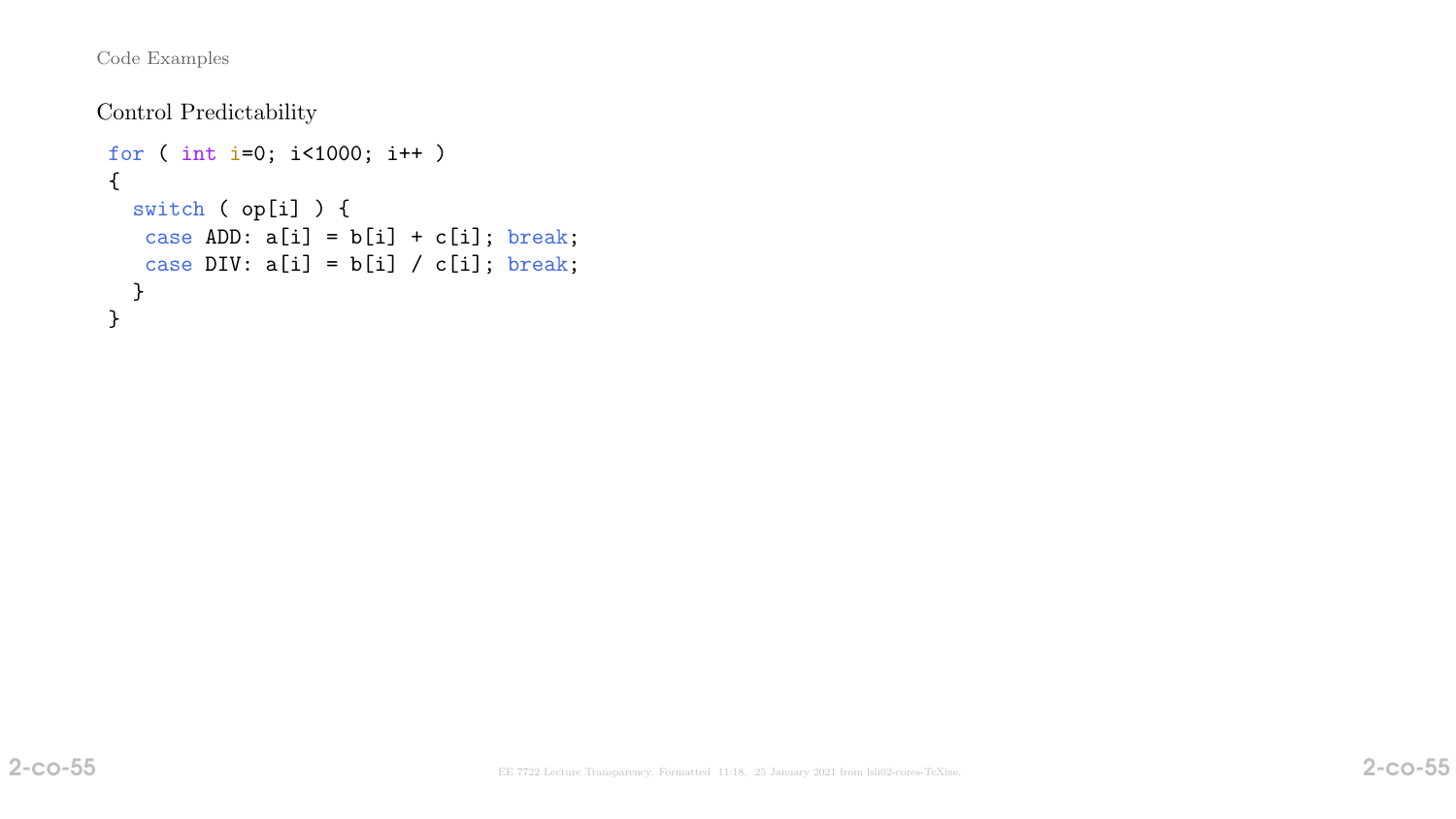#### Branch Prediction

## Superscalar Microarchitecture Features

### Branch Prediction

The prediction of the direction (taken or not taken) and the target of a branch.

A standard technique in CPUs.

Prediction accuracy  $\approx 95\%$  for integer codes.

Prediction accuracy  $\approx 99.9\%$  for many scientific codes.

Branch prediction not covered in this course. . .

. . . because GPUs don't need it.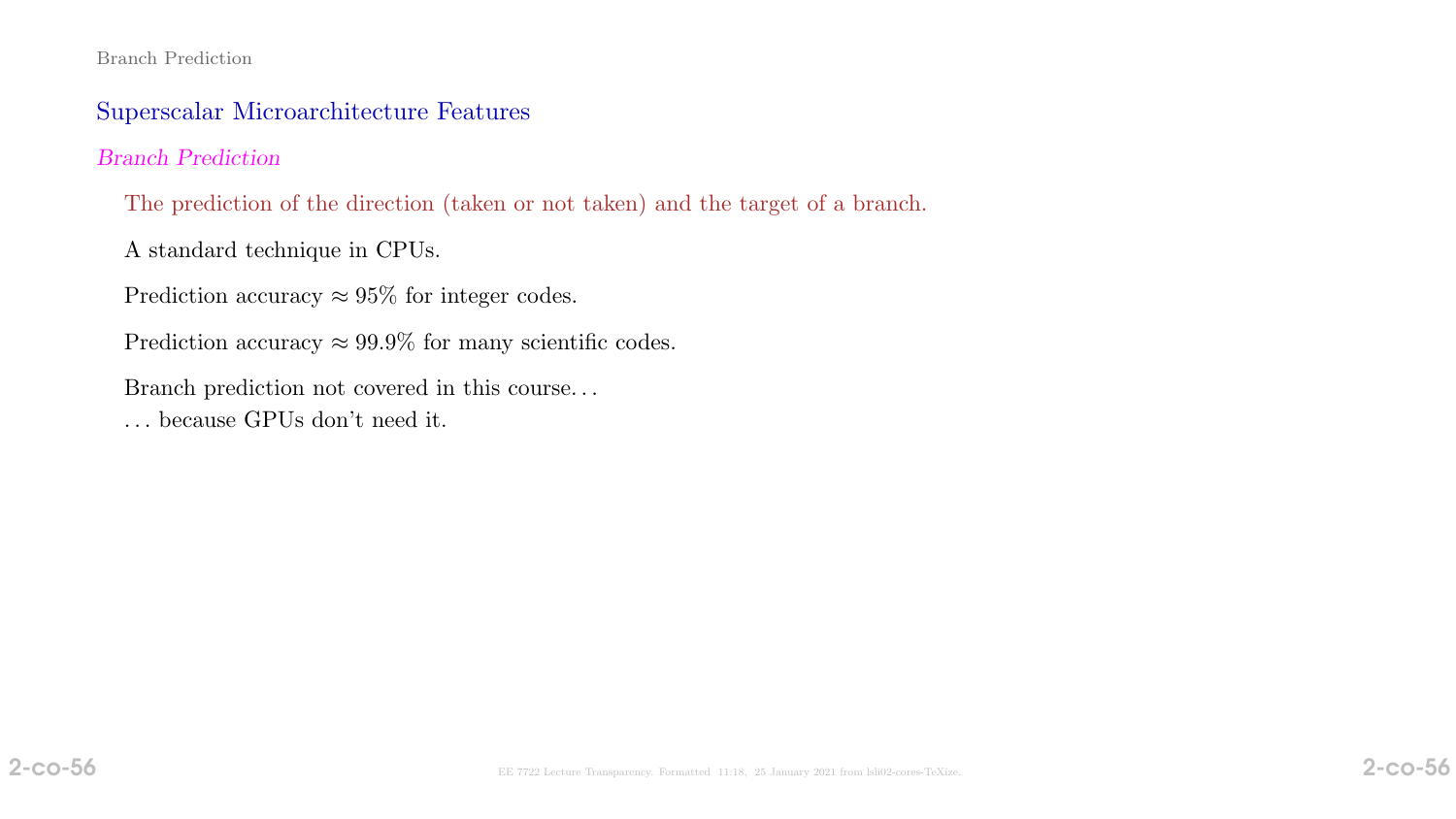Vector Instructions  $\gg$  Definitions

#### Vector Instructions

Vector Instructions:

Instructions that operate on short vectors.

Many instruction sets have vector instructions . . .

- . . . often part of an instruction set extension . . .
- $\ldots$  such as SSE and  $AVX$  for Intel  $\ldots$
- ... and VIS for Sun and Advanced [tm] SIMD for ARM.

### Vector Register:

A register holding multiple values.

Of course, vector instructions operate on vector registers.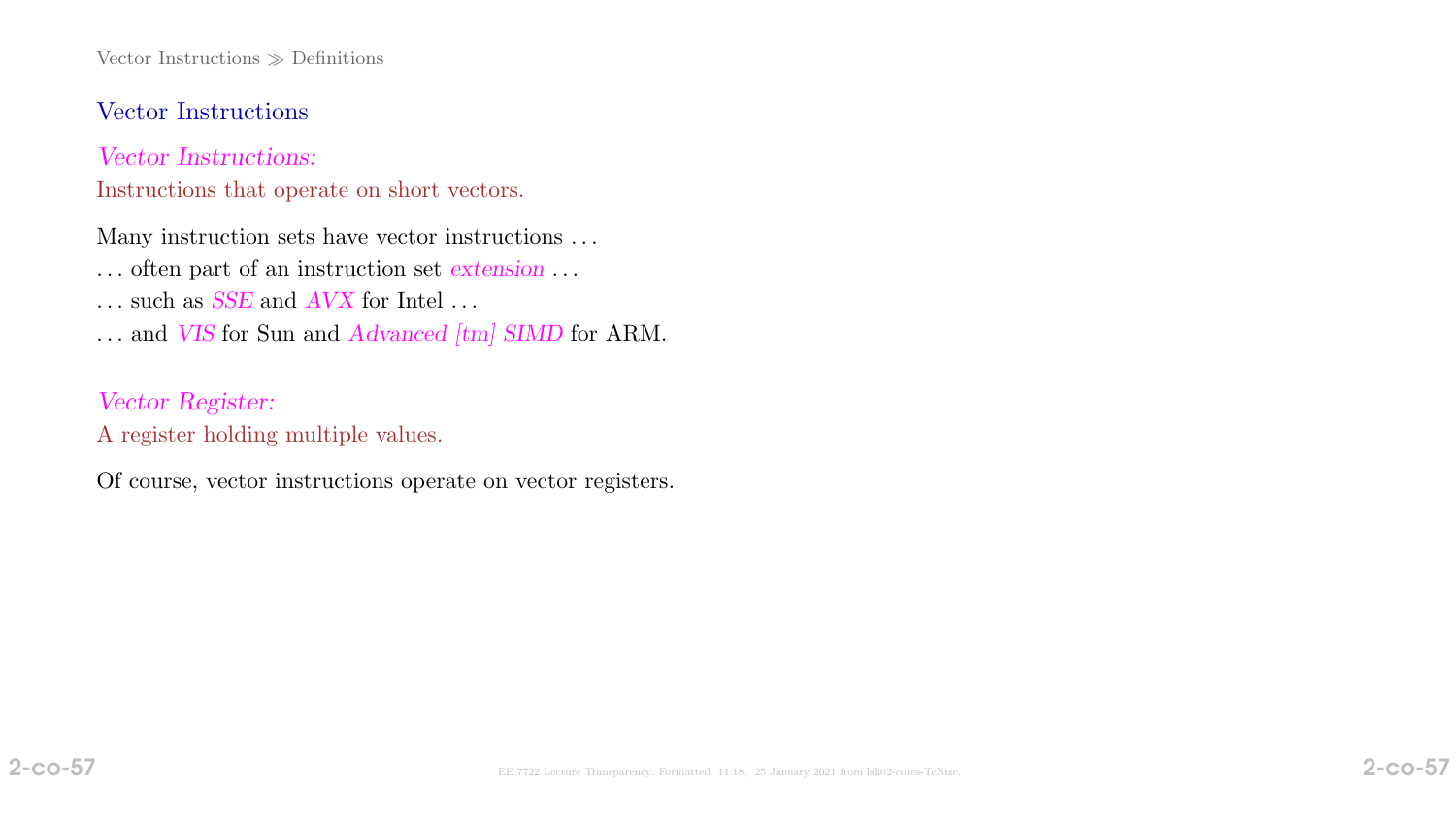Vector Instructions  $\gg$  Code Examples  $\gg$  Vector Instructions Help

Vector Instruction Example — Favorable Case

Example is for a hypothetical instruction set.

Vector registers are  $\nu$ 0-v31. Each vector register holds four scalars.

Code not using vector instructions.

add.s f1, f2, f3 add.s f4, f5, f6 add.s f7, f8, f9 add.s f10, f11, f12 add.s f13, f14, f15 add.s f16, f17, f18 add.s f19, f20, f21 add.s f22, f23, f24

Code using vector registers.

# Register v2 holds equivalent of { f2, f5, f8, f11}. add.vs v1, v2, v3 # Performs 4 adds, same work as first 4 insns above. add.vs v4, v5, v6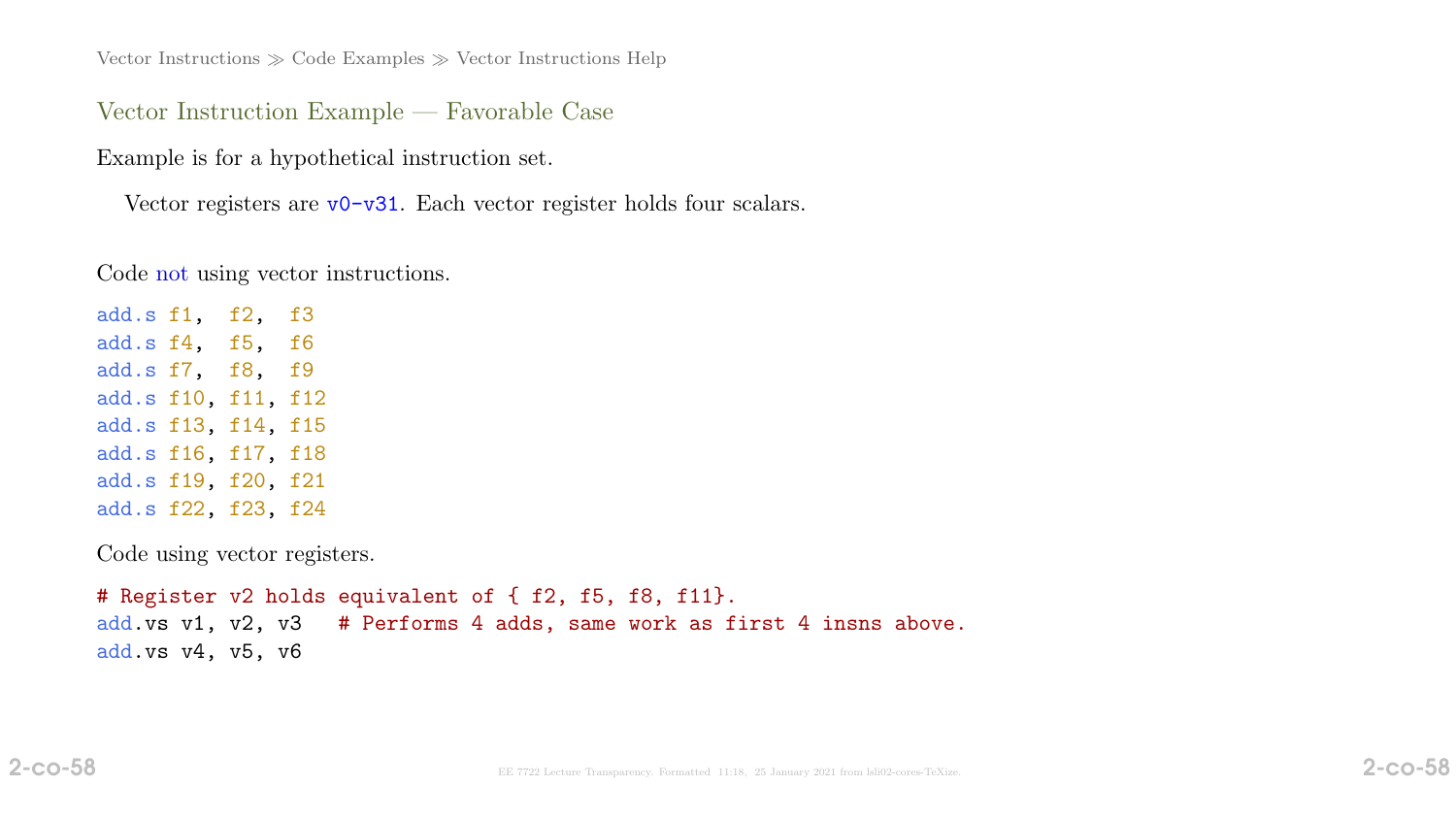Vector Instructions  $\gg$  Code Examples  $\gg$  Vector Instructions Don't Help

Vector Instruction Example — Unfavorable Case

Example is for a hypothetical instruction set.

Can't make full use of vector insn . . .

. . . because can't find four of the same operation.

Code not using vector instructions.

add.s f1, f2, f3 add.s f4, f5, f6 mul.s f7, f8, f9 sub.s f10, f11, f12

Code using vector registers.

# v2 holds { f2, f5, X, X } (Two dummy values.) add.vs v1, v2, v3 # Does 4 adds, but only two are useful. mul.s v7, v8, v9 # Does 1 mul, but uses vector regs (as if they were scalar). sub.s v10, v11, v12

:-( Only one fewer instruction. Worth the trouble?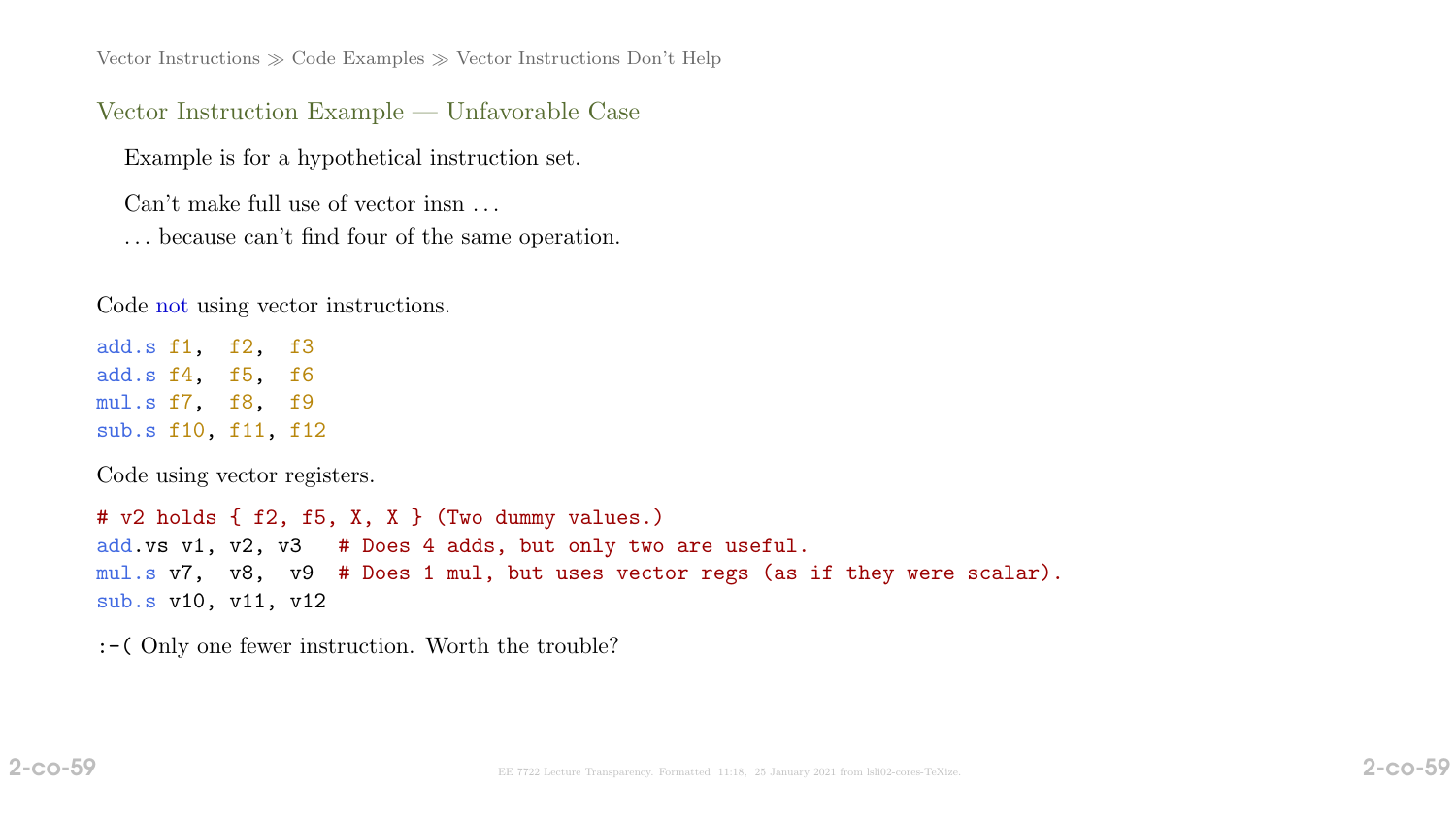### Using Vector Instructions in Your Code

It's often hard to find opportunities to use vector instructions.

Compilers can do it . . .

. . . but are often frustrated by unwitting programmers.

More coverage of vector instructions later in the semester . . .

. . . including how not to be one of those programmers.

### Benefit of Vector Instructions

Lower cost (compared to scalar functional units.)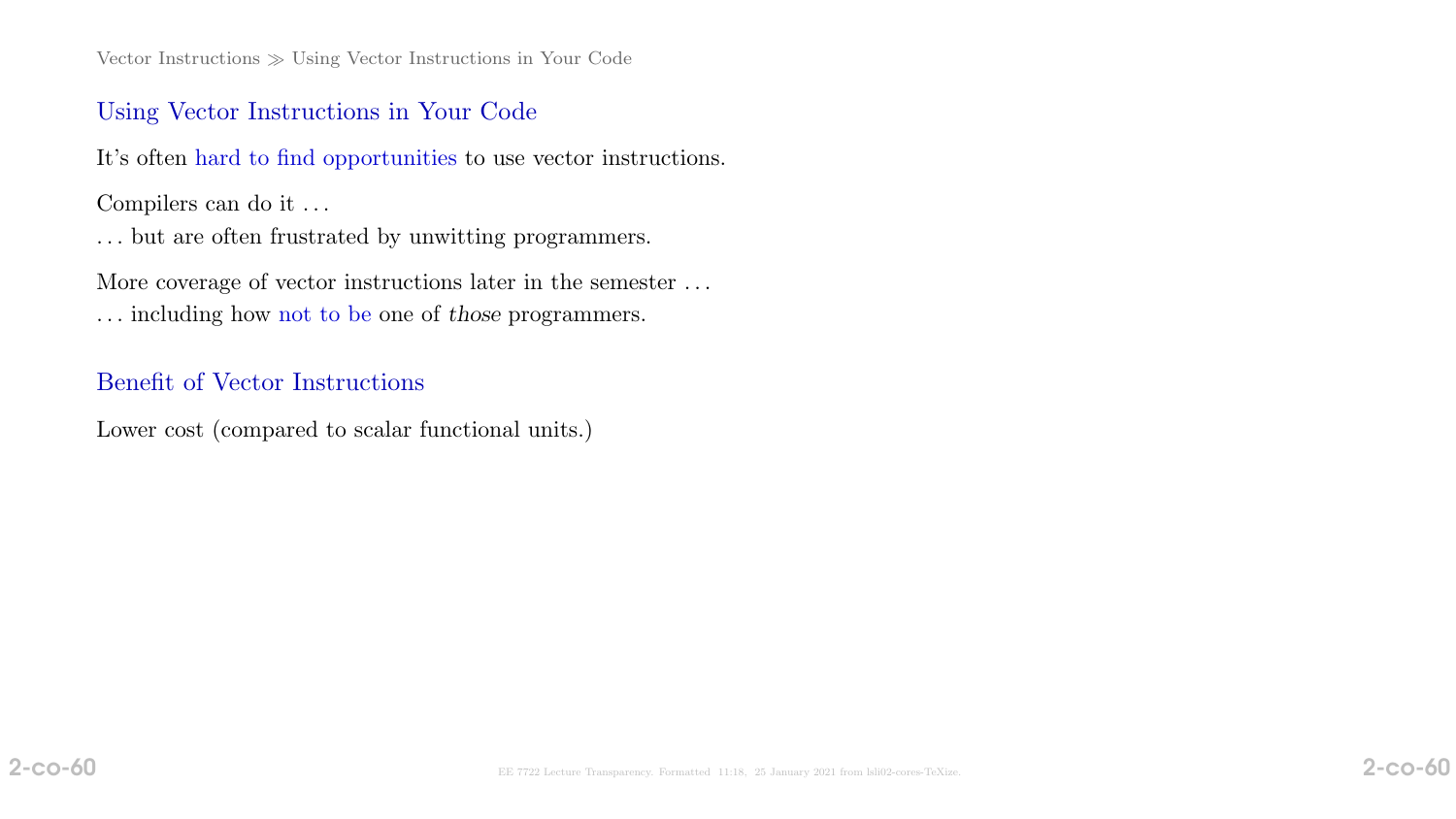# Vector Functional Units

Goal:

Want  $n \text{ FLOP}/\text{cyc}$  but don't need flexibility.

Consider this *n*-way superscalar core  $\longrightarrow$ 

Can execute any mix of  $n$  FP ops per cycle... . . . if dependencies cooperate.

| Execution of Non-Vector Code on 4-Way Superscalar Core |  |  |  |  |  |  |                                  |  |  |  |  |  |                                  |  |
|--------------------------------------------------------|--|--|--|--|--|--|----------------------------------|--|--|--|--|--|----------------------------------|--|
| # Time / $Cyc$ -->                                     |  |  |  |  |  |  | 0 1 2 3 4 5 6 7 8 9 10           |  |  |  |  |  |                                  |  |
| add.s f1, f2, f3                                       |  |  |  |  |  |  | IF ID RR F1 F2 F3 F4 F5 F6 F7 F8 |  |  |  |  |  |                                  |  |
| add.s f4, f5, f6 IF ID RR F1 F2 F3 F4 F5 F6 F7 F8      |  |  |  |  |  |  |                                  |  |  |  |  |  |                                  |  |
| add.s f7, f8, f9                                       |  |  |  |  |  |  |                                  |  |  |  |  |  | IF ID RR F1 F2 F3 F4 F5 F6 F7 F8 |  |
| add.s f10, f11, f12                                    |  |  |  |  |  |  | IF ID RR F1 F2 F3 F4 F5 F6 F7 F8 |  |  |  |  |  |                                  |  |
| add.s f13, f14, f15                                    |  |  |  |  |  |  |                                  |  |  |  |  |  | IF ID RR F1 F2 F3 F4 F5 F6 F7 F8 |  |
| add.s f16, f17, f18                                    |  |  |  |  |  |  |                                  |  |  |  |  |  | IF ID RR F1 F2 F3 F4 F5 F6 F7 F8 |  |
| add.s f19, f20, f21                                    |  |  |  |  |  |  |                                  |  |  |  |  |  | IF ID RR F1 F2 F3 F4 F5 F6 F7 F8 |  |
| add.s f22, f23, f24                                    |  |  |  |  |  |  |                                  |  |  |  |  |  | IF ID RR F1 F2 F3 F4 F5 F6 F7 F8 |  |

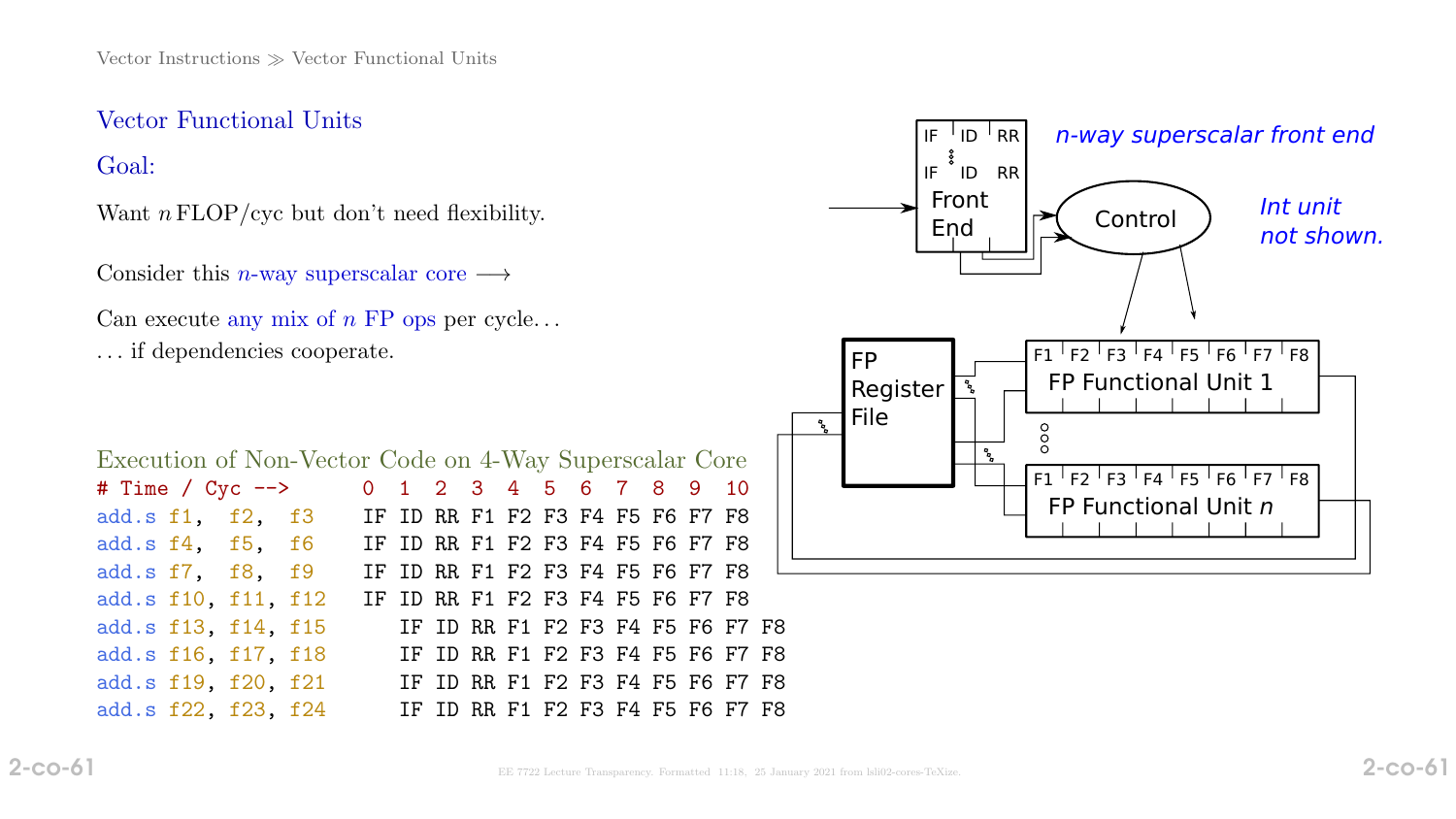Vector Functional Unit:

A unit that performs the same operation on multiple sets of operands.

Execution of Code on a Scalar Core with a 4-Lane Vector Unit

| # Time / $Cyc$ -->        |  |  |  |  | 0 1 2 3 4 5 6 7 8 9 10 11        |  |  |  |
|---------------------------|--|--|--|--|----------------------------------|--|--|--|
| add.vs $v1$ , $v2$ , $v3$ |  |  |  |  | IF ID RR F1 F2 F3 F4 F5 F6 F7 F8 |  |  |  |
| add.vs $v4$ , $v5$ , $v6$ |  |  |  |  | IF ID RR F1 F2 F3 F4 F5 F6 F7 F8 |  |  |  |

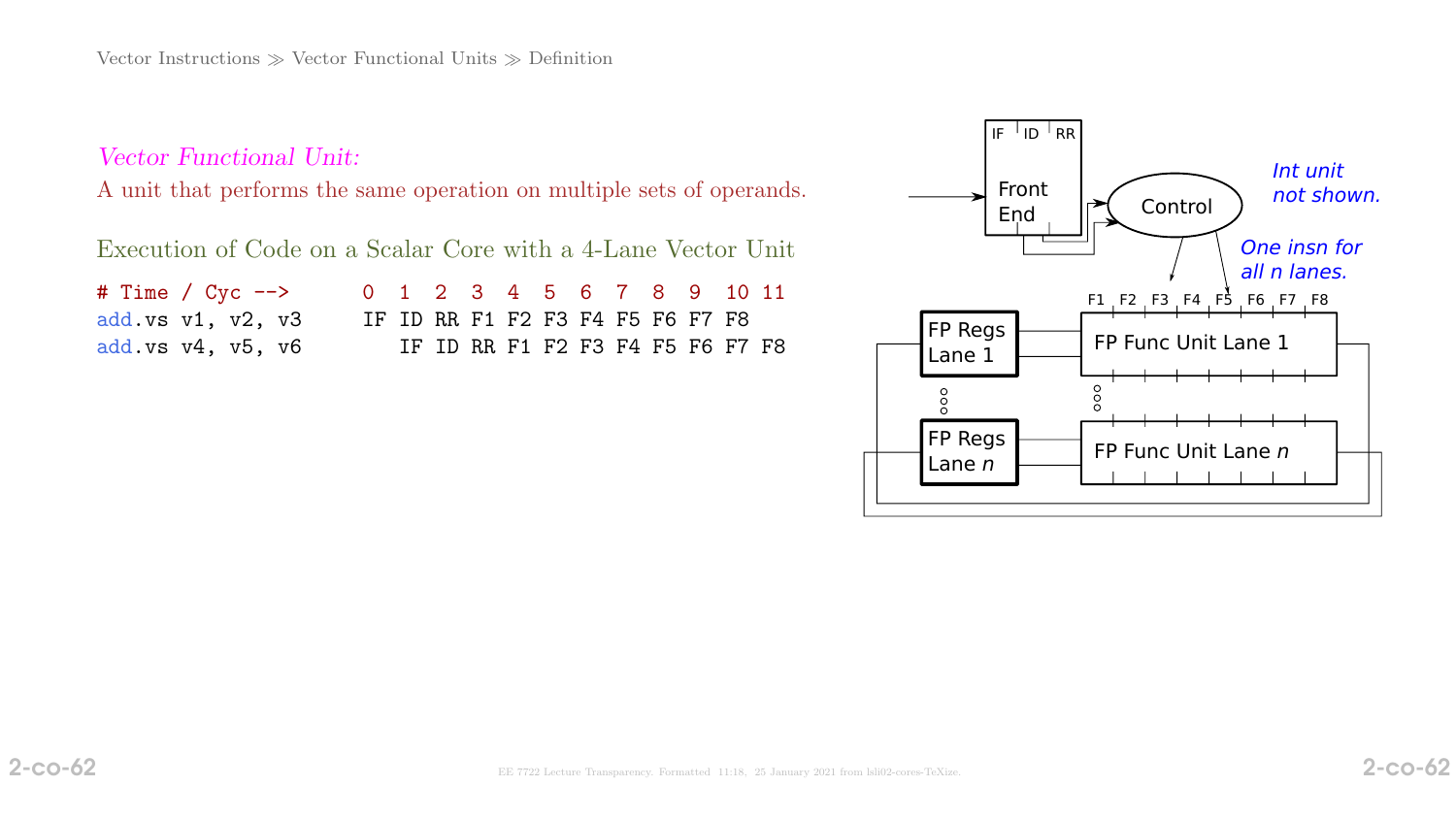| Unsuitable Vector Code on 4-Way Superscalar |  |  |                                                      |  |  |                                  |  |  |  |  |  |  |  |  |
|---------------------------------------------|--|--|------------------------------------------------------|--|--|----------------------------------|--|--|--|--|--|--|--|--|
|                                             |  |  | # Time / Cyc --> 0 1 2 3 4 5 6 7 8 9 10 11           |  |  |                                  |  |  |  |  |  |  |  |  |
|                                             |  |  | add.s f1, f2, f3 IF ID RR F1 F2 F3 F4 F5 F6 F7 F8    |  |  |                                  |  |  |  |  |  |  |  |  |
| add.s f4, f5, f6                            |  |  |                                                      |  |  | IF ID RR F1 F2 F3 F4 F5 F6 F7 F8 |  |  |  |  |  |  |  |  |
| mul.s f7, f8, f9                            |  |  |                                                      |  |  | IF ID RR F1 F2 F3 F4 F5 F6 F7 F8 |  |  |  |  |  |  |  |  |
|                                             |  |  | sub.s f10, f11, f12 IF ID RR F1 F2 F3 F4 F5 F6 F7 F8 |  |  |                                  |  |  |  |  |  |  |  |  |

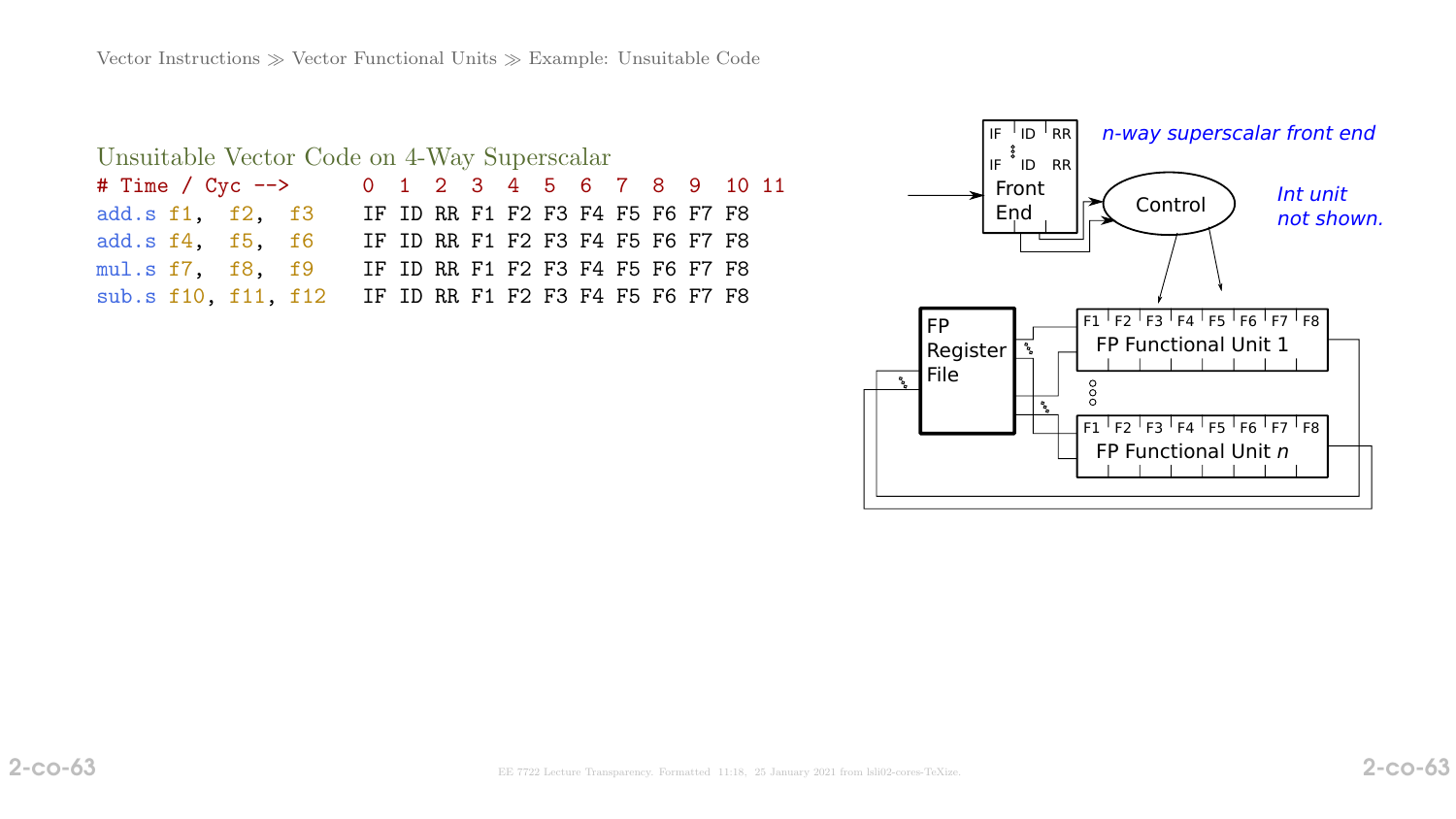| Unsuitable Vector Code on Scalar Core with a 4-Lane Vector Unit |  |  |                                  |  |  |  |  |
|-----------------------------------------------------------------|--|--|----------------------------------|--|--|--|--|
| # Time / Cyc -->                                                |  |  | 0 1 2 3 4 5 6 7 8 9 10 11 12     |  |  |  |  |
| add.vs $v1, v2, v3$                                             |  |  | IF ID RR F1 F2 F3 F4 F5 F6 F7 F8 |  |  |  |  |
| mul.s v7, v8, v9                                                |  |  | IF ID RR F1 F2 F3 F4 F5 F6 F7 F8 |  |  |  |  |
| sub.s v10, v11, v12                                             |  |  | IF ID RR F1 F2 F3 F4 F5 F6 F7 F8 |  |  |  |  |

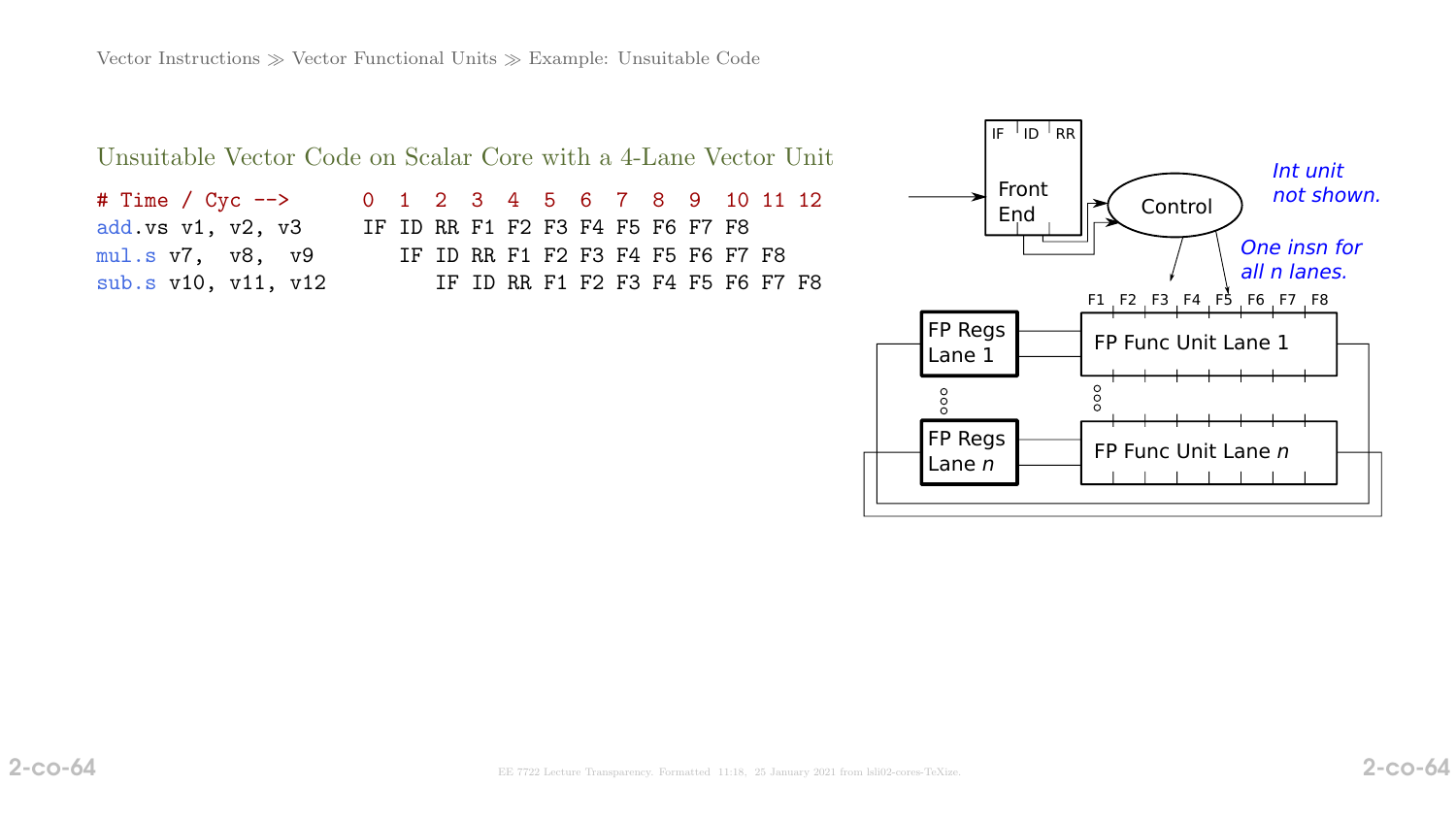Vector Instructions  $\gg$  Vector Unit v. Superscalar Core

#### Vector Unit v. Superscalar

Hypothetical Configurations to Compare

Both have a FP operation bandwidth of n per cycle.

Both have enough registers for R values.

In superscalar there are R registers.

In vector system there are  $R/n$  regs each holding n values.

#### Comparison

- $\circ$  Front end for superscalar costs  $n \times$  more.
- $\circ$  Superscalar bypass network:  $O(n^2)$ .
- $\circ$  Vector bypass network:  $O(n)$ .
- $\circ$  Superscalar reg fanout: R to 2n.
- $\circ$  Vector reg fanout:  $R/n$  to 2.



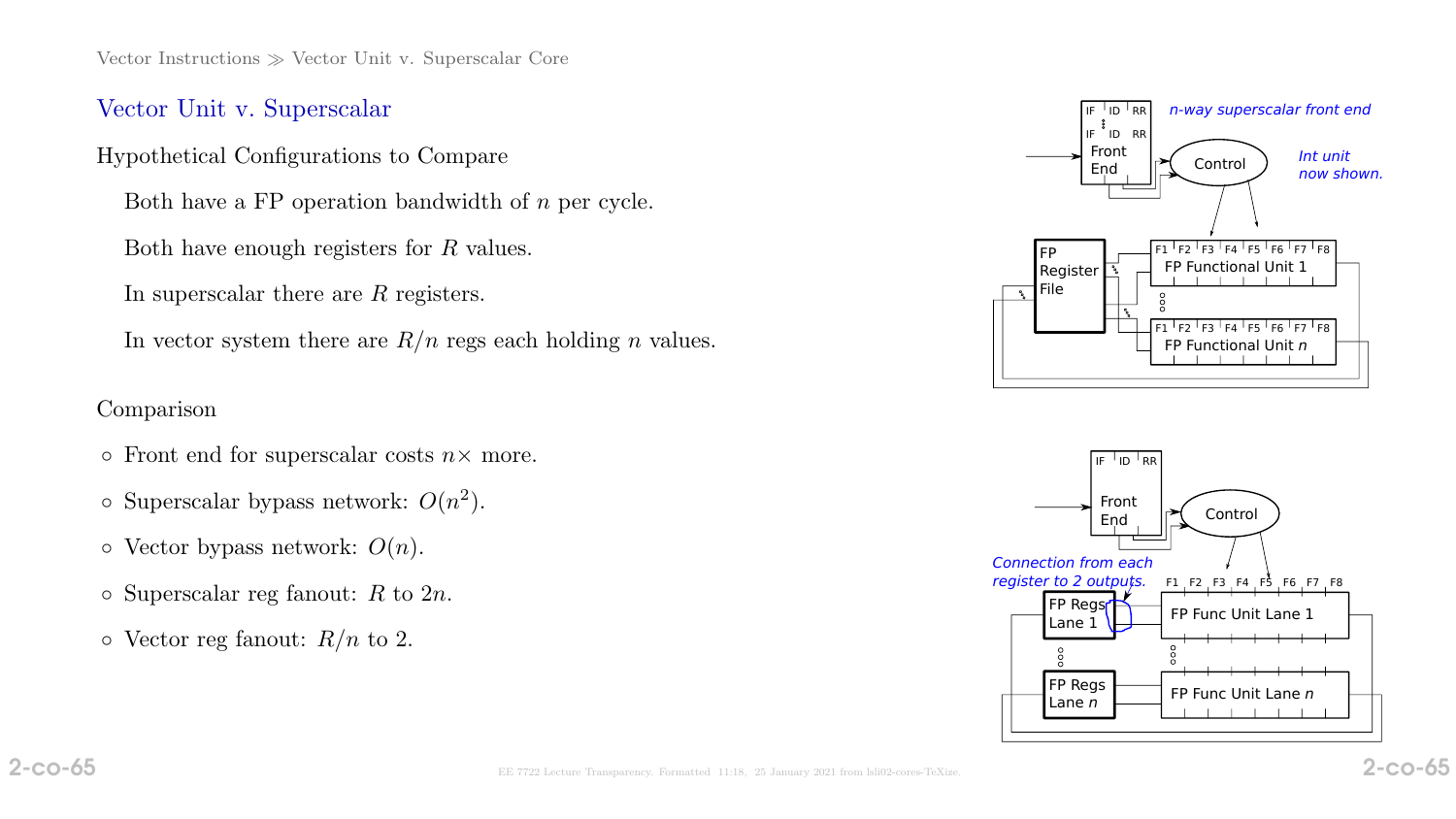## Vector Unit v. Superscalar

Hardware Limit on Width  $(n)$ .

Superscalar:  $O(n^2)$  cost.

Fanout impact on clock frequency... ... maximum reasonable width  $\leq 8.$ 

Vector:

Clock synchronization (reasons not covered in this course).



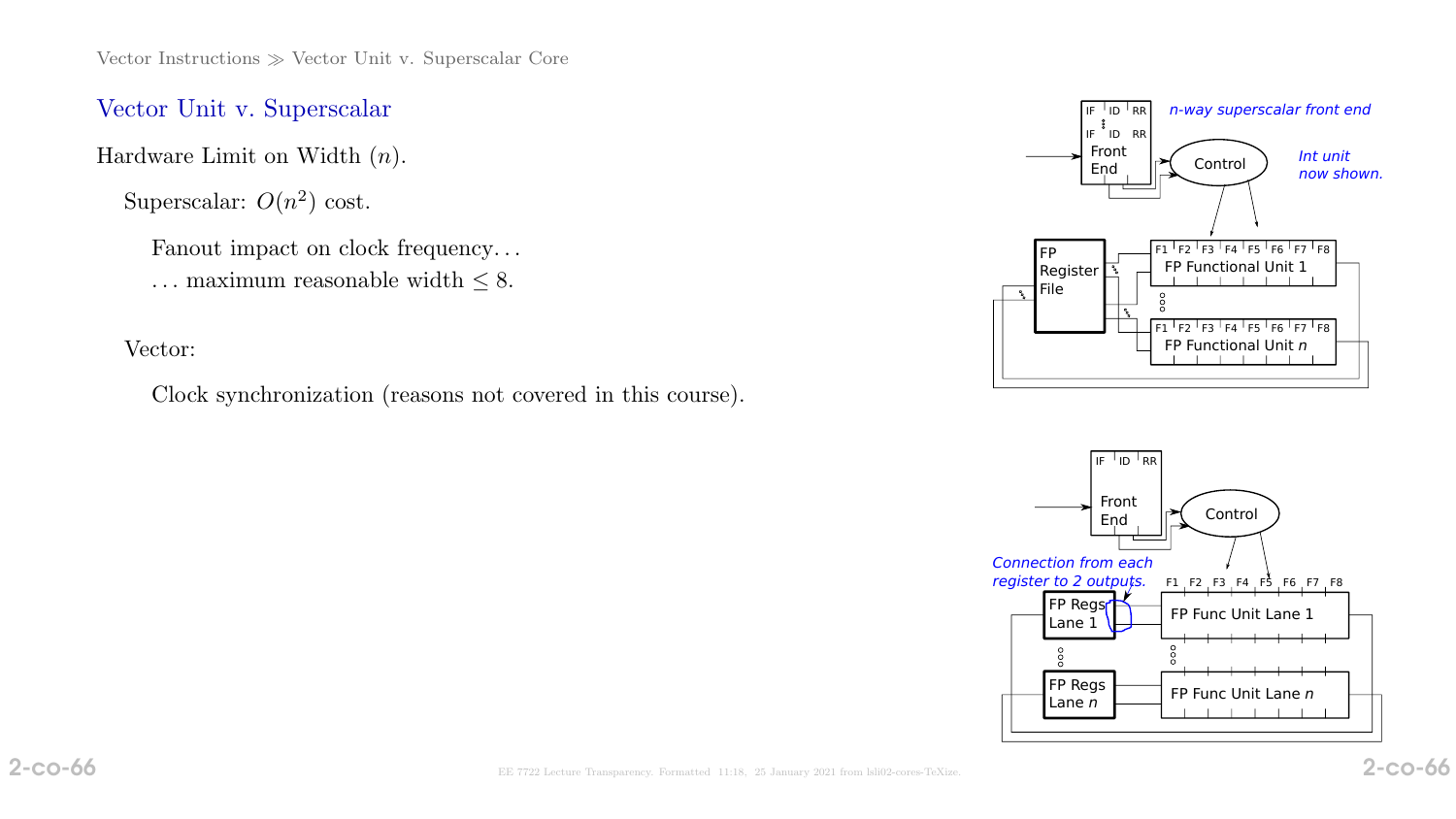### Vector Units in Current Processors

Intel Cascade Lake, per core

SSE: Vector Registers  $(xmm)$ :  $16 \times 128$  bits  $(4 \text{ SP}, 2 \text{ DP})$ . AVX: Vector Registers ( $ymm$ ):  $16 \times 256$  bits (8 SP, 4 DP). AVX512: Vector Registers  $(zmm)$ :  $16 \times 512$  bits  $(16 SP, 8 DP)$ . Eight-Way Superscalar (based on microops, etc.). Two vector units, and so bandwidth is 2 vector insn / cycle. Vector latency (including FMA), 5 cycles.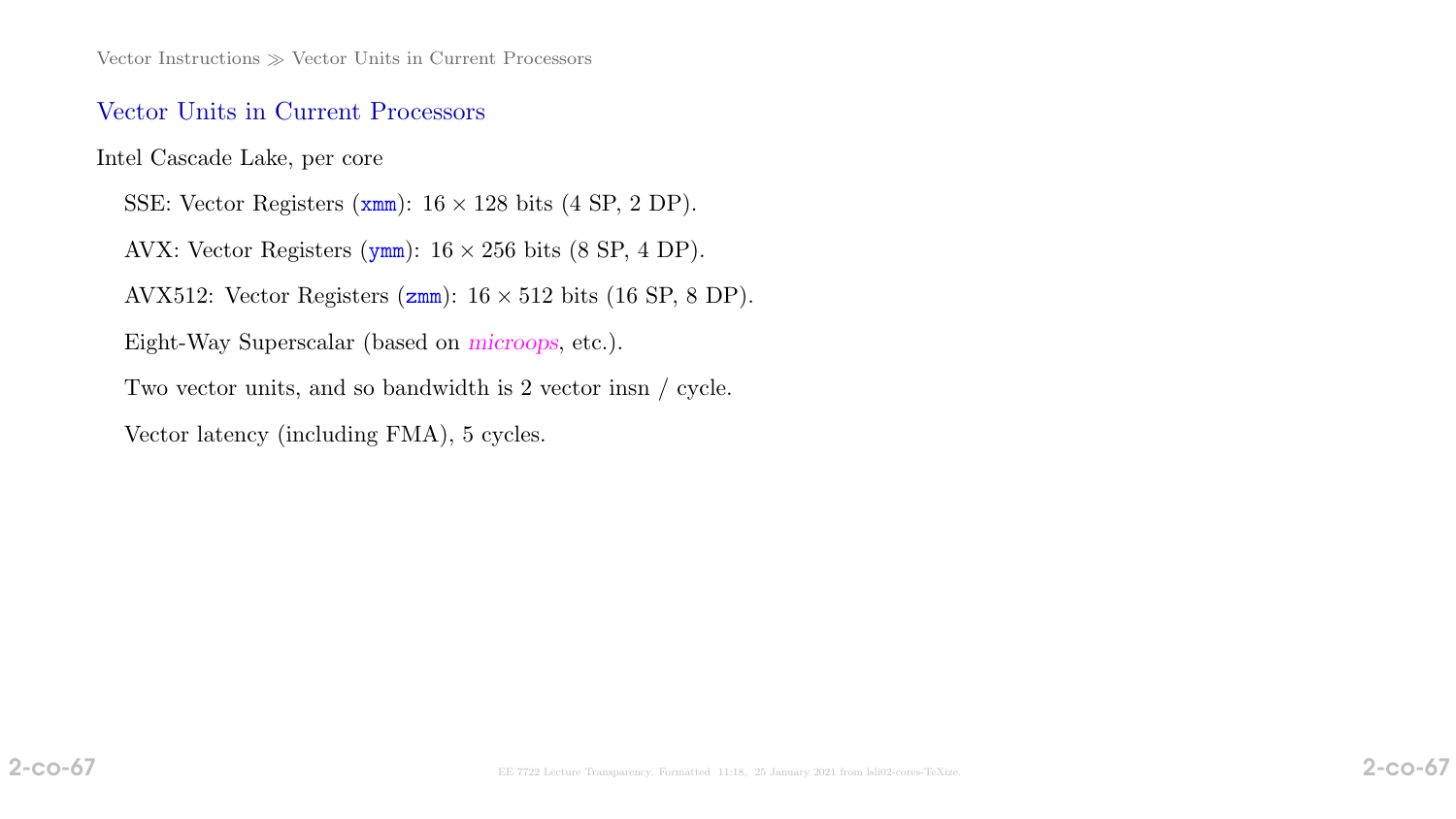Vector Instructions  $\gg$  Vector Units in Current Processors

#### IBM Power9 SMT4, SMT8, per core.

Vector Registers:  $32 \times 128$  bits (4 SP, 2 DP, 1 QP).

SMT4: Four-Way Superscalar.

SMT8: Eight-Way Superscalar? Or need two threads to use all hardware?

Same hardware used for vector and scalar instructions. . .

. . . SMT4: Two FP vector op per cycle; SMT8: Four FP vector ops per cycle.

Vector latency,  $\geq 7$  cycles.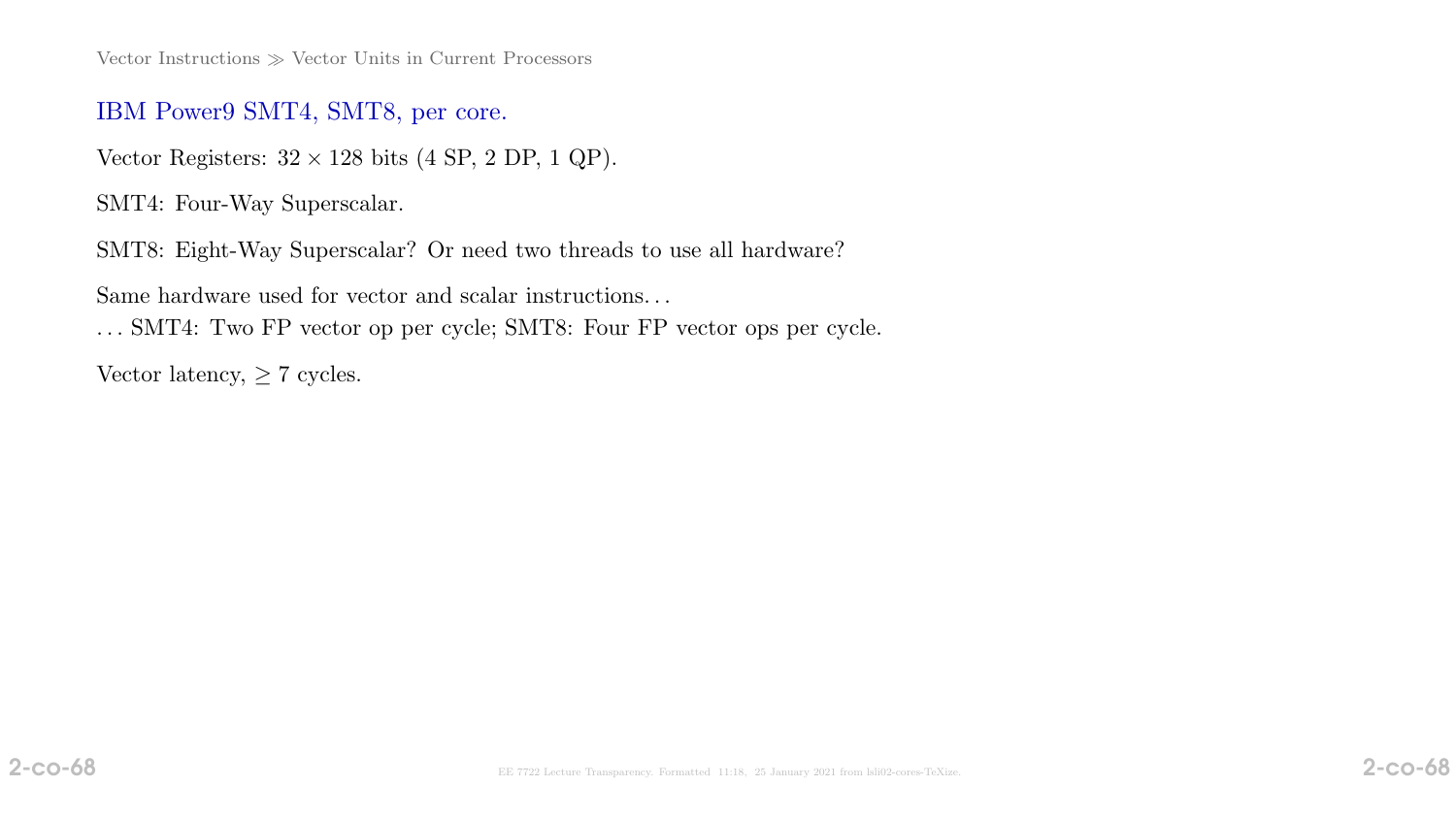Conventional Multiprocessing and Multithreading  $\gg$  Definitions

### Conventional Multiprocessing and Multithreading

#### Process:

A unit of execution managed by the OS, think of it as a running program.

A process has one address space.

A process can have multiple threads (which share the address space).

### Multiprocessing:

A technique in which a core (or chip or node) can be shared by multiple processes, with an OS scheduler starting and stopping processes to achieve fairness, meet some priority goal, etc.

We will not consider multiple processes.

## Multithreading:

A technique in which a single process can have multiple threads of execution, all sharing one address space.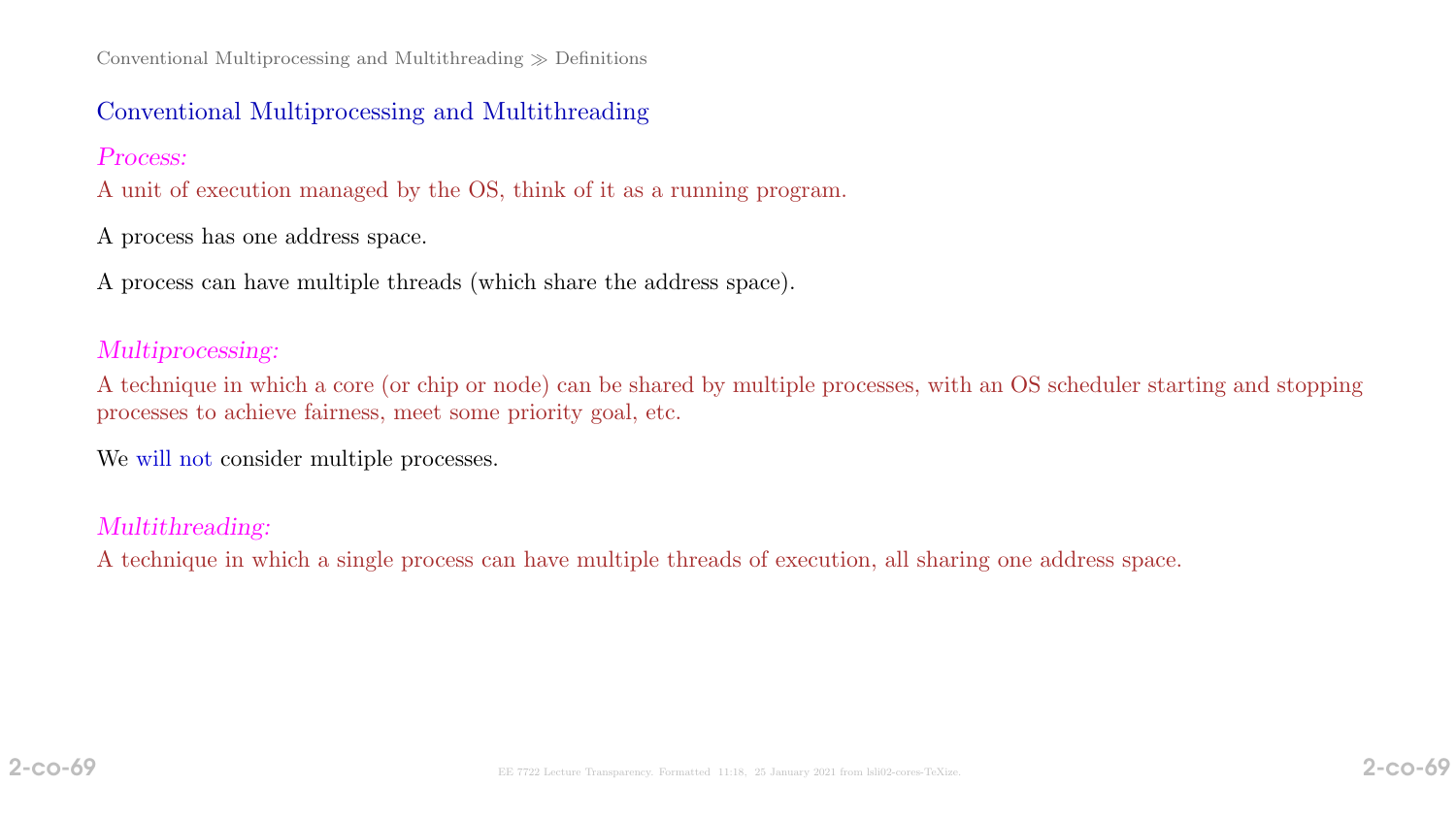### Context:

The information associated with a thread or process, including the values of registers.

In this class context will refer to threads.

The context for a process is larger than the context for a thread.

Context Switch:

The process of changing from one thread to another.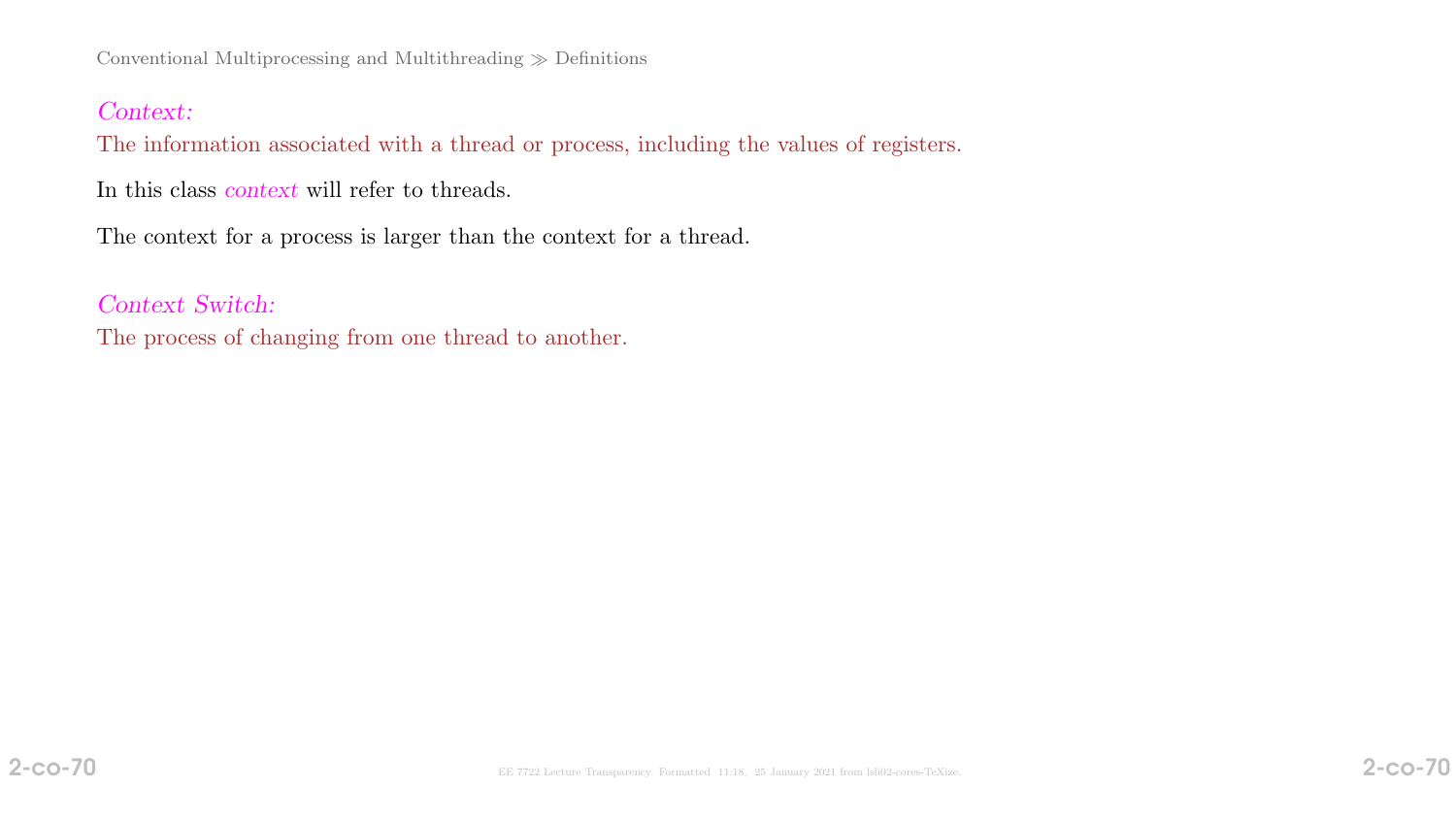Conventional Multiprocessing and Multithreading  $\gg$  Types of Multithreading  $\gg$  Software MT

# Types of Multithreading

Software Multithreading:

A form of multithreading in which a context switch is performed by software.

Context switch performed by OS or by user code.

Context switch achieved by copying register values to and from stack.

Context switch can take hundreds of cycles:

CPU Context: 32 64-bit integer registers.

32 64-bit control registers.

32 64-bit floating-point registers.

Total amount of data to move:  $2 \times 96 \times 8 = 1536$  B... . . . might require 192 instructions just for data copies.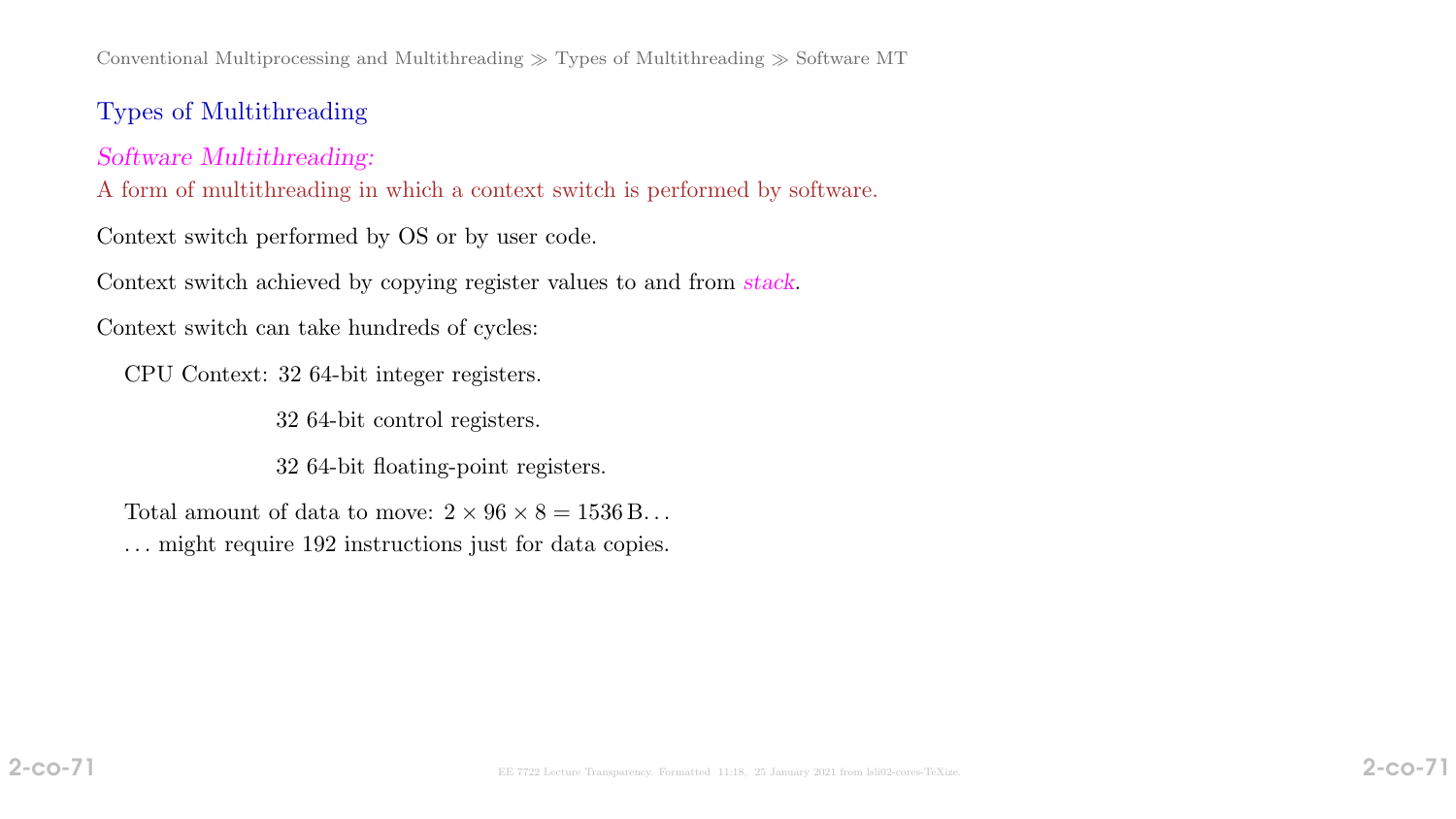Conventional Multiprocessing and Multithreading  $\gg$  Types of Multithreading  $\gg$  Hardware MT

### Hardware Multithreading:

A form of multithreading in which CPU core holds multiple contexts . . .

. . . and in which context switch very fast or not needed.

Core has multiple sets of registers, one for each context.

For CPUs, number of contexts is small, two to four.

Usually used with software multithreading.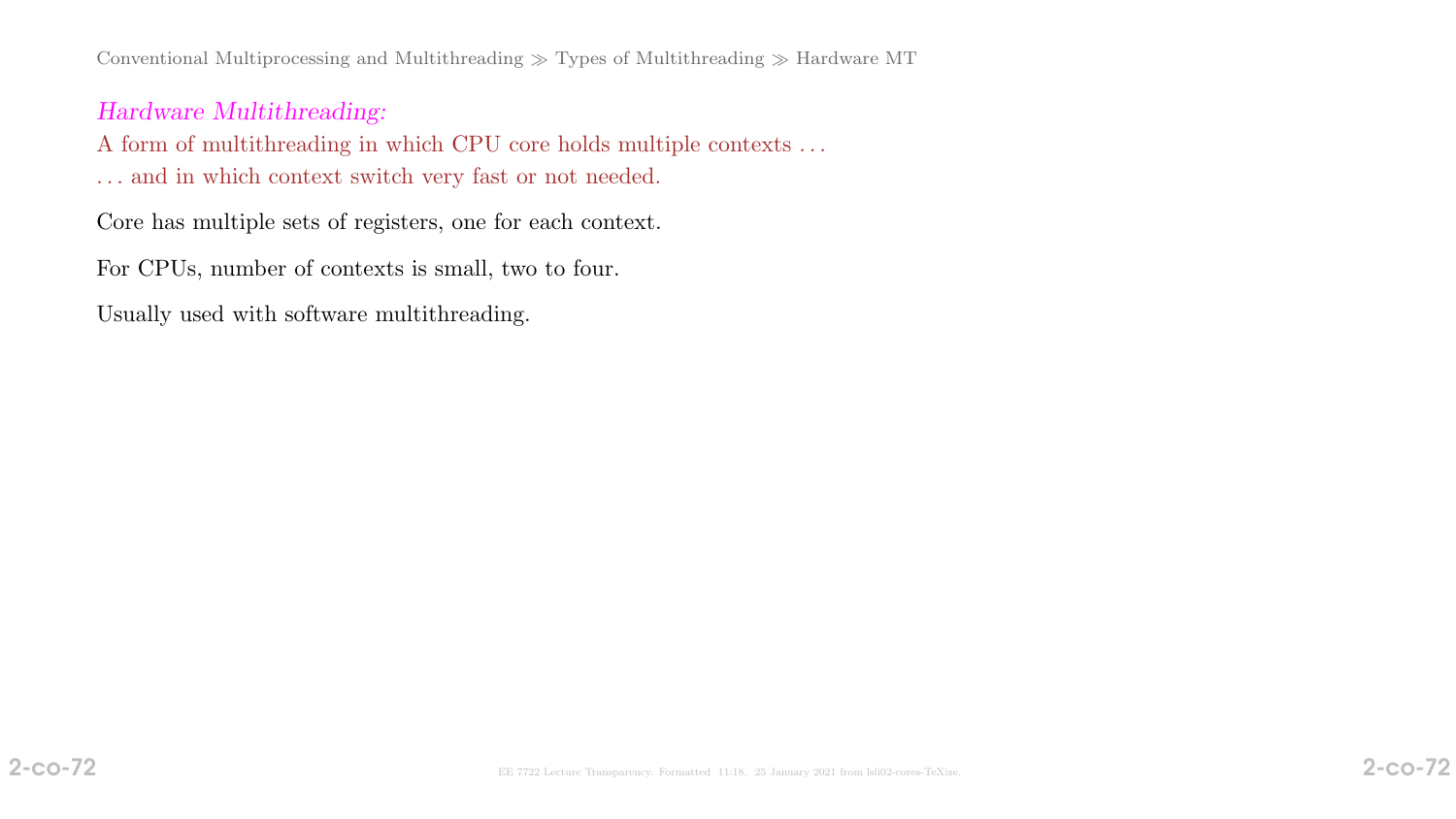# Reasons for Multiple Threads per Core

◦ Want simultaneous progress on multiple activities.

◦ Latency hiding.

# Latency Hiding:

Doing useful work while waiting for something to finish.

# Term broadly applied:

"Your call is important to us. Please stay on the line ..."

Your attempt to report a problem with your Internet service is delayed ... . . . so you switch to physics homework.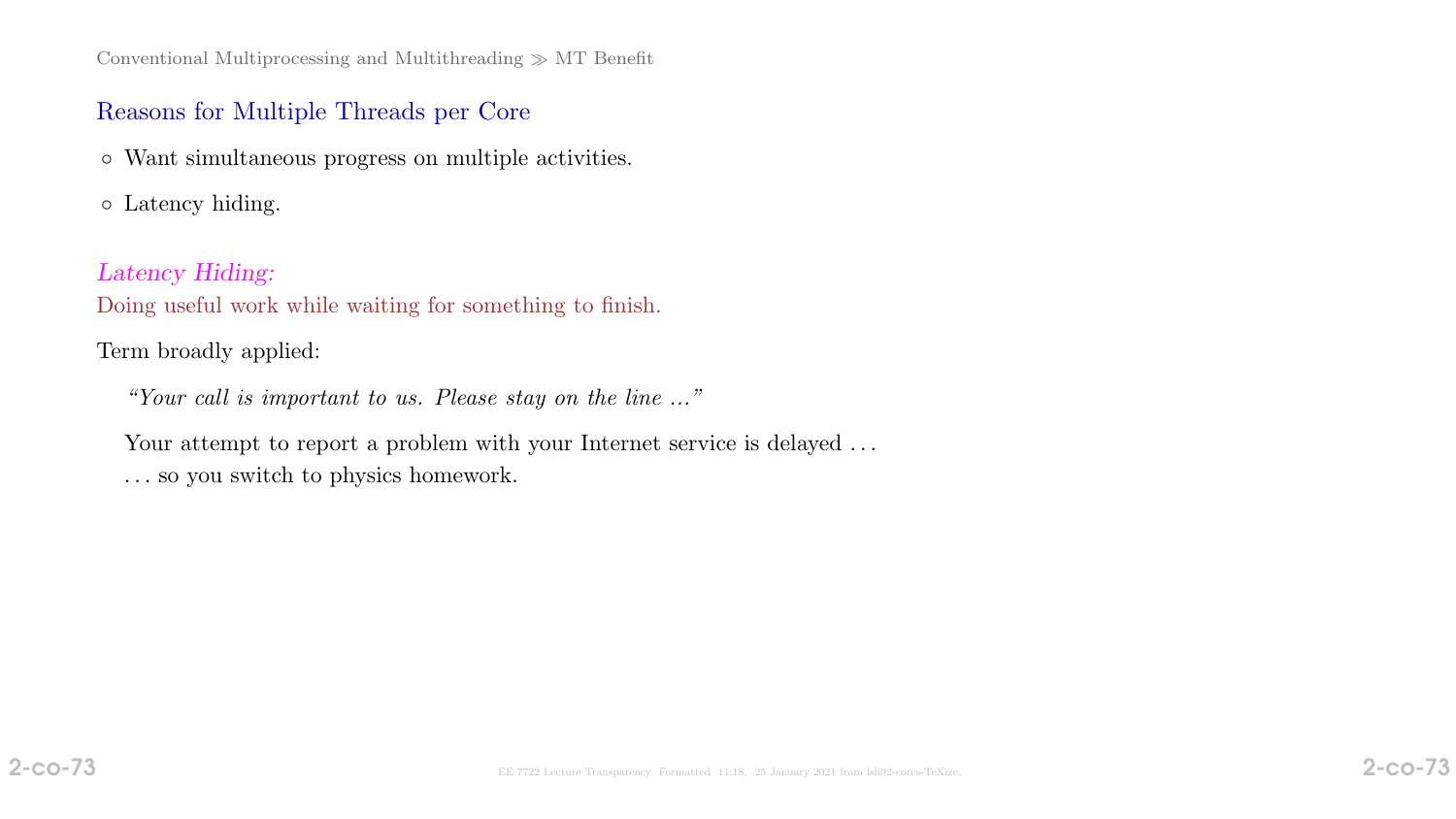Latency Hiding  $\gg$  Latencies We'd Like to Hide

## Latency Hiding

Latencies We'd Like to Hide

500,000.000 $\mu\mathrm{s}$  Internet Network Delay

 $10,000.000 \,\mu s$  Disk Access

 $0.100 \,\mu s$  Memory Access (L2 Cache Miss)

 $0.001 \,\mu s$  Instruction Operation Latency (un bypassed)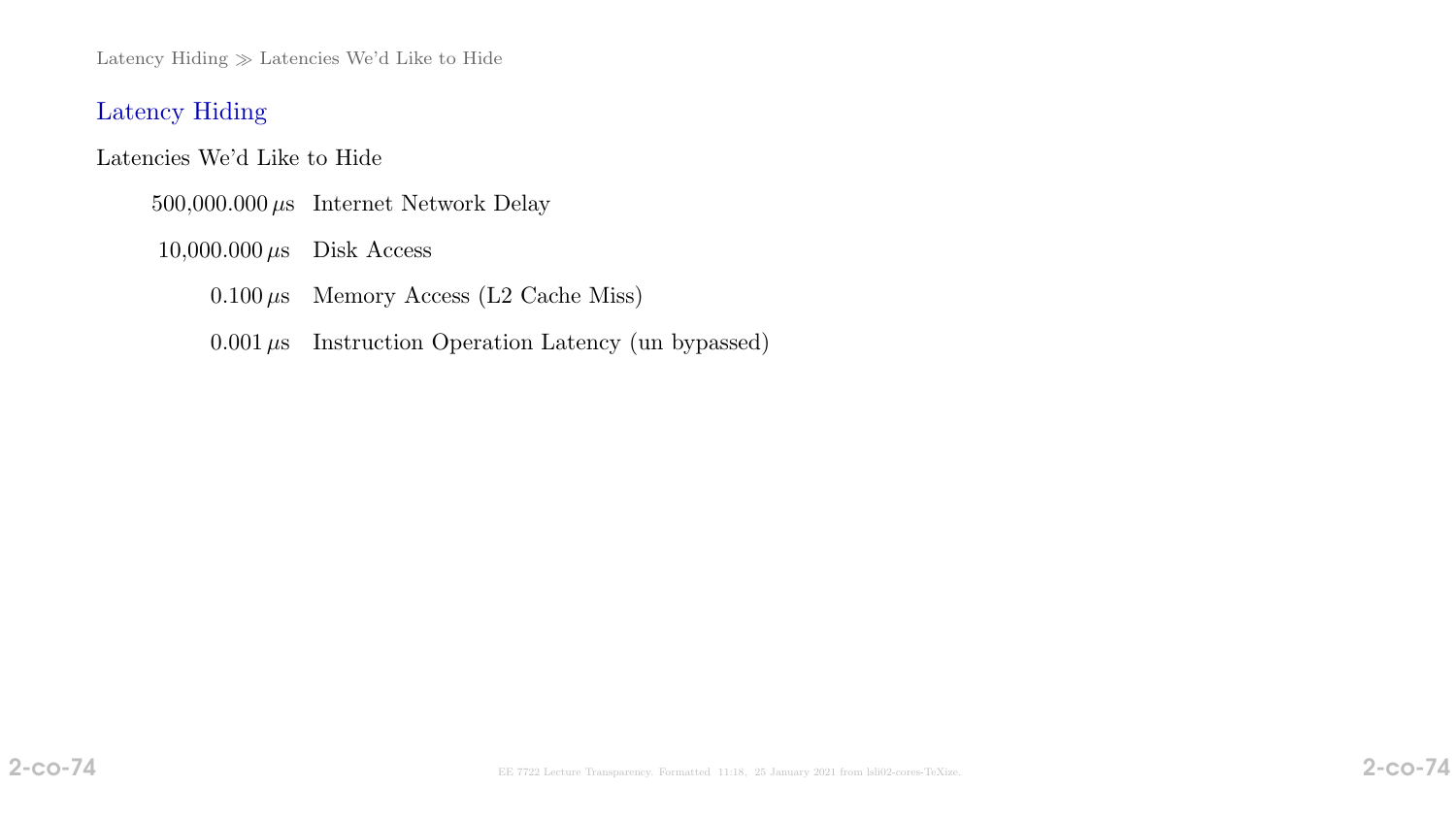Latency Hiding  $\gg$  Latency Hiding of Instruction Events

### Latency Hiding of IO Activity

Examples: Disk and network activity.

Easy, because OS already in control. . . . . . and latencies are long (multiple milliseconds).

#### Latency Hiding of Instruction Events

Examples: Cache miss ( $\approx 100 \text{ ns}$ ), insn-to-insn latency ( $\approx 10 \text{ ns}$ ).

Times are too short for software multithreading.

No convenient way to tell OS when to switch.

Neither is a problem for hardware multithreading.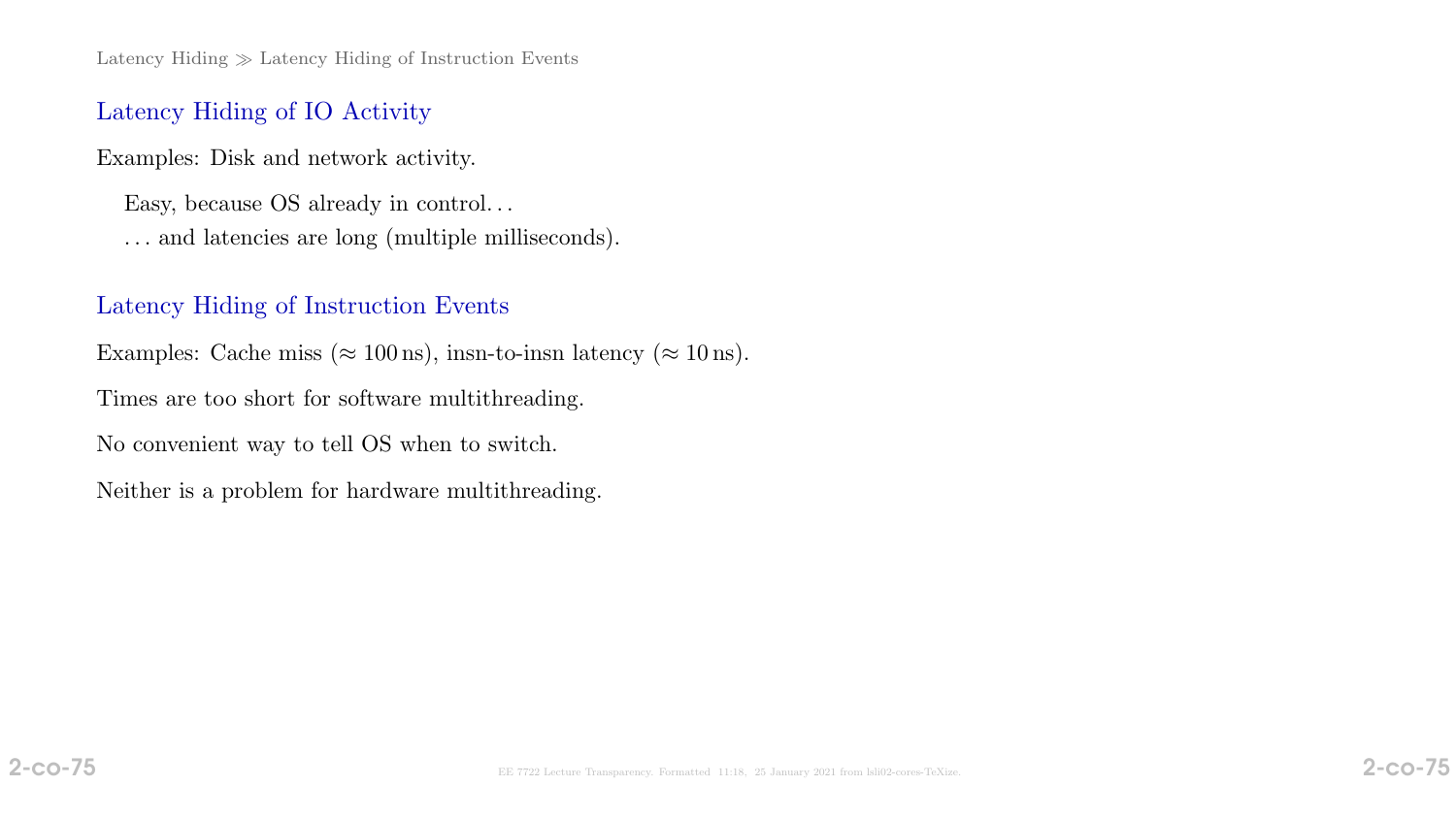Simultaneous Multithreading  $(SMT) \gg$  Definition

Simultaneous Multithreading (SMT)

Simultaneous Multithreading (SMT)

A.k.a. Hyperthreading (Intel).

A multithreading system in which the context switch time is zero.

Multiple contexts, including a PC for each context.

Each cycle, hardware decides which context to use for fetch.

Fetched instruction proceeds down pipeline . . .

. . . next to insns from other contexts.

#### Consider:

# Single Thread: TO:  $0 \times 1000$  add r1, r1, r3 IF ID EX ME WB TO:  $0 \times 1004$  sub r4, r5, r6 IF ID EX ME WB # Simultaneous Multithreaded TO:  $0 \times 1000$  add r1, r1, r3 IF ID EX ME WB  $T1: 0x1000$  add r1, r1, r3 IF ID EX ME WB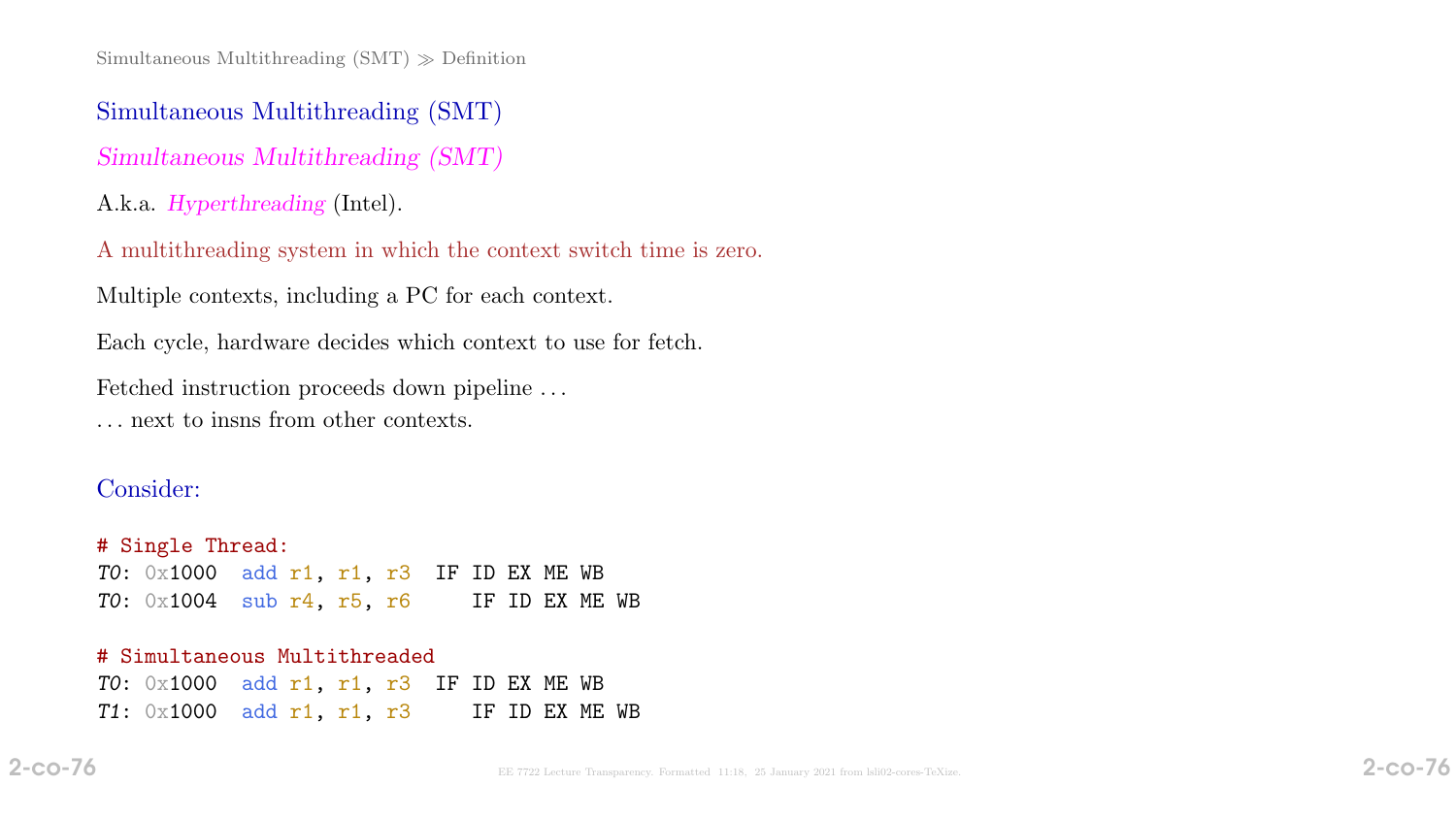Simultaneous Multithreading (SMT)  $\gg$  SMT Hardware

## SMT Hardware

Easy to do in a dynamically scheduled system.

Consider the following statically scheduled system:

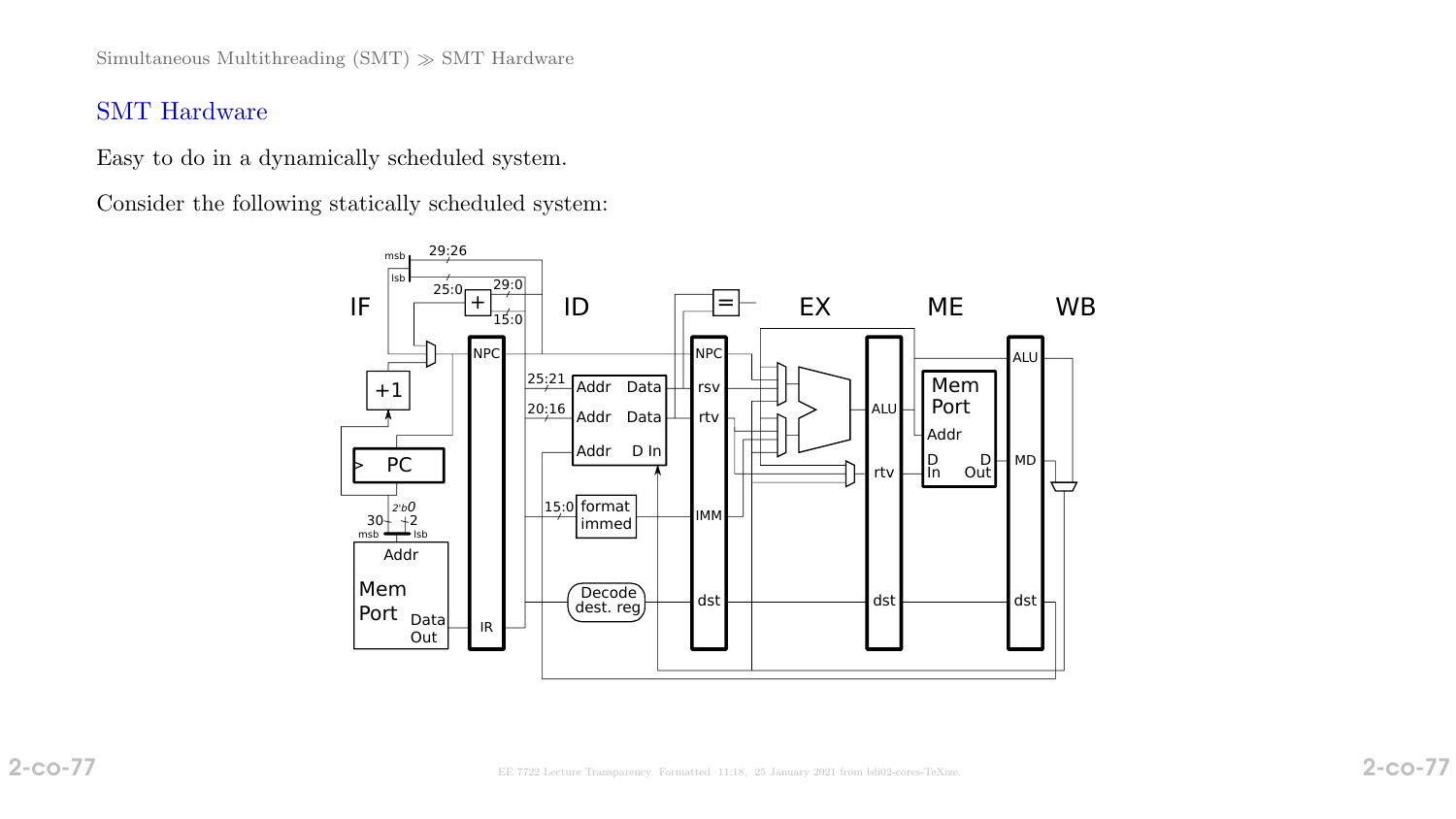Simultaneous Multithreading (SMT)  $\gg$  SMT Hardware

# SMT Hardware

Changes for an  $n$ -way SMT:

Replace PC with  $n$  PCs.  $\;$ 

Increase register field by  $\lceil \log_2 n \rceil$  bits.

Limit squash and other insn events to correct thread.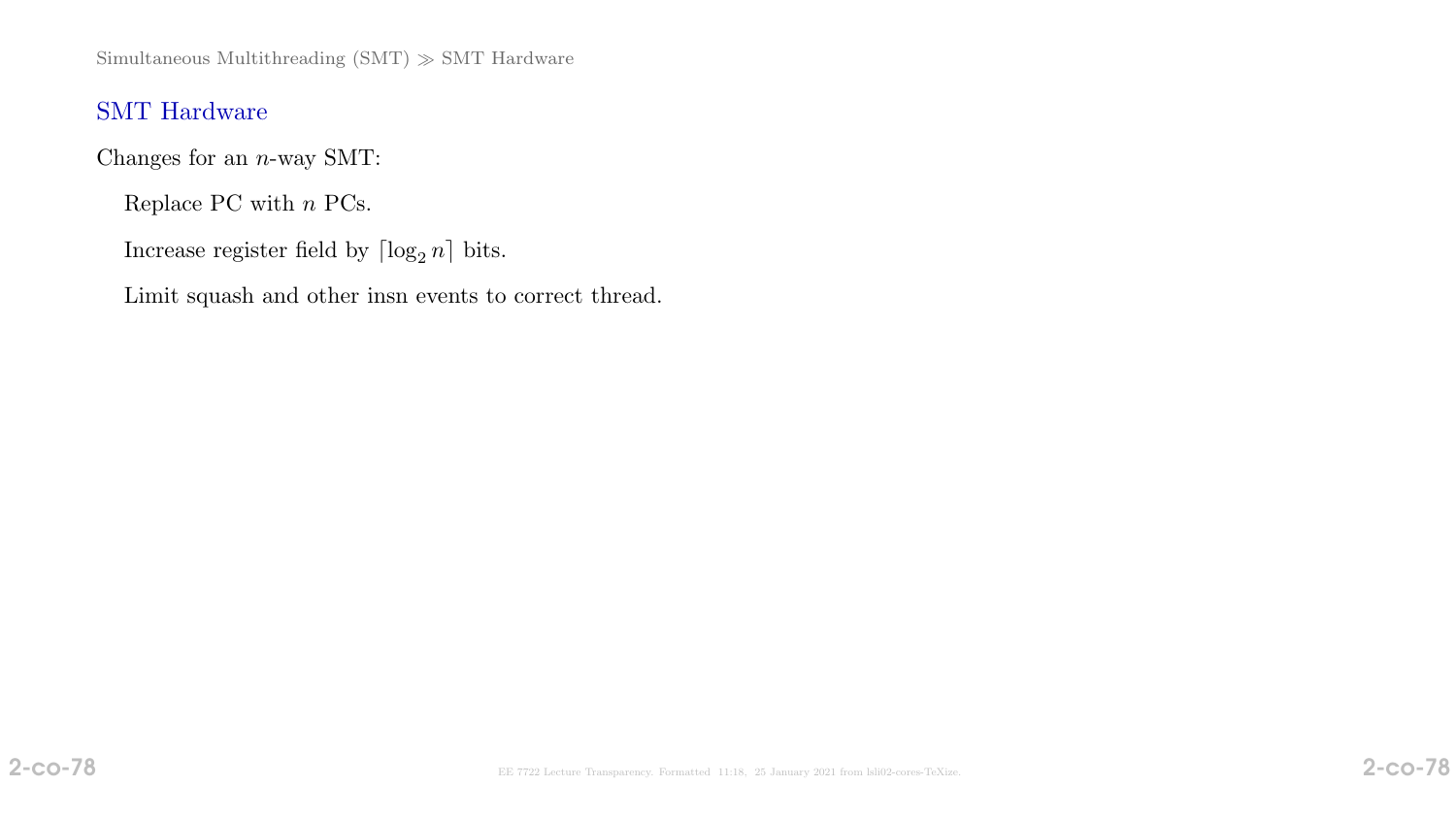# Thread Selection

- Round Robin
- Fewer in flight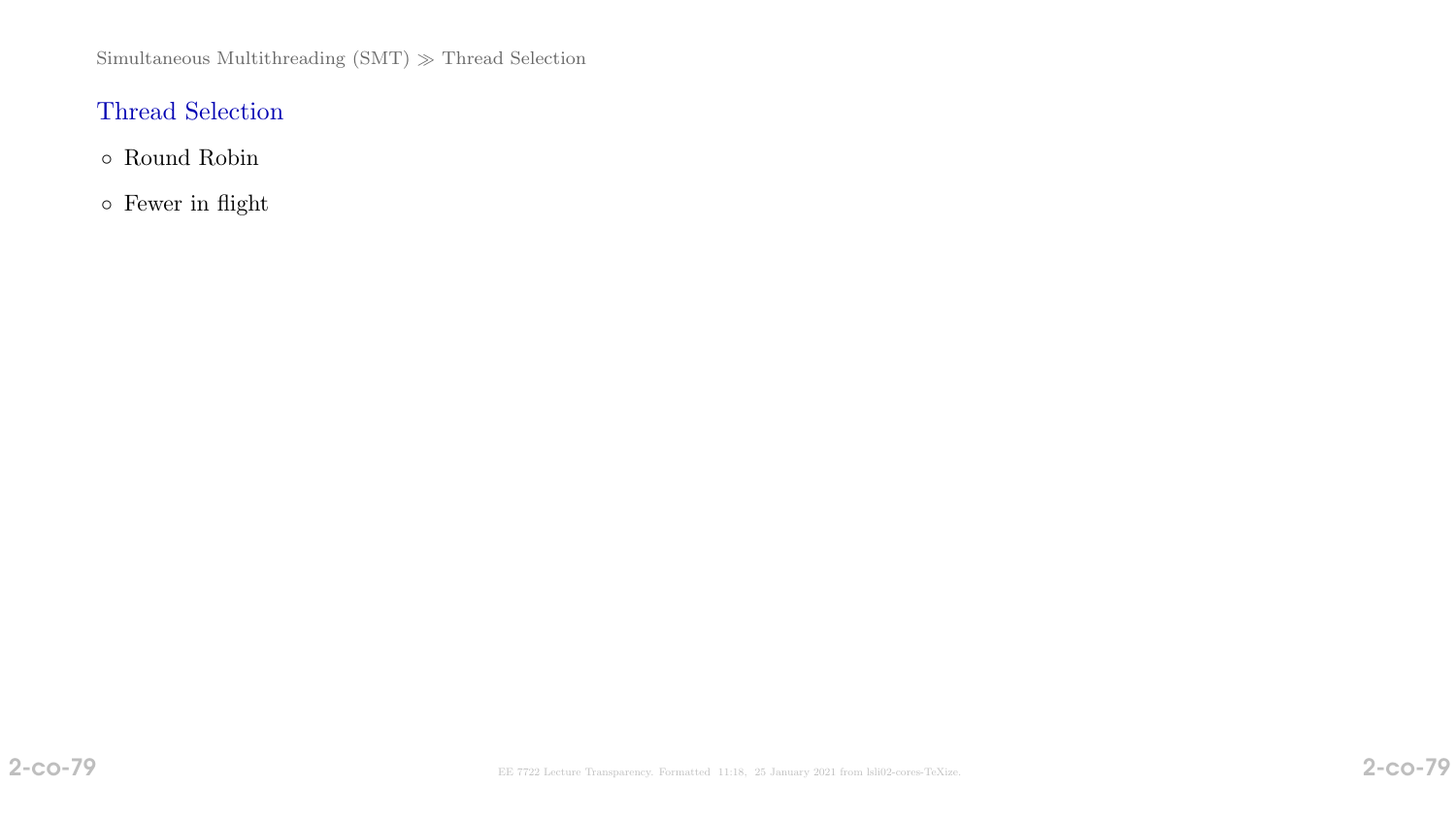Simultaneous Multithreading  $(SMT) \gg$  Simultaneous Multithreading and CPUs

# Simultaneous Multithreading and CPUs

Number of contexts in current CPUs 2-4.

Can hide occasional latencies.

Often benefit of hiding latency . . .

- $\ldots$  less than problem of multiple threads occupying cache space  $\ldots$
- . . . that would otherwise be used by just one.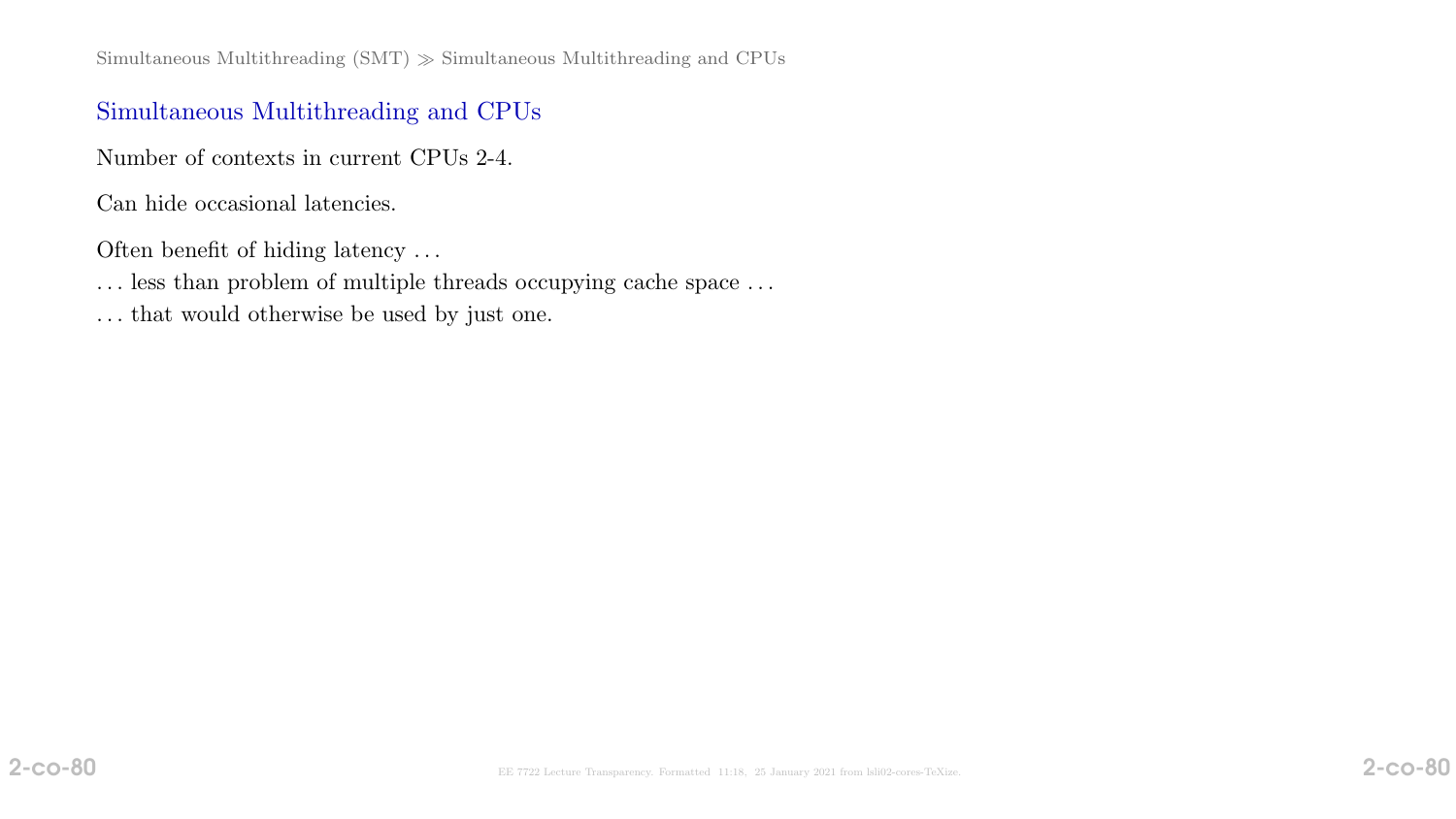Vector v. Superscalar v. SMT  $\gg$  Vector Core v. Superscalar Core

## Vector Core v. Superscalar Core

(We'll get back to multithreaded machines right after this.)

Because a superscalar core is more expensive we need to justify its use.

Vector core benefit: less expensive.

Superscalar core benefit: can run non-vectorizable code.

These tradeoffs are clear ...

. . . because few would deny that non-vectorizable code is common.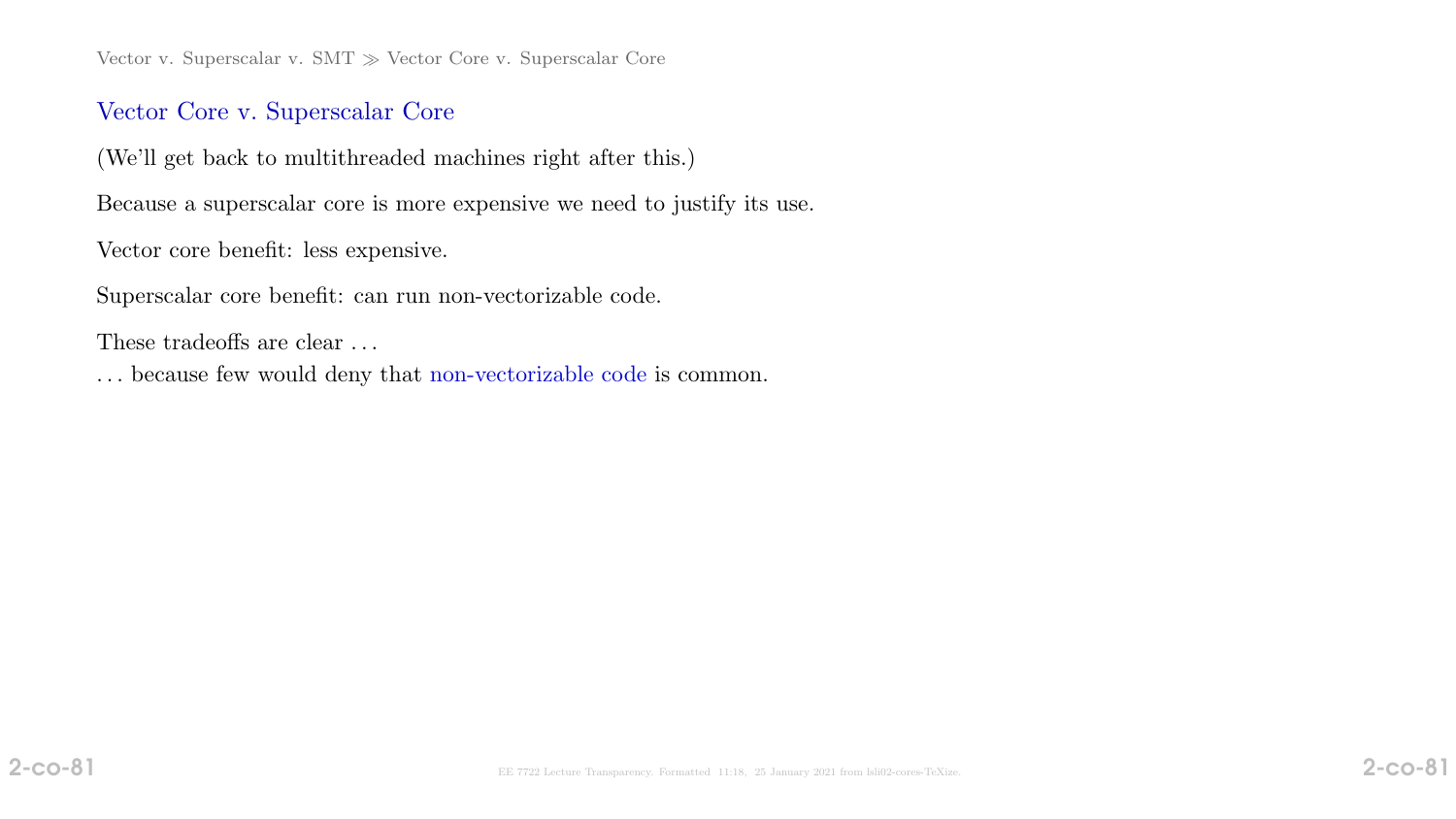Vector v. Superscalar v. SMT  $\gg$  SMT v. Single Thread

# SMT v. Single Thread

Because an SMT is more expensive we need to justify its cost.

Feature of SMT: Can hide latency.

Tough question to answer: is this the best way to hide latency?

#### Consider

If switching between two threads would hide latency . . .

. . . then maybe the same latency could be hidden by combining threads.

Combining threads is effective if there are enough registers.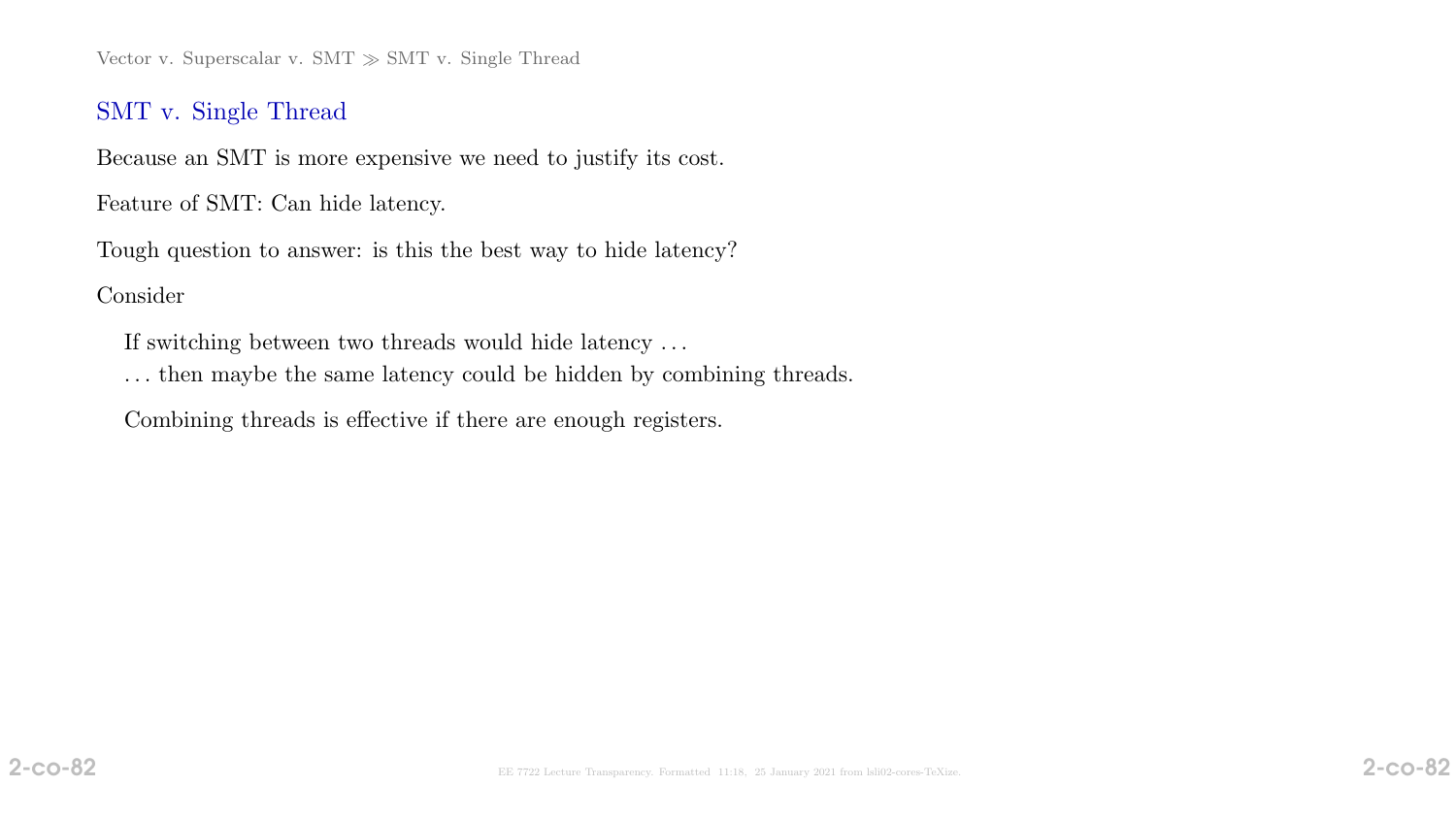Vector v. Superscalar v. SMT  $\gg$  SMT v. Single Thread  $\gg$  Weak Example for SMT

Weak Example for SMT

Consider two scalar cores, one with 5-way SMT. # Single-Thread 0 1 2 3 4 5 6 7 8 9 10 11 12 13 14 15 16 17 T0: mul.s f0, f2, f4 IF ID RR F1 F2 F3 F4 T0: add.s f6, f0, f6 IF ID ----------> RR F1 F2 F3 F4 T0: mul.s f10, f12, f14 IF ----------> ID RR F1 F2 F3 F4 T0: add.s f16, f10, f16 IF ID ---------> RR F1 F2 F3 F4 .. T0: add.s f46, f40, f46 Cyc 25-> IF # Five Thread SMT 0 1 2 3 4 5 6 7 8 9 10 11 12 13 14 15 16 17 T0: mul.s f0, f2, f4 IF ID RR F1 F2 F3 F4 T1: mul.s f0, f2, f4 IF ID RR F1 F2 F3 F4 T2: mul.s f0, f2, f4 IF ID RR F1 F2 F3 F4 T3: mul.s f0, f2, f4 IF ID RR F1 F2 F3 F4 T4: mul.s f0, f2, f4 IF ID RR F1 F2 F3 F4 T0: add.s f6, f0, f6 IF ID RR F1 F2 F3 F4 T1: add.s f6, f0, f6 IF ID RR F1 F2 F3 F4 T2: add.s f6, f0, f6 IF ID RR F1 F2 F3 F4 T3: add.s f6, f0, f6 IF ID RR F1 F2 F3 F4 T4: add.s f6, f0, f6 IF ID RR F1 F2 F3 F4 # 0 1 2 3 4 5 6 7 8 9 10 11 12 13 14 15 16 17

Yay!!! SMT Wins!!!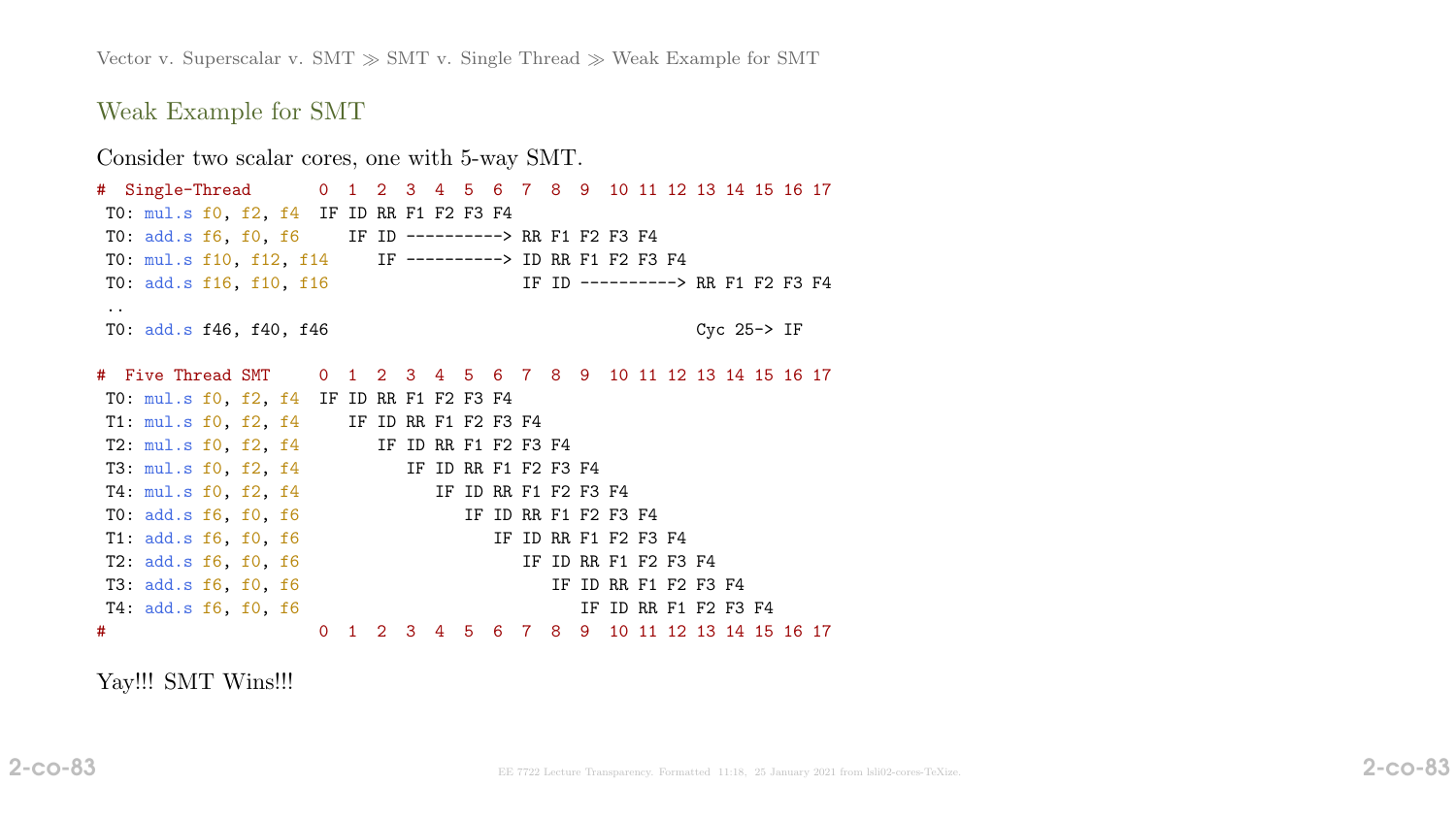Weak Example for SMT

Reschedule (rearrange) Single-Thread Code

# Single-Thread 0 1 2 3 4 5 6 7 8 9 10 11 12 13 14 15 16 17 T0: mul.s f0, f2, f4 IF ID RR F1 F2 F3 F4 T0: mul.s f10, f12, f14 IF ID RR F1 F2 F3 F4 T0: mul.s f20, f22, f24 IF ID RR F1 F2 F3 F4 T0: mul.s f30, f32, f34 IF ID RR F1 F2 F3 F4 T0: mul.s f40, f42, f44 IF ID RR F1 F2 F3 F4 T0: add.s f6, f0, f6 IF ID RR F1 F2 F3 F4 T0: add.s f16, f10, f16 IF ID RR F1 F2 F3 F4 .. T0: add.s f46, f40, f46 IF ID RR F1 F2 F3 F4 # Five Thread SMT 0 1 2 3 4 5 6 7 8 9 10 11 12 13 14 15 16 17 T0: mul.s f0, f2, f4 IF ID RR F1 F2 F3 F4 T1: mul.s f0, f2, f4 IF ID RR F1 F2 F3 F4 T2: mul.s f0, f2, f4 IF ID RR F1 F2 F3 F4 T3: mul.s f0, f2, f4 IF ID RR F1 F2 F3 F4 T4: mul.s f0, f2, f4 IF ID RR F1 F2 F3 F4 T0: add.s f6, f0, f6 IF ID RR F1 F2 F3 F4 T1: add.s f6, f0, f6 IF ID RR F1 F2 F3 F4 T2: add.s f6, f0, f6 IF ID RR F1 F2 F3 F4 T3: add.s f6, f0, f6 IF ID RR F1 F2 F3 F4 T4: add.s f6, f0, f6 IF ID RR F1 F2 F3 F4 # 0 1 2 3 4 5 6 7 8 9 10 11 12 13 14 15 16 17

Now it's a tie, assuming that there are enough registers for scheduling.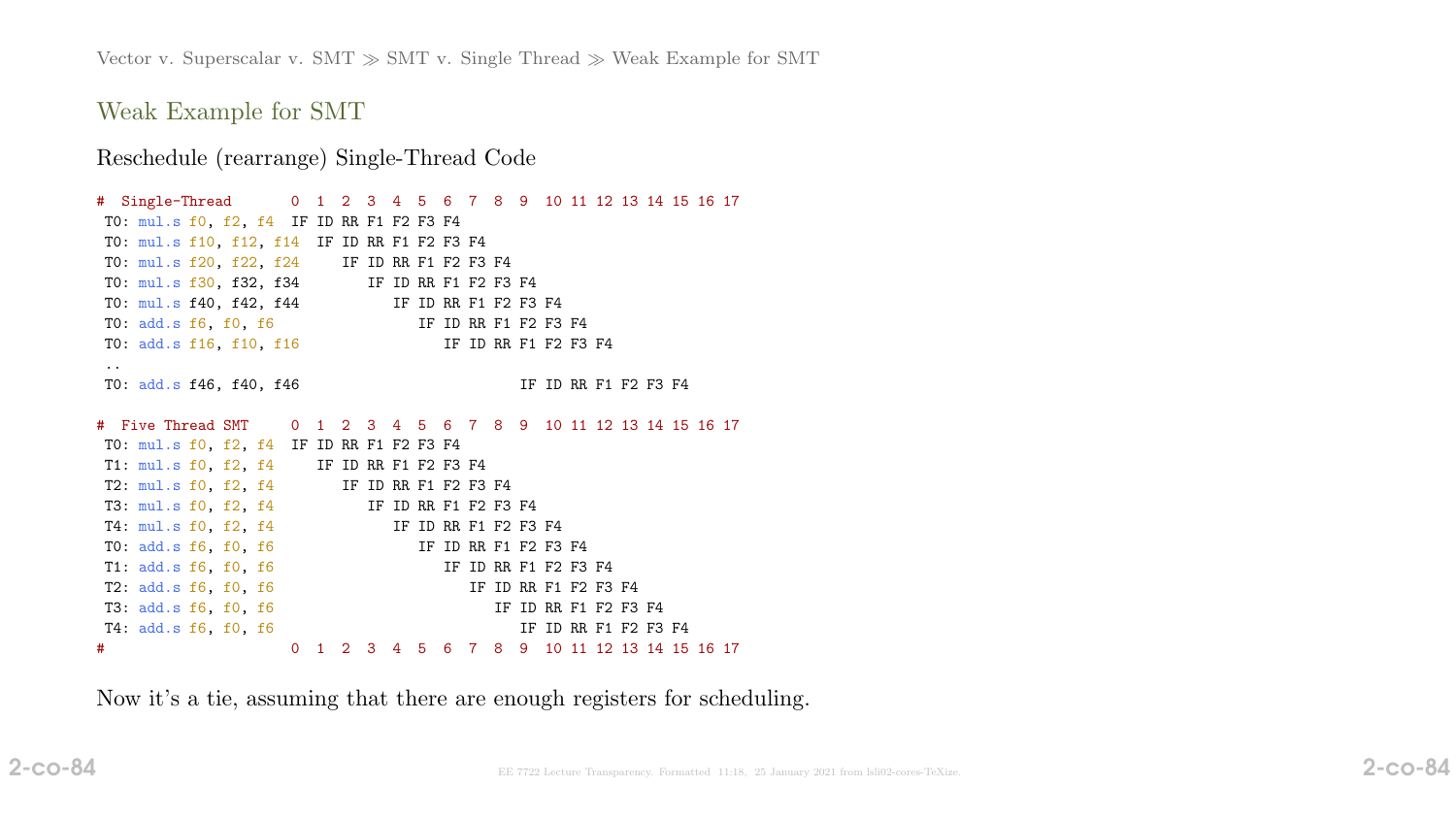Vector v. Superscalar v. SMT  $\gg$  SMT v. Single Thread  $\gg$  Good Example for SMT

# Good Example for SMT

A load suffers a cache miss . . .

- $\ldots$  compiler can't schedule around that  $\ldots$
- $\ldots$  because misses are rarely predictable  $\ldots$

. . . and don't occur every occurrence.

| TO: $1w$ f11, $[r2+4]$ |  |  |                                                                                                                     |                   |                   |  |                      |                                                          |                                  |                                                                                                                                                                    |
|------------------------|--|--|---------------------------------------------------------------------------------------------------------------------|-------------------|-------------------|--|----------------------|----------------------------------------------------------|----------------------------------|--------------------------------------------------------------------------------------------------------------------------------------------------------------------|
|                        |  |  |                                                                                                                     |                   |                   |  |                      |                                                          |                                  |                                                                                                                                                                    |
|                        |  |  |                                                                                                                     |                   |                   |  |                      |                                                          |                                  |                                                                                                                                                                    |
|                        |  |  |                                                                                                                     |                   |                   |  |                      |                                                          |                                  |                                                                                                                                                                    |
|                        |  |  |                                                                                                                     |                   |                   |  |                      |                                                          |                                  |                                                                                                                                                                    |
|                        |  |  |                                                                                                                     |                   |                   |  |                      |                                                          |                                  |                                                                                                                                                                    |
|                        |  |  |                                                                                                                     |                   |                   |  |                      |                                                          |                                  |                                                                                                                                                                    |
|                        |  |  |                                                                                                                     |                   |                   |  |                      |                                                          |                                  |                                                                                                                                                                    |
|                        |  |  |                                                                                                                     |                   |                   |  |                      |                                                          |                                  |                                                                                                                                                                    |
|                        |  |  |                                                                                                                     |                   |                   |  |                      |                                                          |                                  |                                                                                                                                                                    |
|                        |  |  |                                                                                                                     |                   |                   |  |                      |                                                          |                                  |                                                                                                                                                                    |
|                        |  |  | TO: $\frac{1}{1}$ $\frac{1}{1}$ , $\frac{1}{2}$ IF ID RR EX ME WB<br>TO: $\frac{1}{W}$ f1, $[r2]$ IF ID RR EX ME WB | IF ID RR EX ME WB | IF ID RR EX ME WB |  | IF ID RR F1 F2 F3 F4 | IF ID RR EX ME -------------> WB<br>IF ID RR F1 F2 F3 F4 | IF ID RR EX ME -------------> WB | 0 1 2 3 4 5 6 7 8 9 10 11 12 13 14 15<br>IF ID -> RR -------------> F1 F2 F3 F4<br>IF -> ID -------------> RR F1 F2 F3 F4<br>0 1 2 3 4 5 6 7 8 9 10 11 12 13 14 15 |

Notice that T0 can make progress while T1 waits.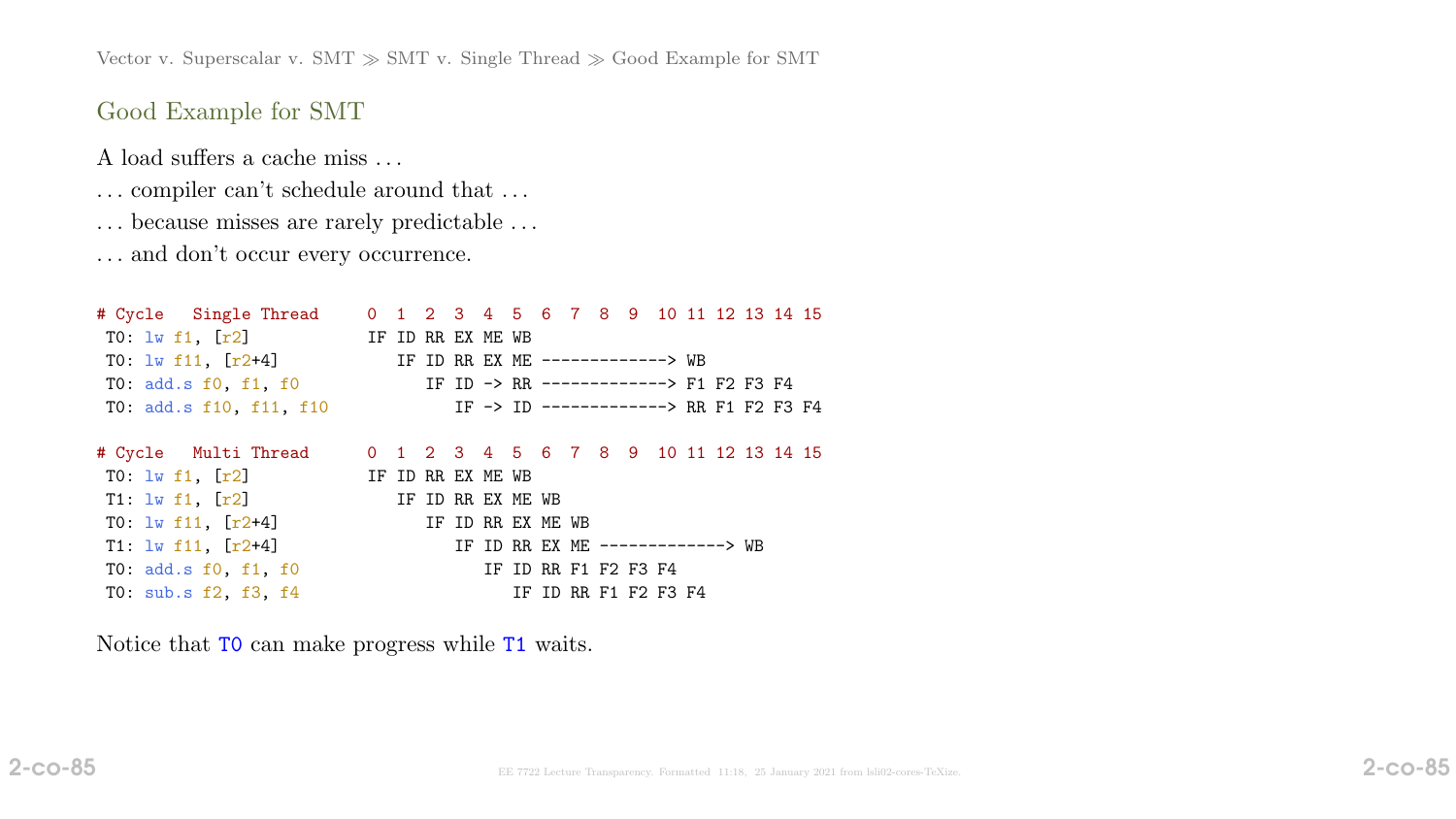# SIMT

# Single-Instruction Multiple Thread (SIMT):

A technique in which threads are managed in groups (called warps) to simplify hardware, all threads in a warp execute the same instruction (or are masked out) .

SIMT coined by NVIDIA to describe organization of their GPUs.

Hardware similar to vector unit hardware . . .

- . . . in the sense that . . .
- . . . for the fetch of one instruction . . .
- . . . multiple operations are performed.

Software model closer to multicore . . .

- . . . in the sense that . . .
- . . . programmer works with ordinary scalar registers . . .
- . . . and does not need to think about vector registers.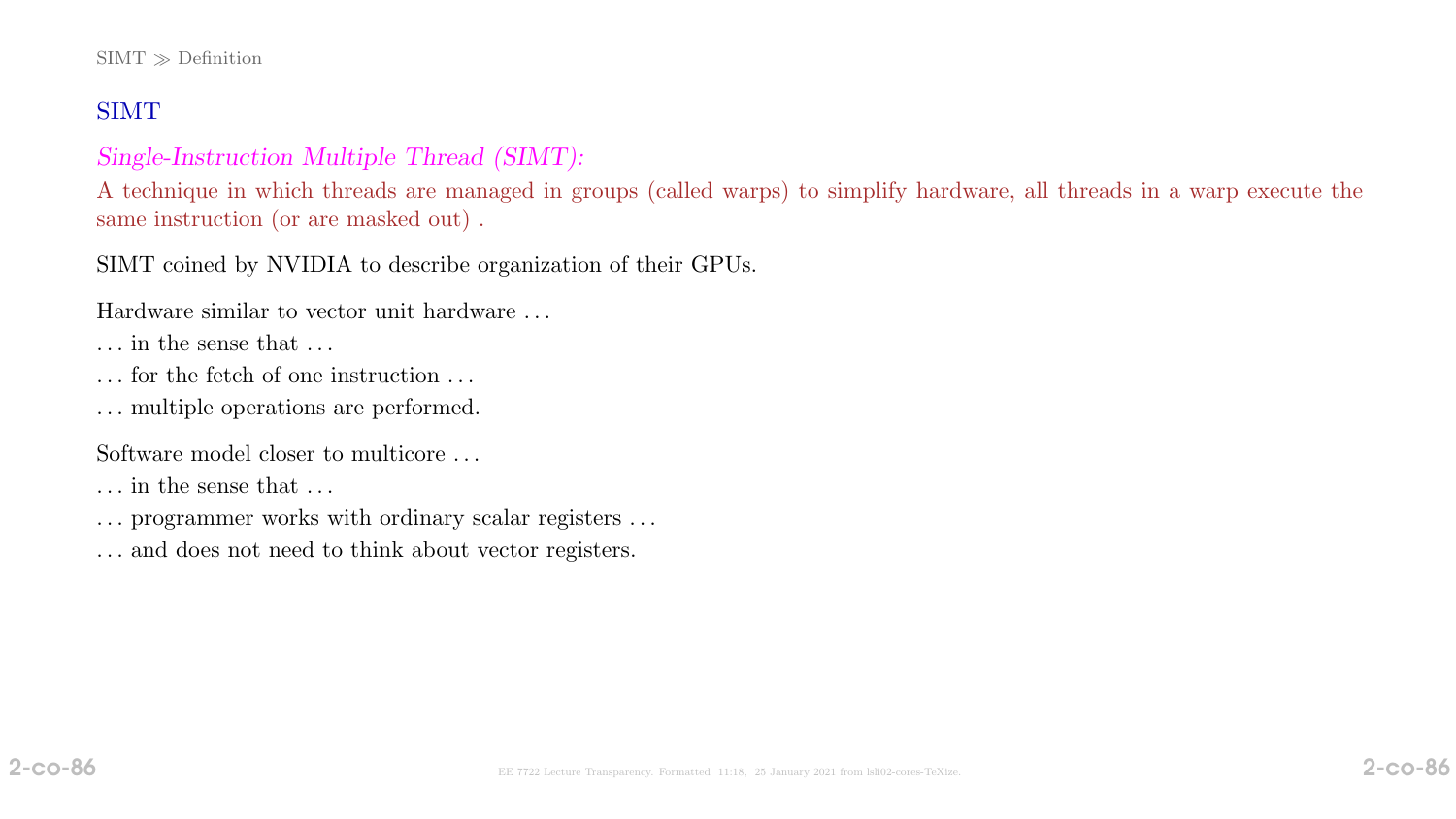$SIMT \gg SIMT$  Characteristics

### SIMT Characteristics

Core holds many threads (thread contexts).

Threads are organized into groups called warps.

As in an ordinary multithreaded system  $\ldots$ 

. . . each thread has its own PC.

Instruction fetch is performed for an entire warp . . . . . . using the PC of one of the threads in the warp.

This works well when  $\dots$ 

. . . all of the threads in a warp have the same PC.

If threads have different PC values process must be repeated.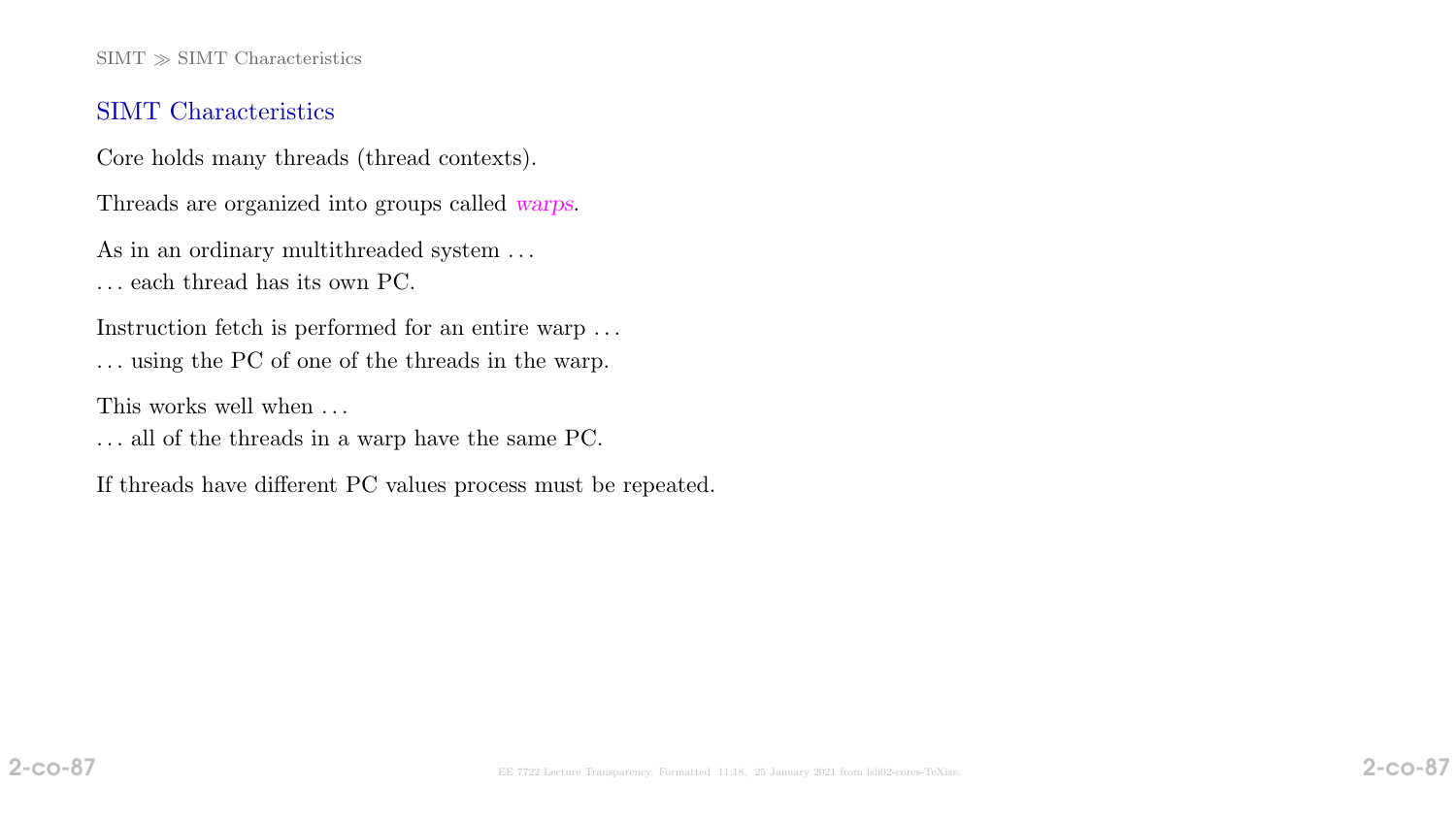$\mathrm{SIMT}\gg \mathrm{SIMT}$  Thread Dispatch

# SIMT Thread Dispatch

Dispatch:

Sending a thread (in this case) to an execution unit.

In other core organizations dispatch was one cycle . . .

. . . but for SIMT can be multiple cycles.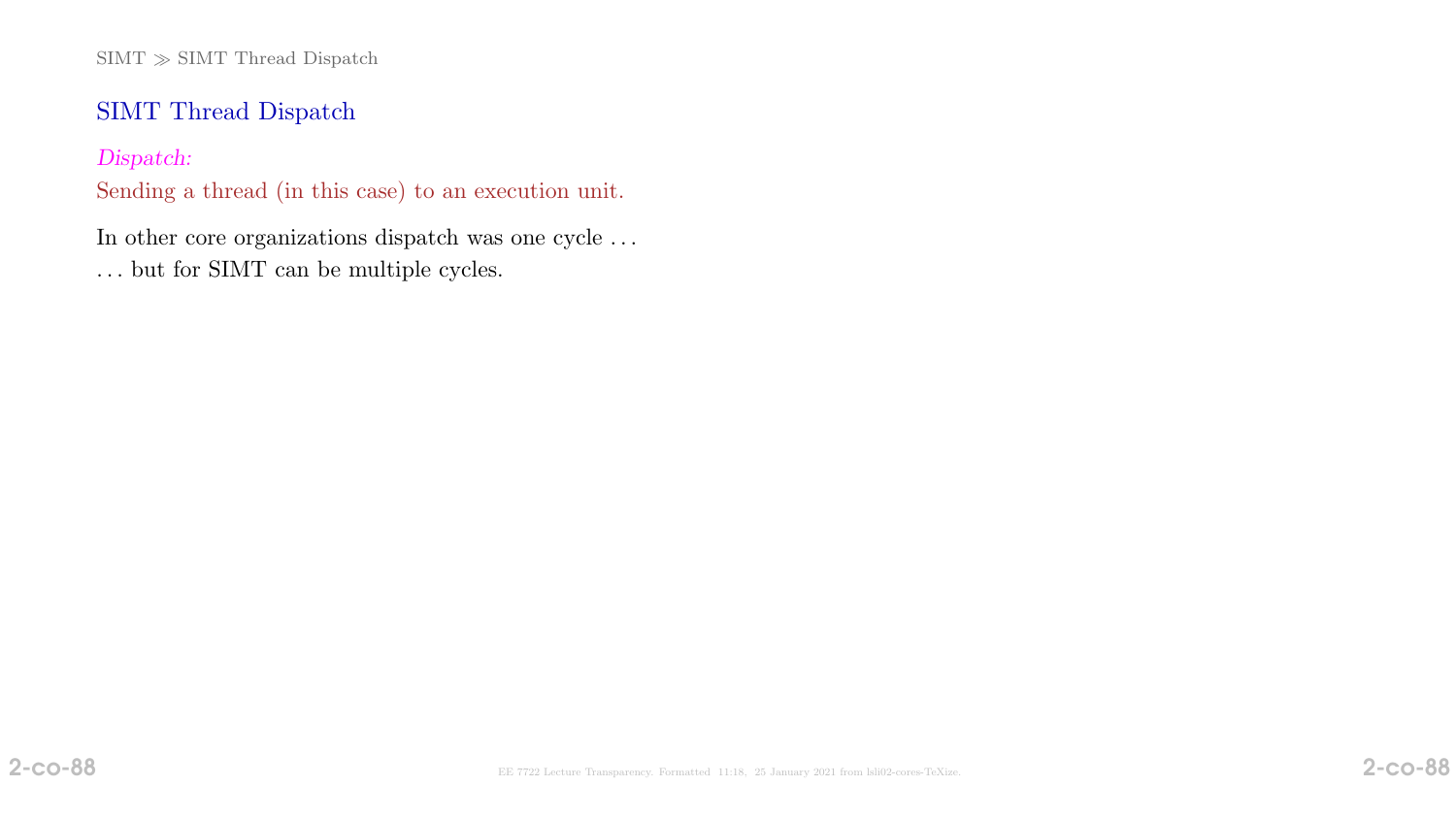$\mathrm{SIMT}\gg \mathrm{Choice}$  of Type of Core

# Choice of Type of Core

Look at these questions:

Type of parallelism?

Number of contextes?

Amount of cache?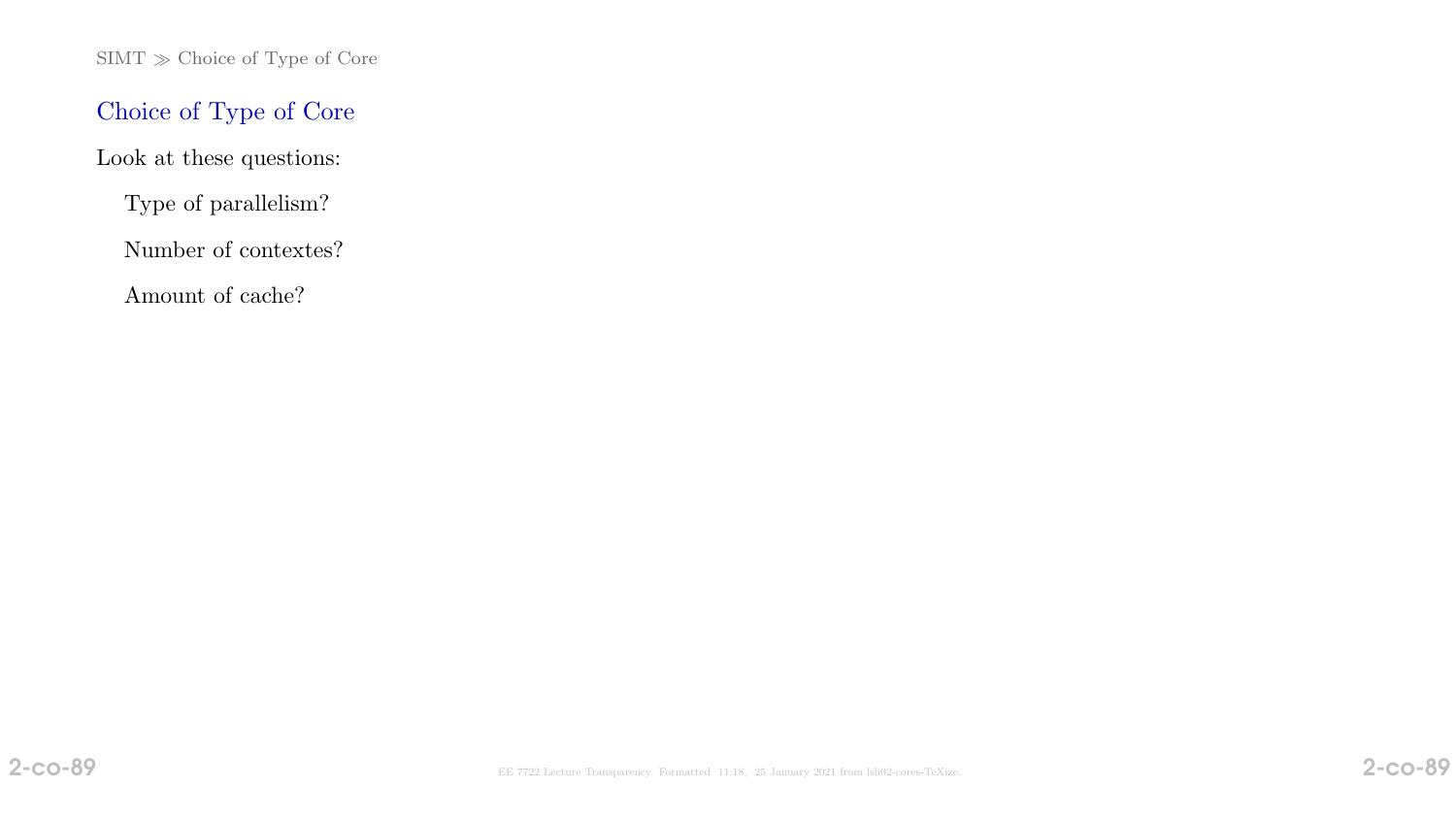# Multicore Chip Organization

# Typical Memory Hierarchy

- L1 (Level 1) Cache
- L2 (Level 2) Cache
- DRAM (Main Memory, Physical Memory)

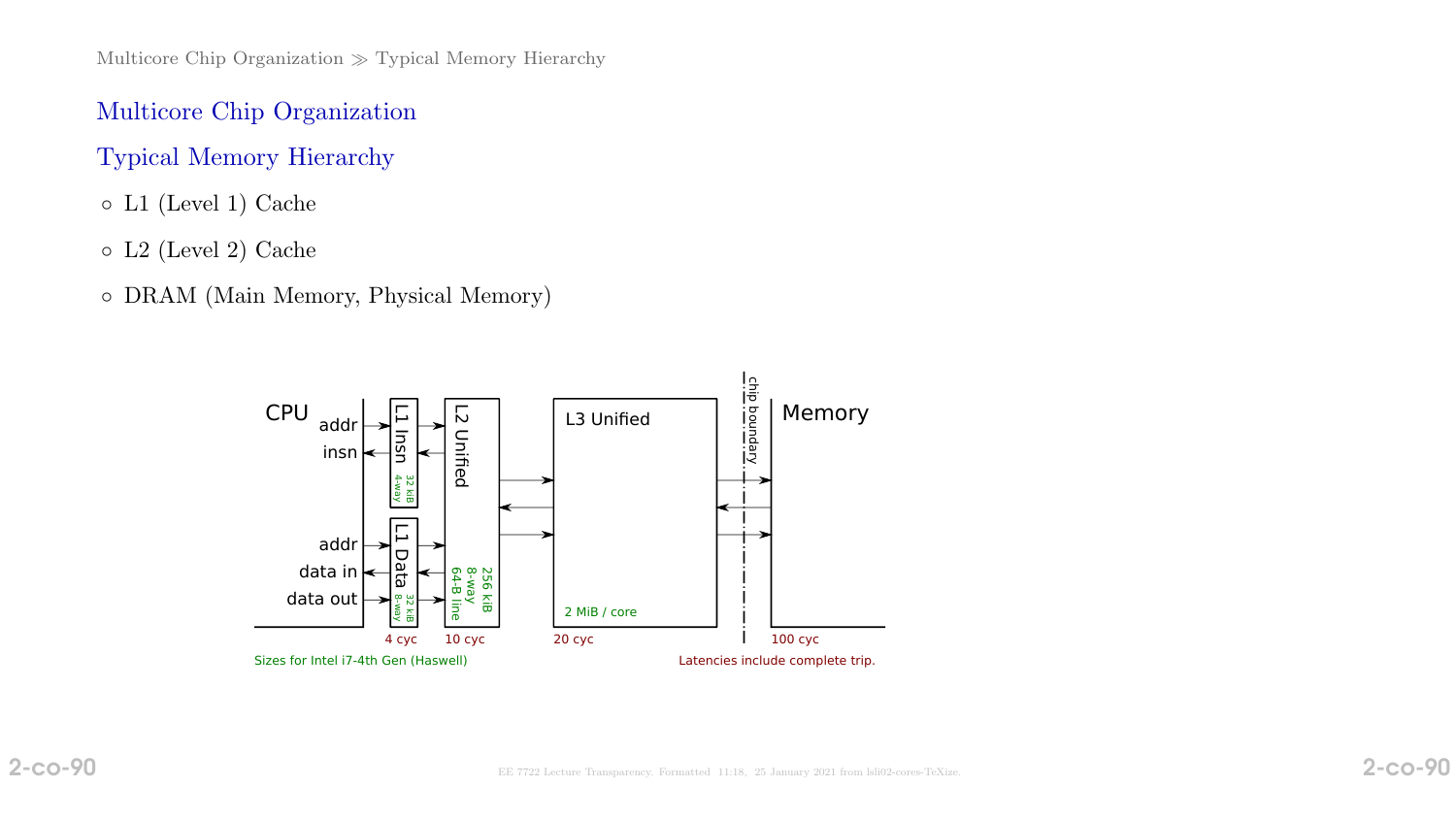Multicore Chip Organization  $\gg$  Typical Memory Hierarchy

# L1 Cache

First place checked.

Typical latency 1-2 cycles.

Each core has its own L1.

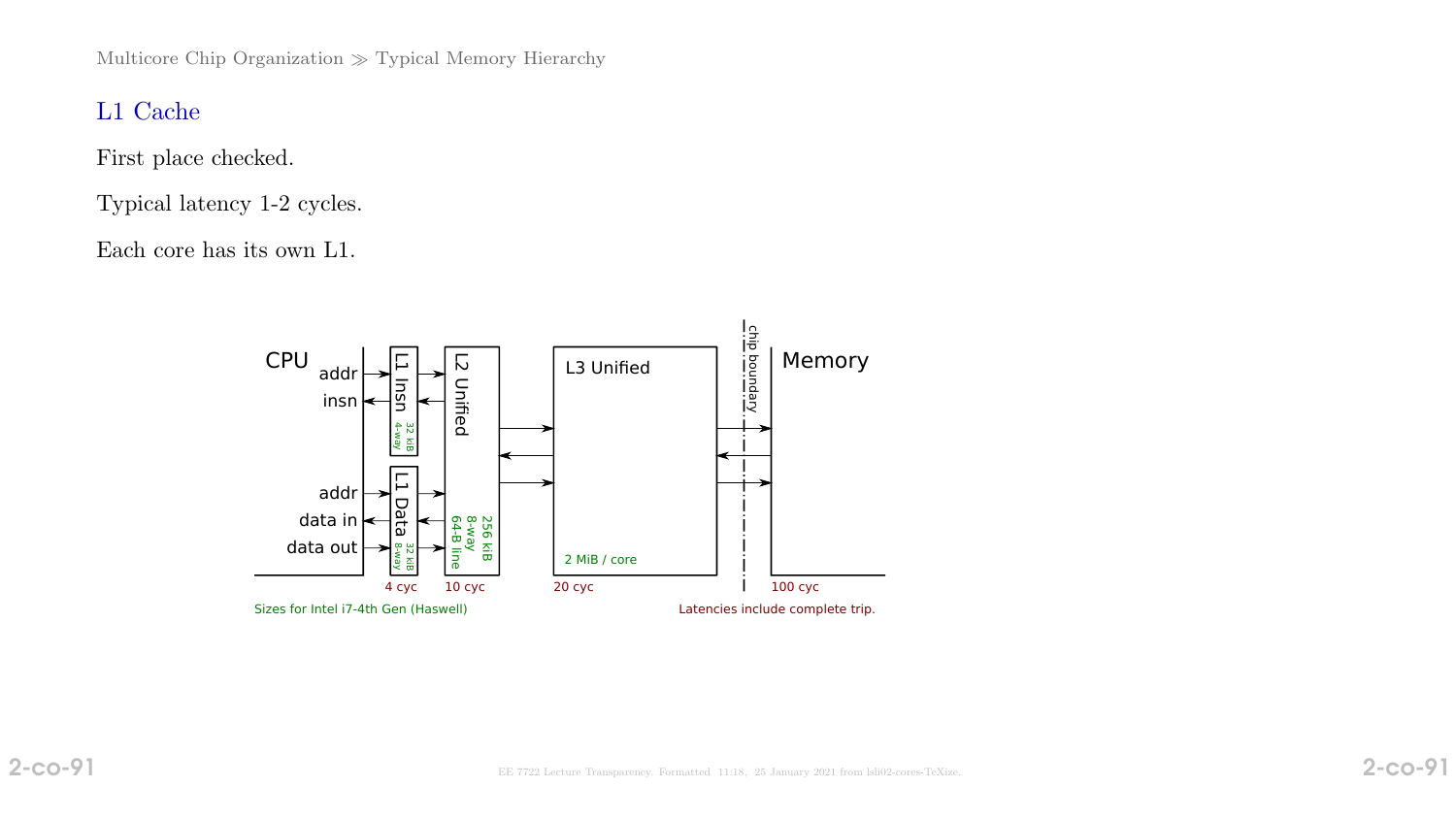Multicore Chip Organization  $\gg$  Typical Memory Hierarchy

# L2 Cache

Checked on an L1 miss.

Typical latency 10-20 cycles.

Usually all cores on chip share L2.

L2 may be divided into banks.

Sometimes access faster to closer bank.

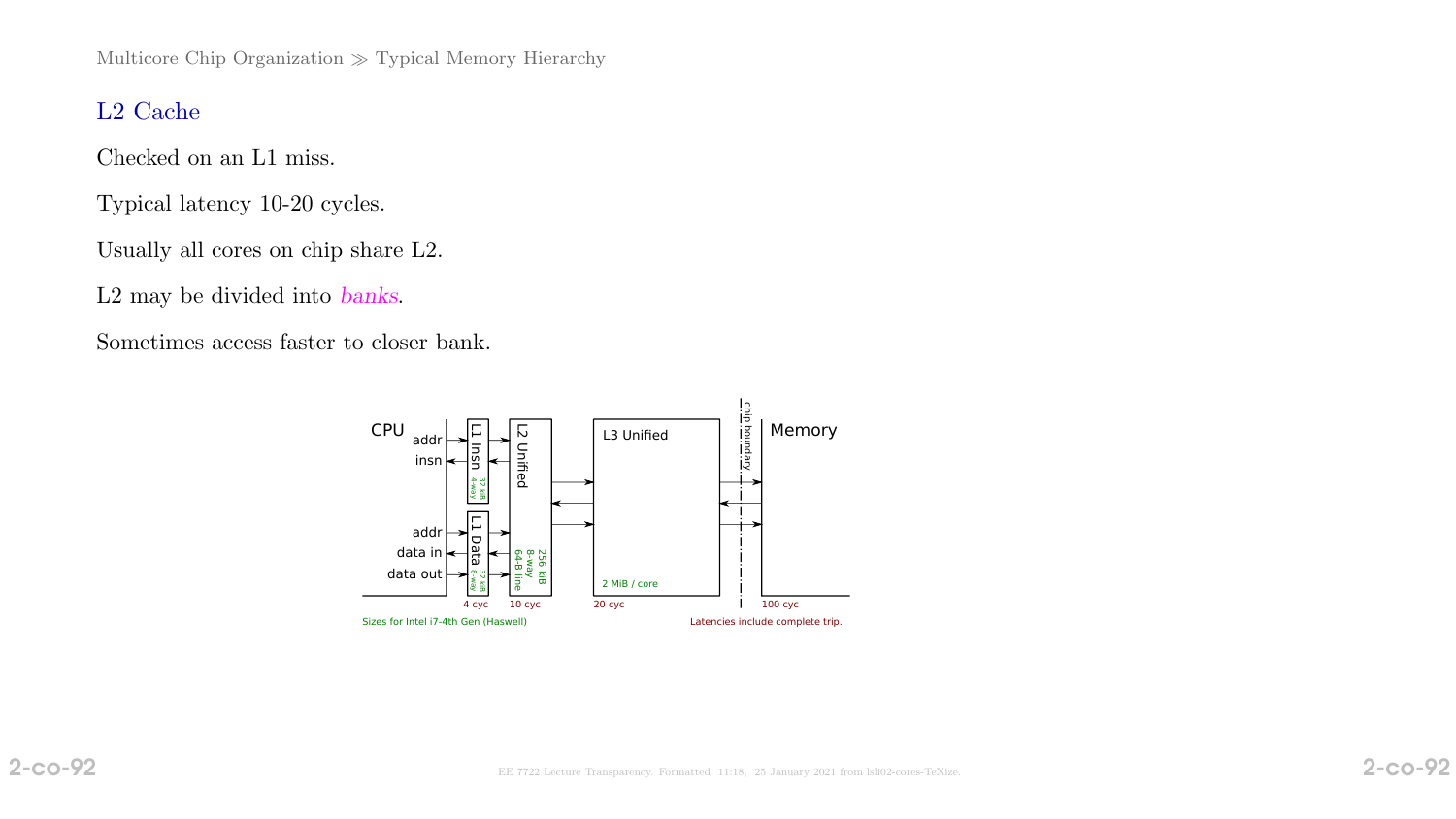Multicore Chip Organization  $\gg$  Typical Memory Hierarchy

# DRAM

Holds the "original" value of address.

Typical latency 100-500 cycles.

Located off chip.

An on-chip memory controller provides access to DRAM.

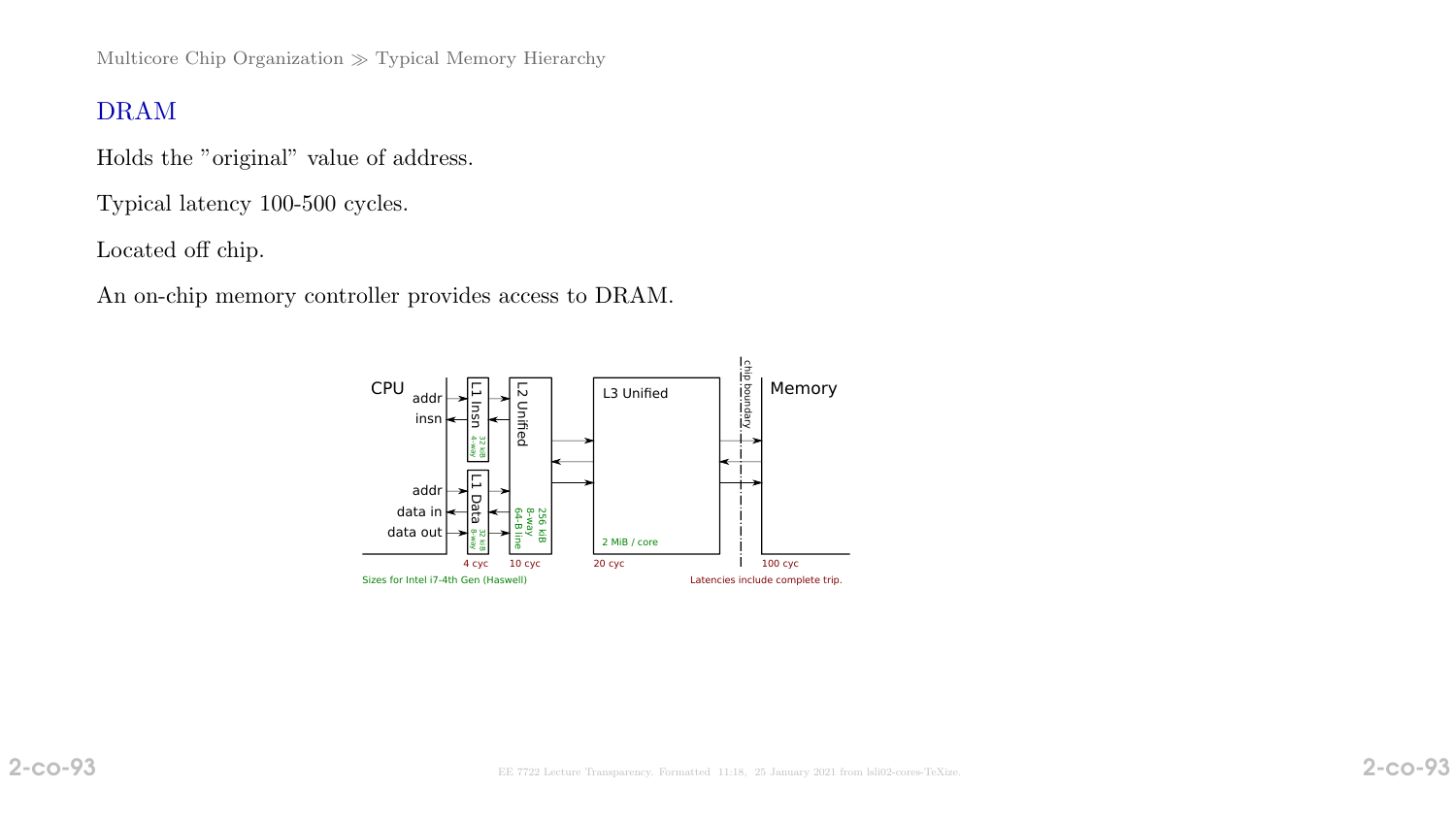Multicore Chip Organization  $\gg$  Typical Multicore Chip Organization

# Typical Mulitcore Chip Organization

Each core has its own L1 cache.

L2 cache divided into banks.

Memory controllers connect to off-chip memory.

Communication between cores, L2, and MC via an interconnect.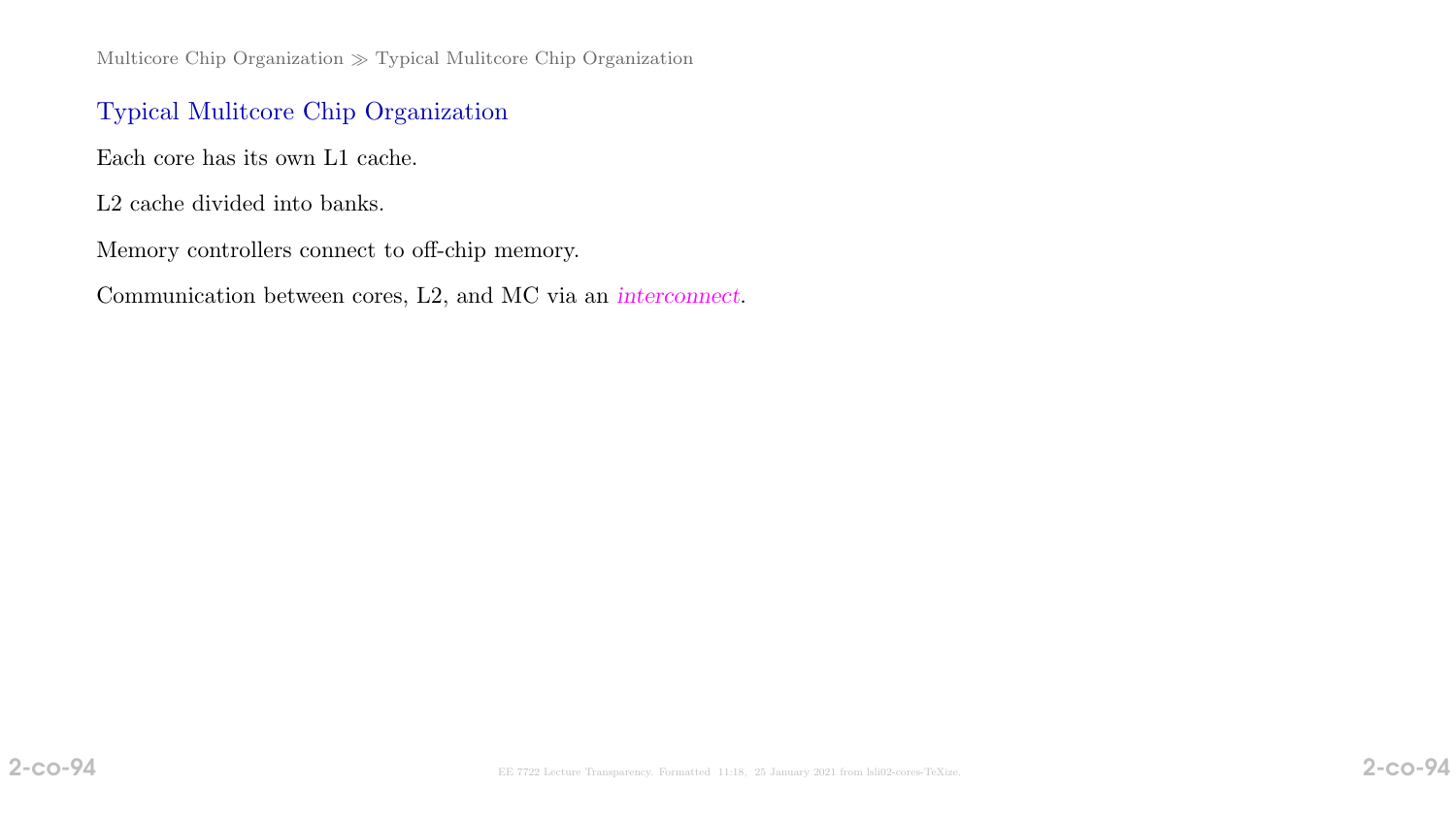#### Interconnect Types

Interconnect Types

## Crossbar

- Interconnect with a switch for each input/output pair.
- Can always connect a free input to a free output.

Latency is  $O(1)$ .

Cost  $O(n^2)$ .

# Ring

- Connections form a loop visiting all ports.
- Delay is  $O(n)$ .

Cost is  $O(n)$ .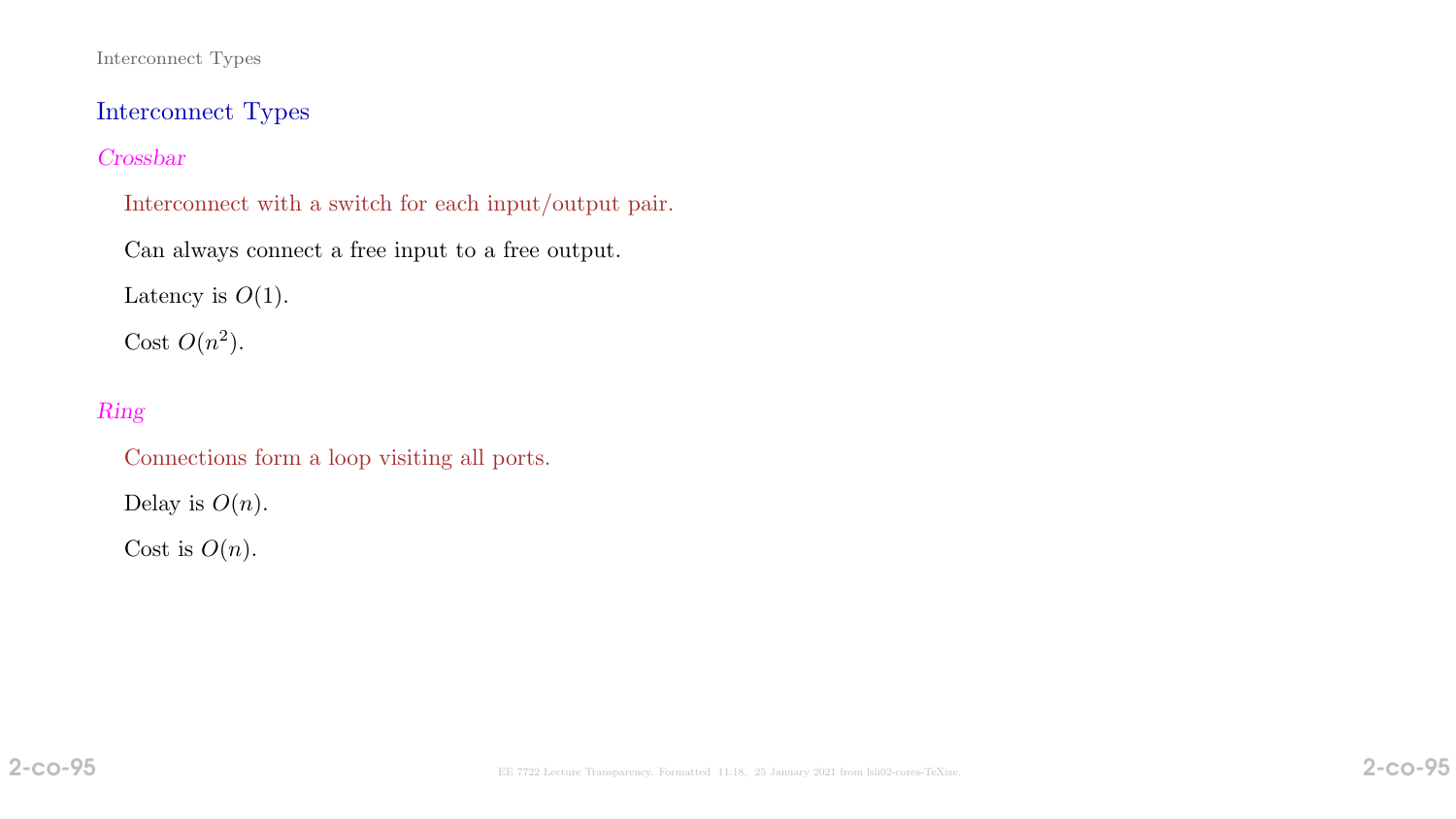#### Interconnect Types

#### Bus

Single shared medium connecting all ports.

Only one pair can communicate at a time.

Latency is  $O(1)$ .

Cost is  $O(1)$ .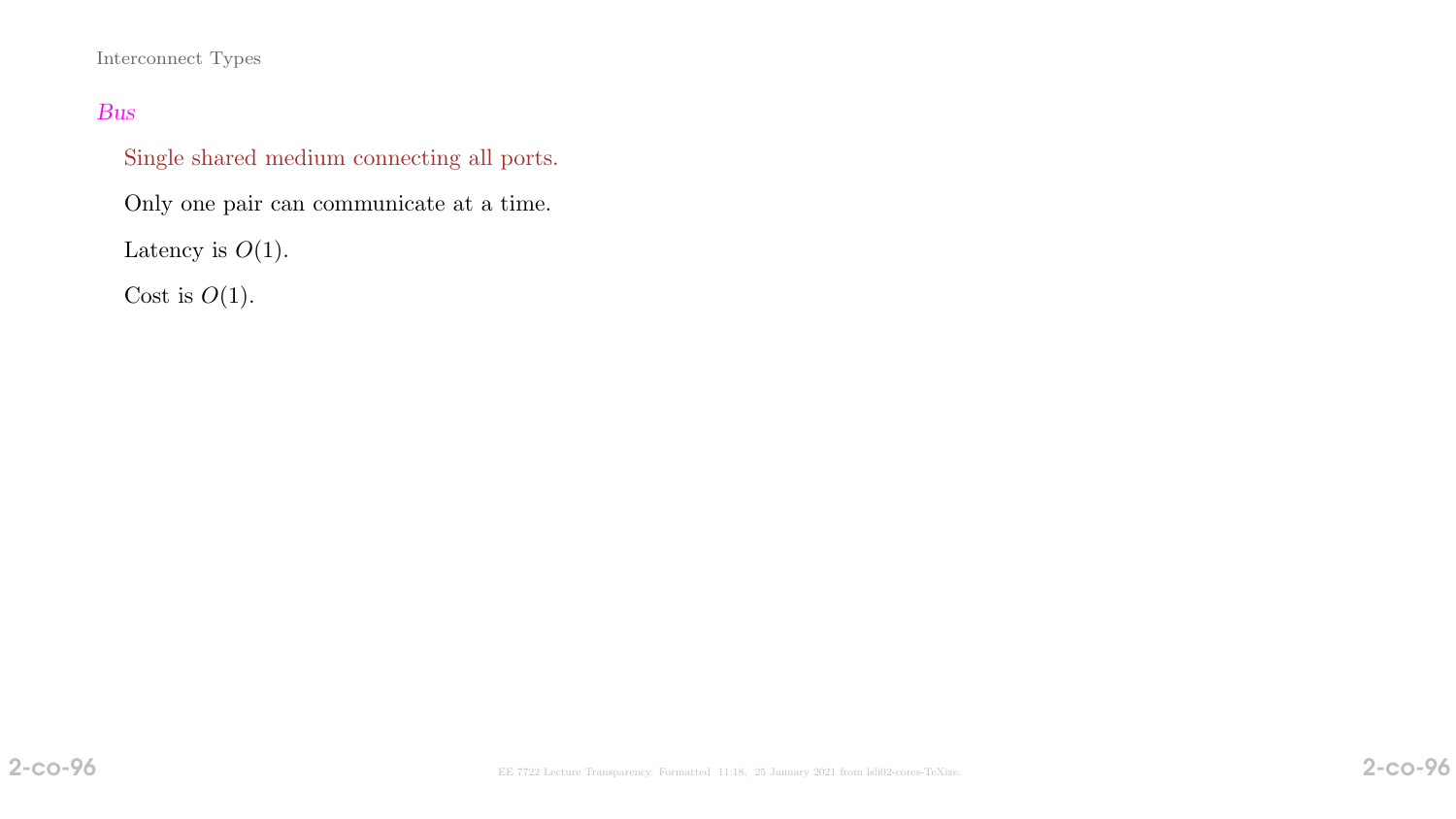Common CPU Chip Organizations

# Common CPU Chip Organizations

Heavy Multicore (i7, etc)

Crossbar interconnect.

Manycore (Xeon Phi, Sun Niagara)

Ring interconnect.